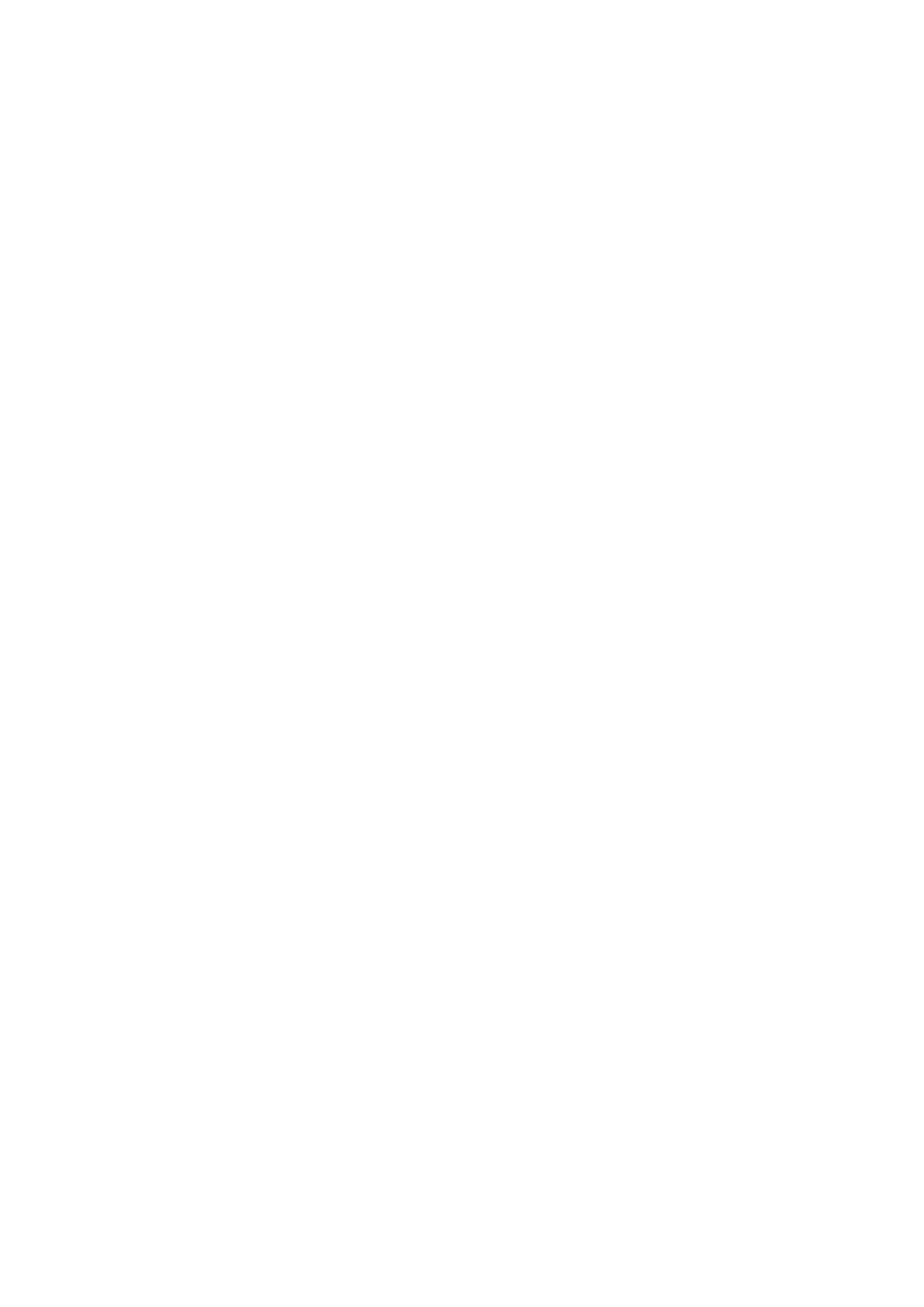



Ellan Vannin

## **COLLECTIVE INVESTMEN T SCHEMES ACT 2008**

## **Index**

| Section        |                                                                                                                                                         | Page |  |
|----------------|---------------------------------------------------------------------------------------------------------------------------------------------------------|------|--|
|                | <b>PART 1 - MEANING</b>                                                                                                                                 | 7    |  |
| 1              |                                                                                                                                                         |      |  |
|                | PART 2 - ESTABLISHMENT AND PROMOTION                                                                                                                    | 8    |  |
| $\overline{2}$ |                                                                                                                                                         |      |  |
| 3              |                                                                                                                                                         |      |  |
|                | <b>PART 3 - TYPES OF SCHEME</b><br><u> 1980 - Johann Barn, mars ann an t-Amhain Aonaich an t-Aonaich an t-Aonaich ann an t-Aonaich ann an t-Aonaich</u> | 9    |  |
| 4              |                                                                                                                                                         |      |  |
|                | PART 4 - MISCELLANEOUS REQUIREMENTS                                                                                                                     | 10   |  |
|                | <b>CHAPTER I</b>                                                                                                                                        | 10   |  |
|                | Managers and administrators                                                                                                                             | 10   |  |
| 5              | Matters with which managers and administrators must be satisfied10                                                                                      |      |  |
| 6              |                                                                                                                                                         |      |  |
|                | <b>CHAPTER II</b>                                                                                                                                       | 11   |  |
|                | Documents                                                                                                                                               | 11   |  |
| 7              |                                                                                                                                                         |      |  |
| 8              |                                                                                                                                                         |      |  |
|                | <b>CHAPTER III</b>                                                                                                                                      | 12   |  |
|                | Accounts and audit<br><u> 1989 - Johann Stoff, deutscher Stoffen und der Stoffen und der Stoffen und der Stoffen und der Stoffen und der</u>            | 12   |  |
| 9              |                                                                                                                                                         |      |  |
| 10             |                                                                                                                                                         |      |  |
|                | <b>PART 5 - OVERSIGHT AND INTERVENTION</b>                                                                                                              | 12   |  |
| 11             |                                                                                                                                                         |      |  |
| 11 A           |                                                                                                                                                         |      |  |
| 11B            |                                                                                                                                                         |      |  |
| 11C            |                                                                                                                                                         |      |  |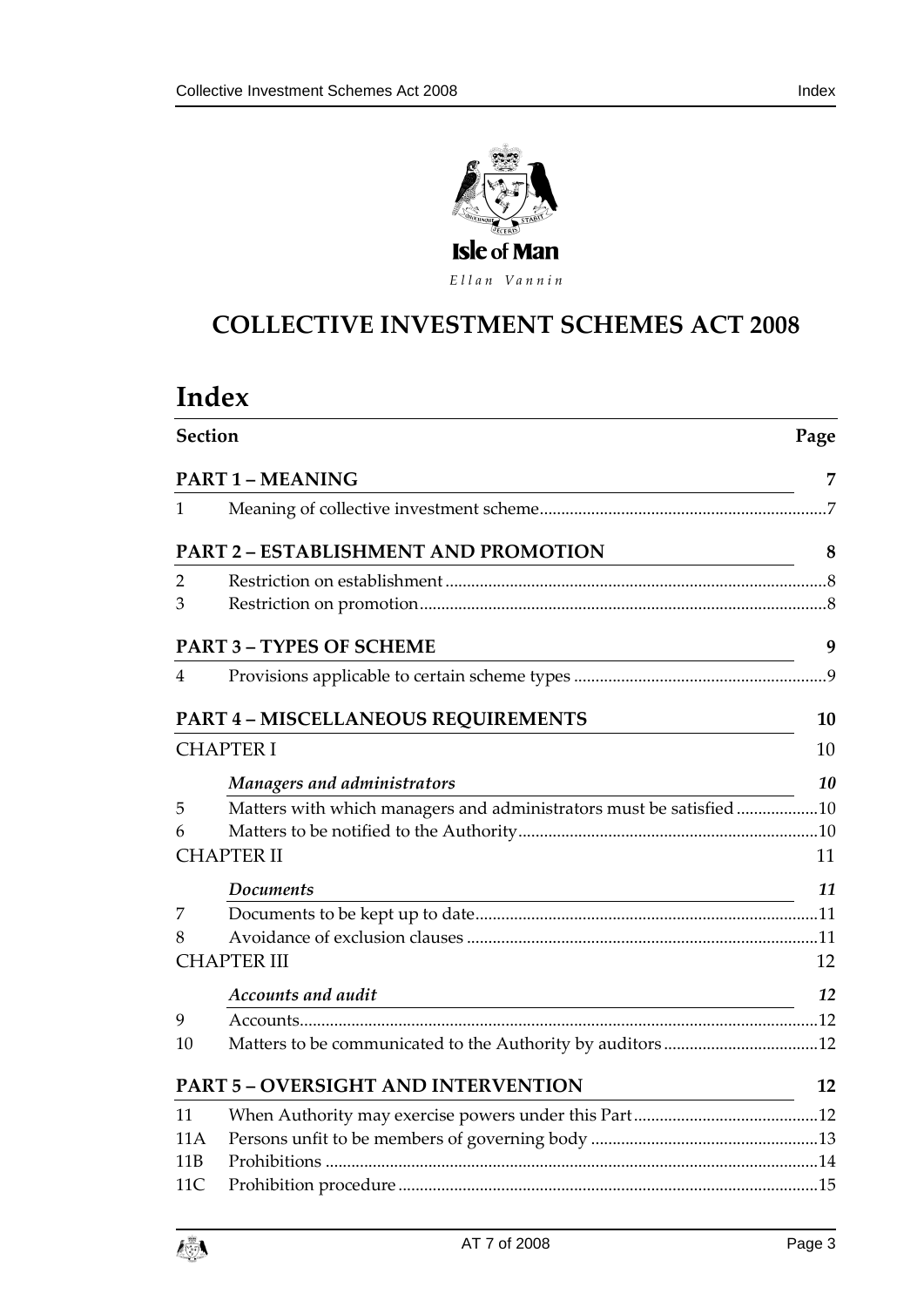| 11D |                               |    |
|-----|-------------------------------|----|
| 11E |                               |    |
| 11F |                               |    |
| 12  |                               |    |
| 13  |                               |    |
| 14  |                               |    |
| 15  |                               |    |
| 16  |                               |    |
|     | <b>PART 6 - SUPPLEMENTARY</b> | 22 |
|     | <b>CHAPTER I</b>              | 22 |
|     | Offences and penalties        | 22 |
| 17  |                               |    |
| 18  |                               |    |
| 19  |                               |    |
| 19A |                               |    |
|     | <b>CHAPTER II</b>             | 25 |
|     | General                       | 25 |
| 20  |                               |    |
| 21  |                               |    |
| 22  |                               |    |
| 23  |                               |    |
|     | <b>CHAPTER III</b>            | 27 |
|     | Subordinate legislation etc   | 27 |
| A24 |                               |    |
| 24  |                               |    |
| 25  |                               |    |
|     | <b>CHAPTER IV</b>             | 30 |
|     | <b>Final provisions</b>       | 30 |
| 26  |                               |    |
| 27  |                               |    |
| 28  |                               |    |
| 29  |                               |    |
| 30  |                               |    |
|     | <b>SCHEDULE 1</b>             | 37 |
|     | <b>AUTHORISED SCHEMES</b>     | 37 |
|     | <b>SCHEDULE 2</b>             | 42 |
|     | <b>INTERNATIONAL SCHEMES</b>  | 42 |
|     |                               |    |
|     | <b>SCHEDULE 3</b>             | 46 |
|     | <b>EXEMPT SCHEMES</b>         | 46 |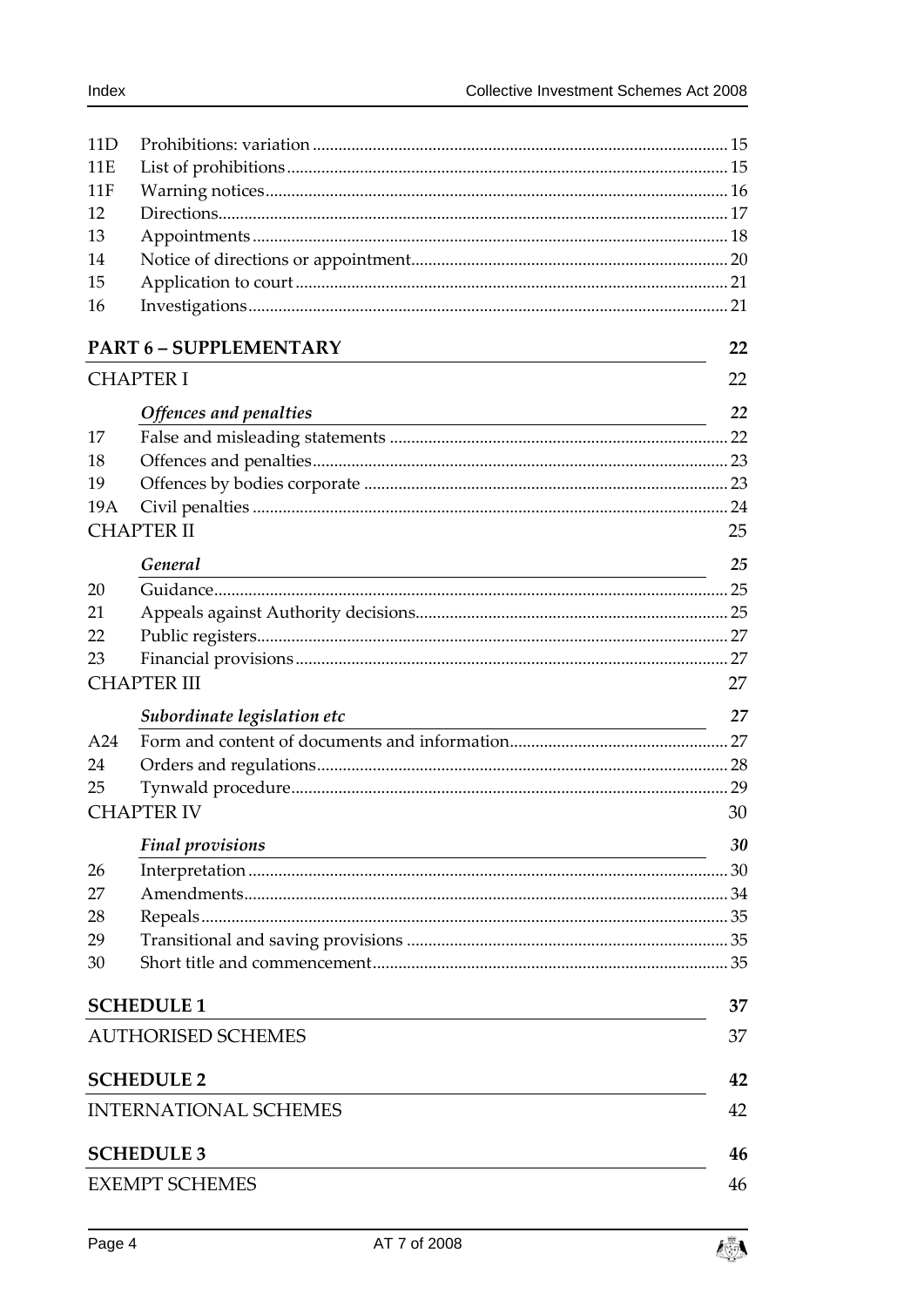| Collective Investment Schemes Act 2008 | Index |
|----------------------------------------|-------|
| <b>SCHEDULE 4</b>                      | 47    |
| RECOGNISED SCHEMES                     | 47    |

| <b>SCHEDULE 5</b>                         | 52 |
|-------------------------------------------|----|
| <b>SUBORDINATE LEGISLATION</b>            | 52 |
| <b>SCHEDULE 6</b>                         | 55 |
| <b>AMENDMENT OF ENACTMENTS</b>            | 55 |
| <b>SCHEDULE 7</b>                         | 56 |
| <b>REPEAL OF ENACTMENTS</b>               | 56 |
| <b>SCHEDULE 8</b>                         | 56 |
| <b>TRANSITIONAL AND SAVING PROVISIONS</b> | 56 |
| <b>ENDNOTES</b>                           | 59 |
| <b>TABLE OF LEGISLATION HISTORY</b>       | 59 |
| <b>TABLE OF RENUMBERED PROVISIONS</b>     | 59 |
| <b>TABLE OF ENDNOTE REFERENCES</b>        | 59 |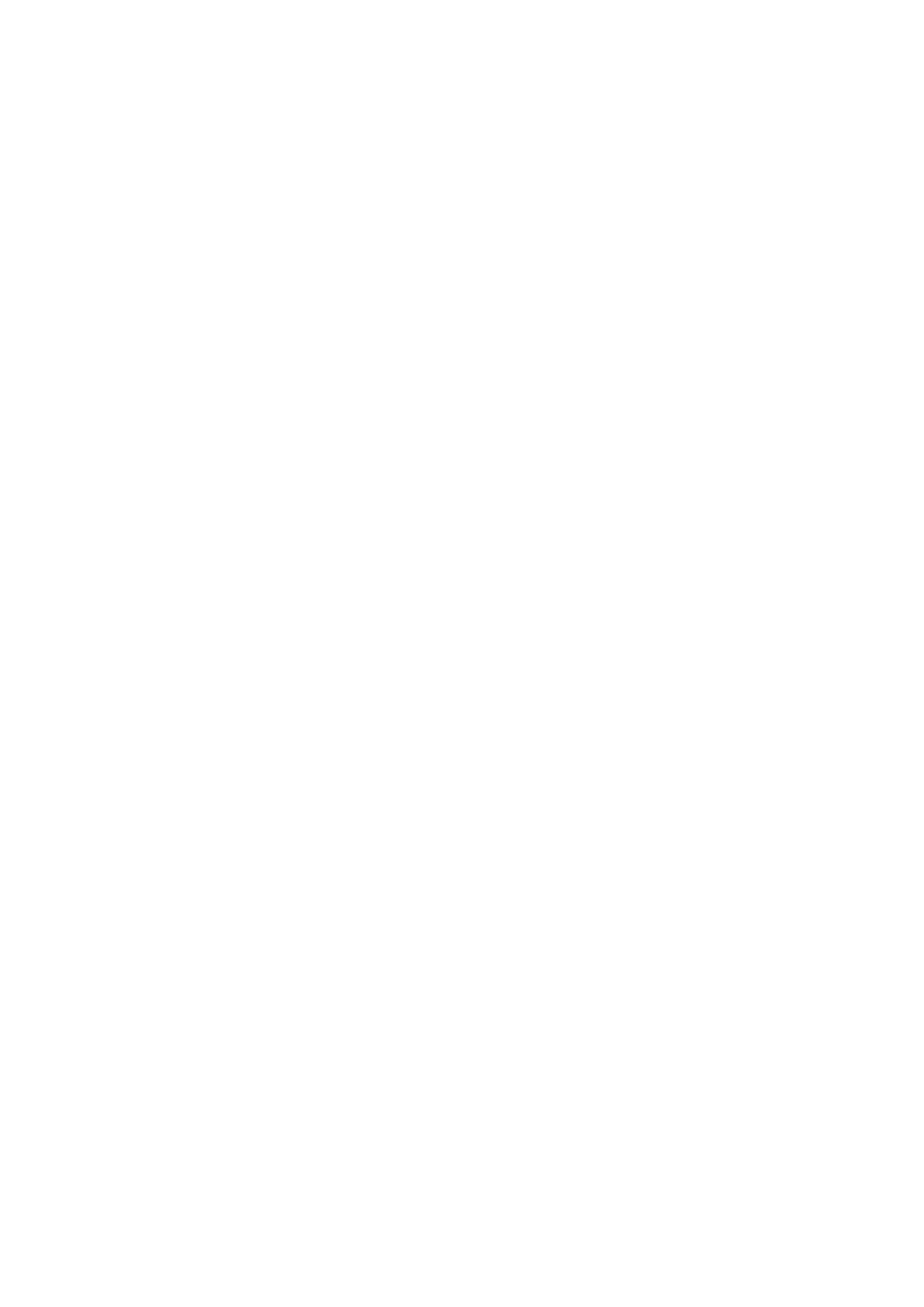

**COLLECTIVE INVESTMEN T SCHEMES ACT 2008**

| Received Royal Assent:                              | 17 June 2008  |
|-----------------------------------------------------|---------------|
| Passed:                                             | 17 June 2008  |
| Commenced, $-$ sections 1(5) and 24 on 19 June 2008 |               |
| $-$ other provisions                                | 1 August 2008 |

**AN ACT** to repeal and replace with modifications the Financial Supervision Act 1988; and for connected purposes.

## **PART 1 – MEANING**

## <span id="page-6-1"></span><span id="page-6-0"></span>**1 Meaning of collective investment scheme**

[P2000/8/235]

- (1) "**Collective investment scheme**" means arrangements with respect to property of any description, including money, the purpose or effect of which is to enable persons taking part in the arrangements (whether by becoming or being owners of the property or any part of it or otherwise) to participate in or receive profits or income arising from the acquisition, holding, management or disposal of the property or sums paid out of those profits or income.
- (2) The arrangements must be such that the persons who participate ("participants") do not have day to day control over the management of the property, whether or not they have the right to be consulted or to give directions.
- (3) The arrangements must also have either or both of the following characteristics —
	- (a) the contributions of the participants and the profits or income out of which payments are to be made to them are pooled;
	- (b) the property is managed as a whole by or on behalf of the governing body of the scheme.
- (4) If arrangements provide for pooling in relation to separate parts of the property, the arrangements are not to be regarded as constituting a single

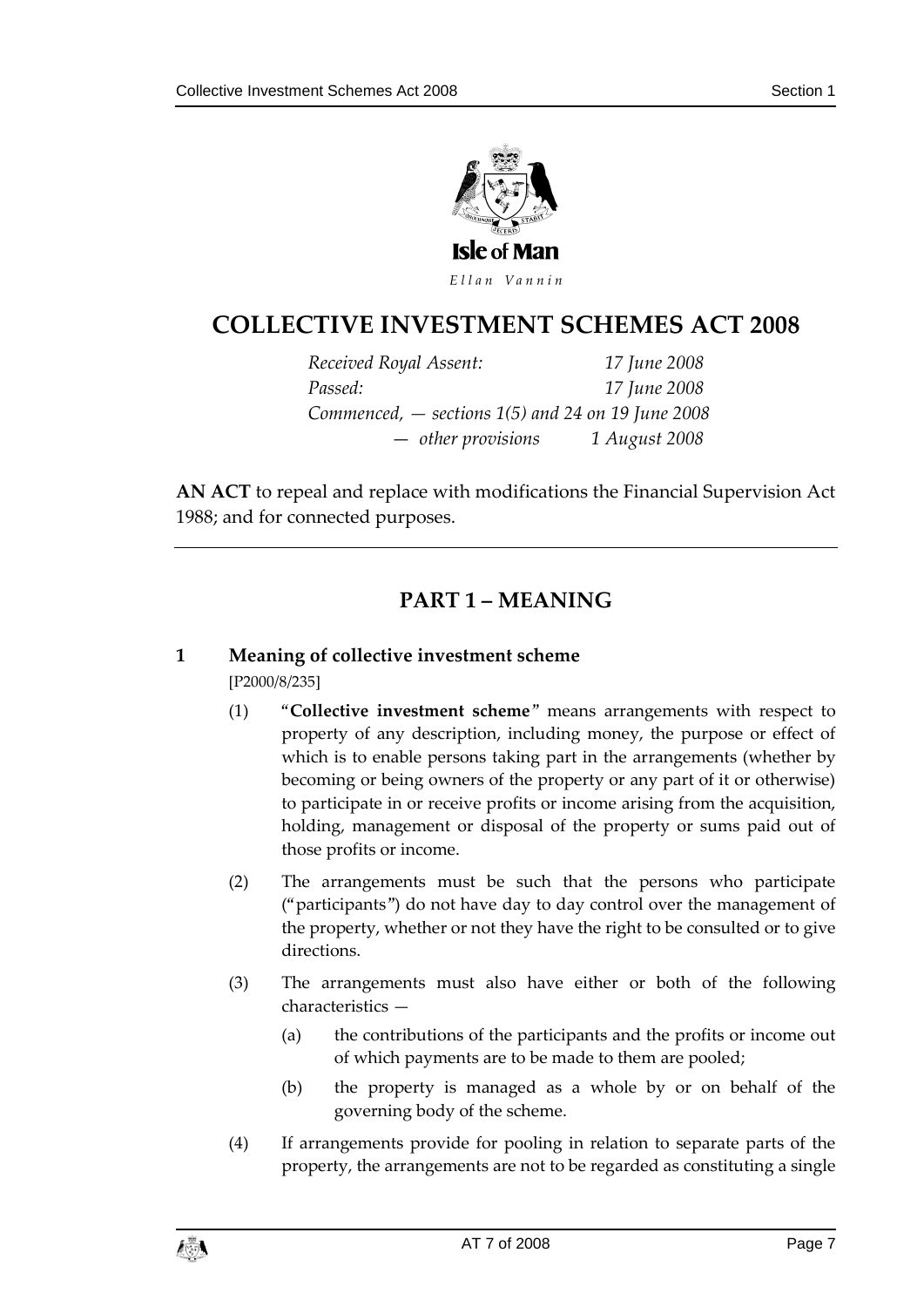collective investment scheme unless the participants are entitled to exchange rights in one part for rights in another.

- (5) The Authority may by order provide that arrangements do not amount to a collective investment scheme —
	- (a) in prescribed circumstances; or
	- (b) if the arrangements fall within a prescribed character of arrangement.**<sup>1</sup>**

## <span id="page-7-0"></span>**PART 2 – ESTABLISHMENT AND PROMOTION**

#### <span id="page-7-1"></span>**2 Restriction on establishment**

- (1) A scheme must not be established in the Island unless it is  $-$ 
	- (a) an authorised scheme;
	- (b) an international scheme;
	- (c) an exempt scheme; or
	- (d) a scheme which is exempted under this Act from the requirement to be an authorised scheme, an international scheme or an exempt scheme.
- (2) Subsection (1) does not preclude authorised persons from carrying on, in or from the Island, the management or administration of schemes established outside the Island.
- (3) For the purposes of this section, "established in the Island" includes
	- (a) the establishment of a trust governed by the laws of the Island;
	- (b) the formation or incorporation of a body corporate under the laws of the Island;
	- (c) the formation of a partnership under the laws of the Island; and
	- (d) any other prescribed method of establishment.

#### <span id="page-7-2"></span>**3 Restriction on promotion**

[1988/16/1]

- (1) Subject to subsections (2) and (3) a person must not  $-$ 
	- (a) issue or cause to be issued in the Island any advertisement inviting persons to become or offer to become participants in a scheme or containing information calculated to lead directly or indirectly to persons becoming or offering to become participants in a scheme; or
	- (b) advise or procure any person in the Island to become or offer to become a participant in a scheme,

unless the scheme is an authorised scheme or a recognised scheme.

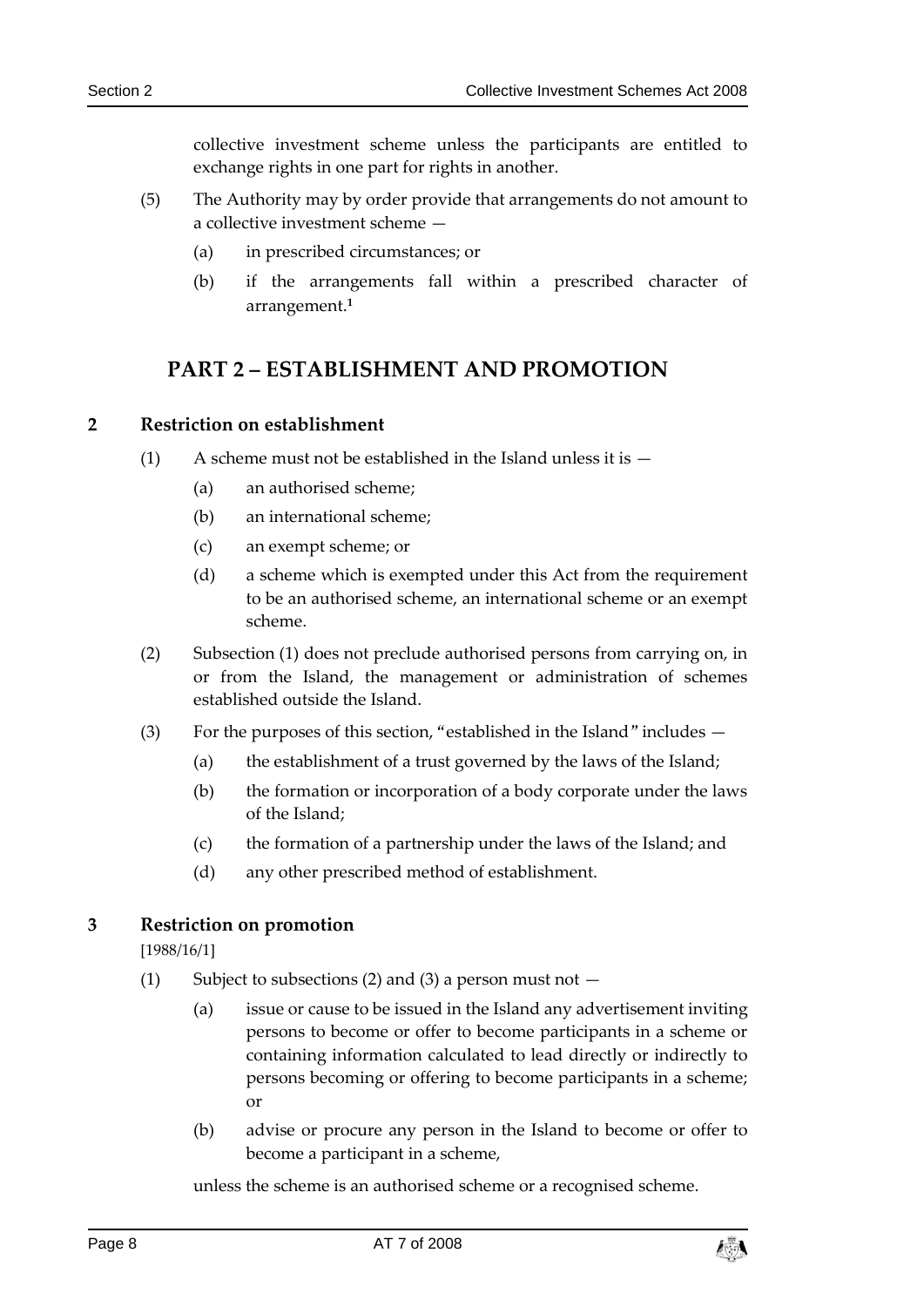- (2) Subsection (1) does not apply if the advertisement is issued to or the person mentioned in paragraph (b) of that subsection is —
	- (a) a licenceholder within the meaning of section 7 of the *Financial Services Act 2008* whose licence permits the licenceholder to advise or procure any person in the Island to become or offer to become a participant in a scheme of the same class as the scheme to which the advertisement refers or in respect of which the advice or procurement under subsection (1) is given;
	- (b) an authorised insurer within the meaning of section 8 of the *Insurance Act 2008*; or
	- (c) a person whose ordinary business involves the acquisition and disposal of property of the same kind as the property, or a substantial part of the property, to which the scheme relates.
- (3) Regulations may exempt any scheme or class of scheme or any person or class of persons from the provisions of subsection (1).
- (4) A person must not issue an advertisement in relation to a scheme which is false or misleading in a material particular.
- (5) An advertisement or other information issued outside the Island in relation to a scheme is to be treated as issued in the Island if —
	- (a) it is directed to persons in the Island; or
	- (b) it is made available to them otherwise than in  $-$ 
		- (i) a publication published and circulating principally outside the Island; or
		- (ii) a sound, television, world wide web or internet broadcast transmitted principally for reception outside the Island.
- <span id="page-8-0"></span>(6) In subsection  $(5)(b)(i)$ , "published" includes published by any electronic means, including by way of email or on a website, webpage or internet site or page.

## **PART 3 – TYPES OF SCHEME**

#### <span id="page-8-1"></span>**4 Provisions applicable to certain scheme types**

- (1) Schedule 1, which makes provision for authorised schemes, has effect.
- (2) Schedule 2, which makes provision for international schemes, including full international schemes and other classes of international scheme, has effect.
- (3) Schedule 3, which makes provision for exempt schemes, has effect.
- (4) Schedule 4, which makes provision for recognised schemes, has effect.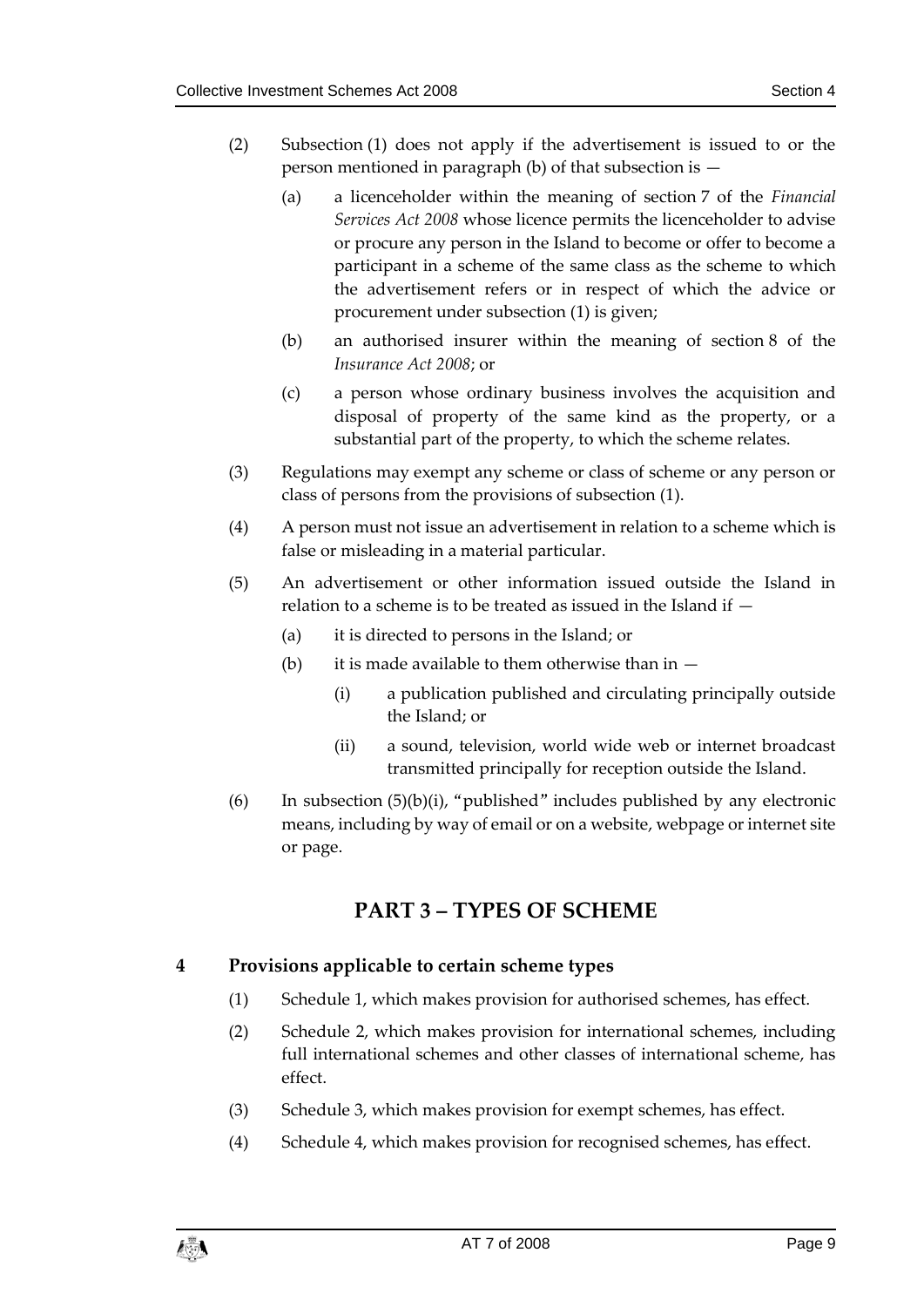## <span id="page-9-1"></span><span id="page-9-0"></span>**PART 4 – MISCELLANEOUS REQUIREMENTS**

## CHAPTER I

#### *Managers and administrators*

#### <span id="page-9-3"></span><span id="page-9-2"></span>**5 Matters with which managers and administrators must be satisfied**

A person must not act as manager or administrator of a scheme unless the person has taken reasonable steps to be satisfied that —

- (a) the following persons are suitable to act in relation to the scheme in the manner envisaged —
	- (i) any promoter, governing body, manager, administrator, trustee, fiduciary custodian, custodian or asset manager of the scheme; and
	- (ii) any person proposing to carry out any of the roles mentioned in subparagraph (i); and
- (b) where the scheme is constituted or established under the laws of a jurisdiction outside the Island, the jurisdiction under which it is constituted or established is a suitable jurisdiction in which to constitute or establish the scheme.

#### <span id="page-9-4"></span>**6 Matters to be notified to the Authority**<sup>2</sup>

- (1) The manager or administrator of a scheme who knows of, or has reasonable cause to believe, the occurrence of any matter which has, or is likely to have, a material adverse effect on a scheme must immediately notify the Authority in writing of the occurrence, stating the reasons for the knowledge or belief.**<sup>3</sup>**
- (2) Without limiting subsection (1) but subject to subsection (3), notice must be given under subsection (1) if a scheme or any promoter, governing body, manager, administrator, trustee, fiduciary custodian, custodian or asset manager —
	- (a) is, or is likely to be, unable to perform its obligations as they fall due;
	- (b) is carrying on business otherwise than in accordance with  $-$ 
		- (i) the documents constituting the scheme;
		- (ii) the offering document in respect of the scheme; or
		- (iii) this Act;
	- (c) is carrying on business in a manner that is, or is likely to be, prejudicial to participants.
- (3) In the circumstances specified in subsection (2), notice need only be given under subsection (1) where the manager or administrator considers the

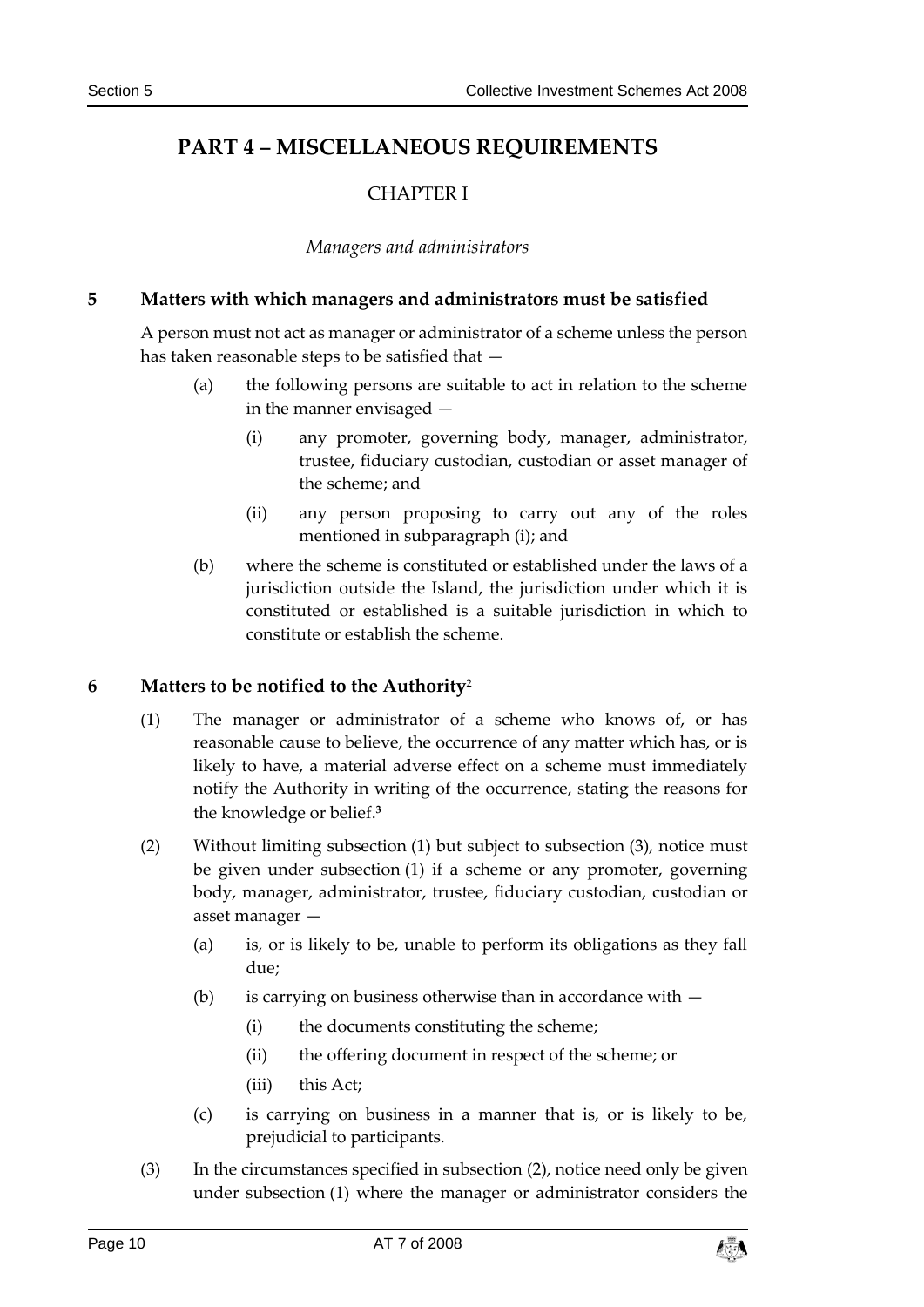occurrence of those circumstances to have, or be likely to have, a material adverse effect on the scheme.

- (4) Without limiting subsection (1), matters having a material adverse effect include matters which —
	- (a) endanger the continued existence of the scheme; or
	- (b) reduce the protection of participants in the scheme.
- (5) No duty of confidentiality is to be regarded as contravened by reason of the manager or administrator of a scheme communicating in good faith to the Authority, whether or not in response to a request made by the Authority, any information or opinion on a matter which the manager or administrator reasonably believes is relevant to any function of the Authority under this Act.**<sup>4</sup>**

#### CHAPTER II

#### *Documents*

#### <span id="page-10-2"></span><span id="page-10-1"></span><span id="page-10-0"></span>**7 Documents to be kept up to date**

The governing body of every authorised scheme and every international scheme must ensure that —

- (a) the offering document; and
- (b) the documents constituting the scheme,

are kept up to date in respect of all material matters and are in compliance with the requirements of this Act.

#### <span id="page-10-3"></span>**8 Avoidance of exclusion clauses**

[1988/16/9]

- (1) Any provision of any document constituting an authorised scheme or an international scheme is void in so far as it purports to exempt the promoter, governing body, manager, administrator, trustee, fiduciary custodian or custodian from liability for any failure to exercise due care and diligence in the discharge of that person's functions in respect of the scheme.
- (2) Regulations may extend or restrict the application of this section for a particular scheme or class of scheme or a particular person or class of persons.

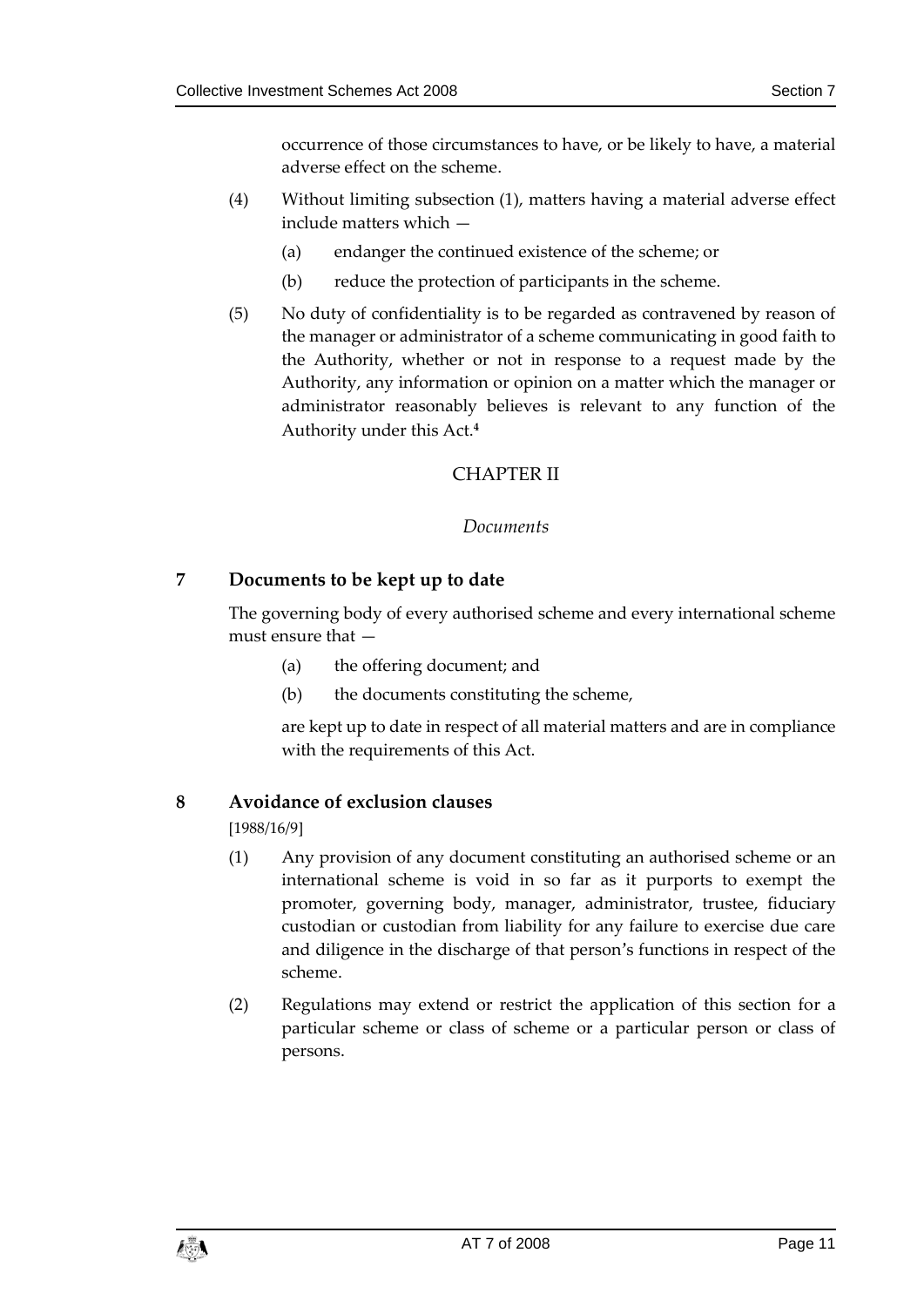#### CHAPTER III

#### *Accounts and audit*

#### <span id="page-11-2"></span><span id="page-11-1"></span><span id="page-11-0"></span>**9 Accounts**

The governing body of a scheme must ensure that the accounts for that scheme are prepared and audited in compliance with regulations.

#### <span id="page-11-3"></span>**10 Matters to be communicated to the Authority by auditors**<sup>5</sup>

- (1) An auditor of an authorised scheme or an international scheme who becomes aware of any matter which the auditor has reasonable cause to believe may be of material significance in relation to the Authority's functions under this Act must communicate that matter to the Authority. **6**
- (2) No duty of an auditor of any scheme (whether or not the scheme is an authorised or international scheme) is to be regarded as contravened by reason of the auditor communicating in good faith to the Authority, whether or not in response to a request made by the Authority, any information or opinion on a matter which the auditor reasonably believes is relevant to any function of the Authority under this Act.**<sup>7</sup>**
- <span id="page-11-4"></span>(3) This section only applies to matters of which an auditor becomes aware in that person's capacity as auditor and which relate to the business or affairs of the scheme.

## **PART 5 – OVERSIGHT AND INTERVENTION**<sup>8</sup>

#### <span id="page-11-5"></span>**11 When Authority may exercise powers under this Part**<sup>9</sup>

[1988/16/16(1)]

The Authority may exercise its powers under this Part if it appears to the Authority —

- (a) that the exercise of a power under this Part is desirable in the interests of participants or potential participants in a scheme;
- (b) that a scheme is or is likely to become unable to meet its obligations as they fall due;
- (c) that the operation, management or administration of a scheme has not been conducted in a fit and proper manner;
- (d) without limiting paragraph (a), that the governing body, manager, administrator, trustee, fiduciary custodian or custodian of a scheme —
	- (i) has contravened any provision of this Act or the *Financial Services Act 2008*;

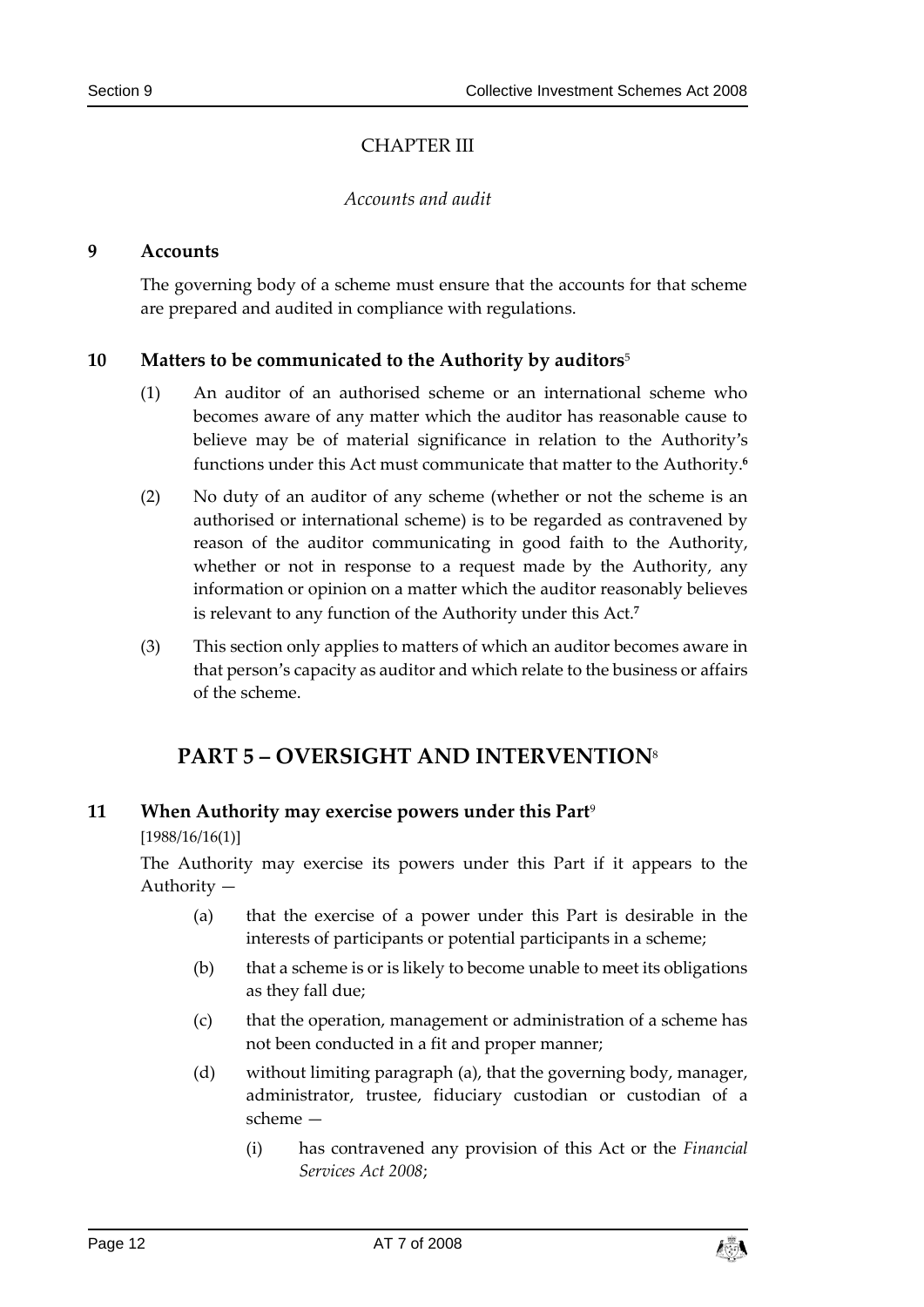- (ii) in purported compliance with any such provision, has furnished the Authority with false, inaccurate or misleading information; or**<sup>10</sup>**
- (iii) has contravened any condition, prohibition, direction or other requirement imposed under this Act or the *Financial Services Act 2008*; or
- (e) that any of the requirements for
	- (i) the making of an authorisation order under paragraph 2 of Schedule 1 or a recognition order under paragraph 2 of Schedule 4; or
	- (ii) the recognition of a scheme under paragraph 1 of Schedule 4,

are no longer satisfied.**<sup>11</sup>**

#### <span id="page-12-0"></span>**11A Persons unfit to be members of governing body**

- (1) If, on reasonable grounds, it appears to the Authority that a person is not a fit and proper person to be a member of the governing body of a scheme the Authority may direct that such person must not, without the written consent of the Authority, be appointed a member of the governing body of a scheme.**<sup>12</sup>**
- (2) If, on reasonable grounds, it appears to the Authority that any person who is a member of the governing body of a scheme is not a fit and proper person to continue as such, the Authority may direct that such person must not, without the written consent of the Authority, continue as a member of the governing body of that scheme.**<sup>13</sup>**
- (3) The Authority must give written notice to the person concerned of any decision to give a direction under this section together with a statement of the reasons for the decision.**<sup>14</sup>**
- (4) Subject to subsection (5), if a notice has been given under subsection (3), the direction takes effect —
	- (a) if no appeal under section 21 is made within the period prescribed for the purposes of such an appeal, on the expiry of that period; or
	- (b) if there is an appeal under section  $21 -$ 
		- (i) where the appellant abandons the appeal, on the date of abandonment;
		- (ii) where the decision of the Authority is confirmed, on the date of confirmation; or**<sup>15</sup>**
		- (iii) where the decision of the Authority is varied, on such date as the Tribunal directs.**<sup>16</sup>**
- (5) If the Authority is of the opinion that a direction should have immediate effect, the notice under subsection (3) must contain a statement to that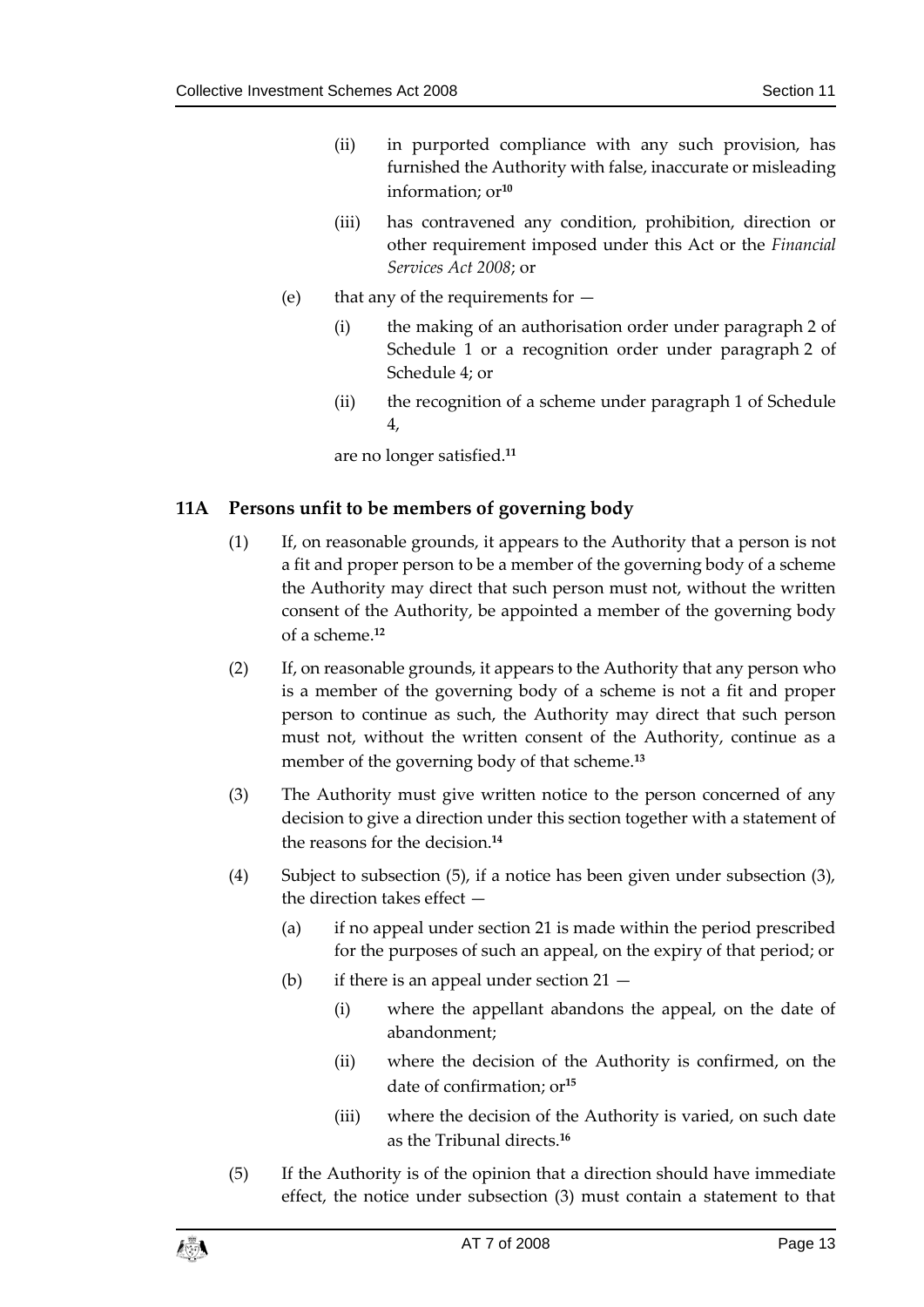effect together with the reasons for that opinion, and the direction has effect on the giving of the notice.**<sup>17</sup>**

- (6) Any direction or consent by the Authority under subsection (1) or (2) may  $be.$   $-$ 
	- (a) given subject to conditions;
	- (b) varied from time to time; and
	- (c) revoked at any time,

and the Authority must give written notice to the person concerned of any decision to exercise the powers in this subsection.**<sup>18</sup>**

- (7) A person must not be a member of the governing body of a scheme in contravention of a direction under this section.
- (8) The persons constituting the governing body of a scheme must not  $-$ 
	- (a) appoint a person in contravention of a direction under subsection (1); or
	- (b) continue the appointment of a person in contravention of a direction under subsection (2).**<sup>19</sup>**

#### <span id="page-13-0"></span>**11B Prohibitions**

- (1) The Authority may impose a prohibition if it appears to the Authority that an individual is not a fit and proper person to be a member of the governing body of a scheme.**<sup>20</sup>**
- (2) Before imposing a prohibition, the Authority must give the individual whom it proposes to prohibit an opportunity to make representations in accordance with section 11C.**<sup>21</sup>**
- (3) A prohibition may prevent an individual from being a member of the governing body of, —
	- (a) a scheme specified in the prohibition;
	- (b) a scheme of a description so specified; or
	- (c) any scheme.
- (4) An individual commits an offence if he or she contravenes a prohibition.
- (5) The appointment of an individual in contravention of a prohibition is invalid for all purposes.
- (6) A prohibition operates subject to subsections (7) to (9).
- (7) Notice of a prohibition must be served upon the individual prohibited, either personally or by registered post to the individual's last known address.
- (8) Once it has been served a prohibition comes into operation on  $-$ 
	- (a) the expiry of time for appealing against it under section 21; or

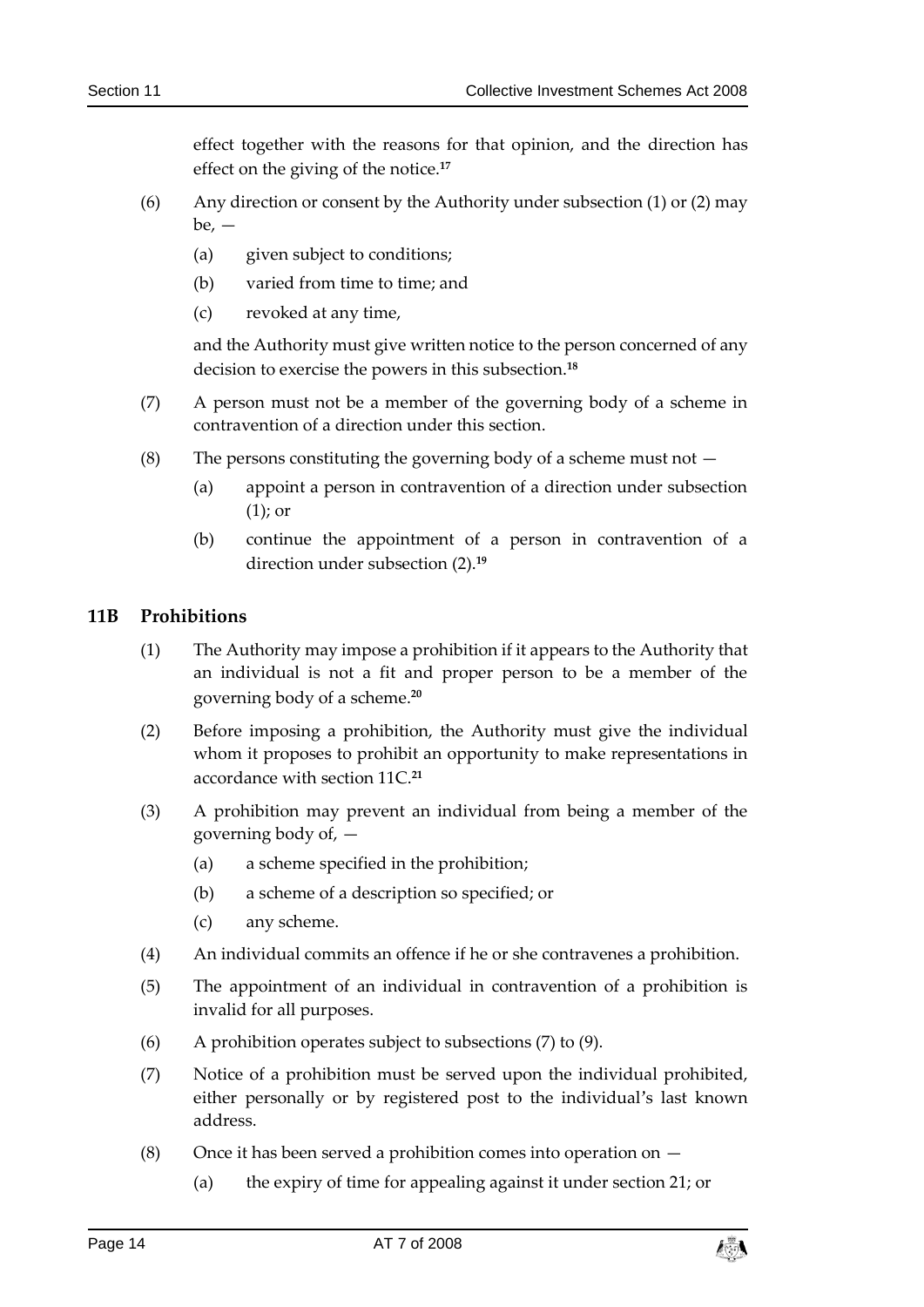(b) if an appeal is brought within that time, on the determination or withdrawal of that appeal.

This subsection is subject to subsection (9).

- (9) Section 11A(5) applies to a prohibition as it applies to a direction under that section.
- (10) A notice of prohibition must
	- (a) state the terms of the prohibition;
	- (b) state the reasons for imposing the prohibition; and
	- (c) give particulars of the right of appeal under section 21.**<sup>22</sup>**

#### <span id="page-14-0"></span>**11C Prohibition procedure**

- (1) If the Authority proposes to impose a prohibition under section 11B, it must give written notice to that effect (a "preliminary notice") [to]**<sup>23</sup>** the individual whom it proposes to prohibit.**<sup>24</sup>**
- (2) The preliminary notice must
	- (a) state that the Authority proposes to impose a prohibition;**<sup>25</sup>**
	- (b) state the terms of the proposed prohibition;
	- (c) state the grounds for imposing the prohibition;
	- (d) state that within 28 days the individual proposed to be prohibited may make representations to the Authority in such manner as the Authority may specify in the preliminary notice; and**<sup>26</sup>**
	- (e) give particulars of the right of appeal under section 21 that would be exercisable if the Authority imposed the prohibition.**<sup>27</sup>**
- (3) The Authority must have regard to any representations made in accordance with subsection (2)(d) before imposing a prohibition.**<sup>28</sup> <sup>29</sup>**

#### <span id="page-14-1"></span>**11D Prohibitions: variation**

- (1) On the application of a prohibited person, the Authority may revoke or vary the terms of a prohibition.**<sup>30</sup>**
- (2) The Authority must give the prohibited person a statement of its reasons for any decision it makes on an application under subsection (1).**<sup>31</sup> <sup>32</sup>**

#### <span id="page-14-2"></span>**11E List of prohibitions**

- (1) The Authority must maintain and publish a list of prohibitions.**<sup>33</sup>**
- (2) The list must specify the individual prohibited and the scheme, schemes, or class or classes of schemes in respect of which the prohibition applies.**34**

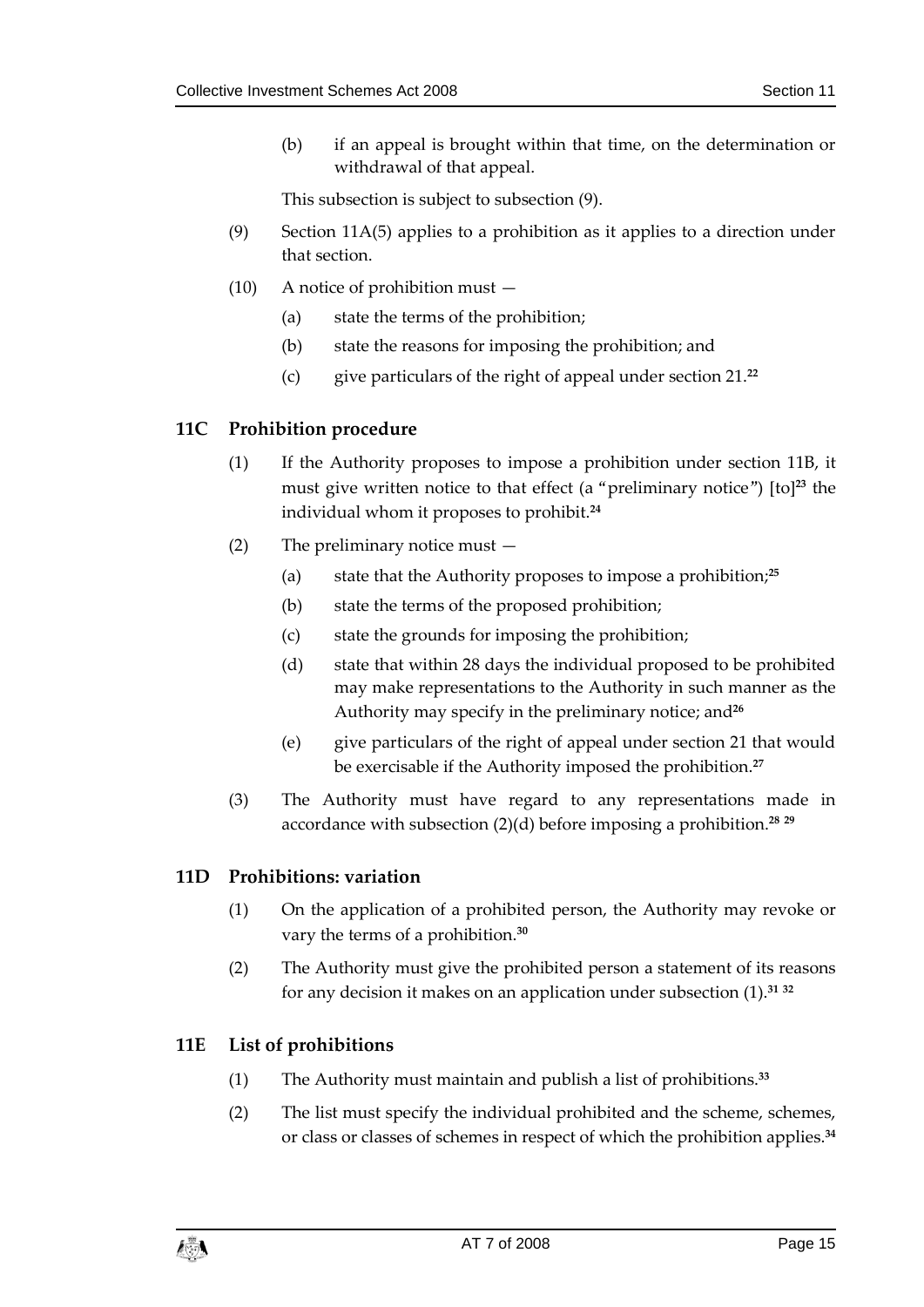#### <span id="page-15-0"></span>**11F Warning notices**

- (1) The Authority may
	- (a) before making a direction under section 11A(2);
	- (b) before imposing a prohibition under section 11B; or
	- (c) in any other circumstances that the Authority considers it appropriate to do so,**<sup>35</sup>**

give a written warning notice under this section to a person who is or who it is proposed should become a member of the governing body of a scheme.**<sup>36</sup>**

- (2) A warning notice under this section is a notice that the Authority has grounds to believe that such activities or circumstances as are specified in the notice are prejudicial to the relevant person's fitness and propriety and must be accompanied by a statement of the reasons for giving the notice.**<sup>37</sup>**
- (3) A warning notice may (but need not)
	- (a) propose that the relevant person take such action as is specified in the notice;
	- (b) request the relevant person to propose action; or
	- (c) specify action that the relevant person must take and the time within which it must be taken.
- (4) If a warning notice has been given under this section, the Authority must, before making a direction under section 11A(2) or imposing a prohibition under section 11B(1), take into account any action taken by the relevant person in response to the warning notice.**<sup>38</sup>**
- (5) The giving of a warning notice under this section
	- (a) does not limit the powers of the Authority under section 11A or 11B; and**<sup>39</sup>**
	- (b) is not required before the Authority may exercise those powers.**<sup>40</sup>**
- (6) A warning notice issued under this section shall have effect  $-$ 
	- (a) for a period of up to 3 years from the date on which it is issued under subsection (1) and such period shall be specified in the notice; or
	- (b) until such time as the Authority is content that any action under subsection (3) has been completed to its satisfaction.**<sup>41</sup>**
- (7) The Authority may disclose the circumstances surrounding a warning notice issued under subsection  $(1)$ , to,  $-$ 
	- (a) an employer who currently employs a notified person;
	- (b) a person who has received an employment application from a notified person and who, if successful in the application, would be

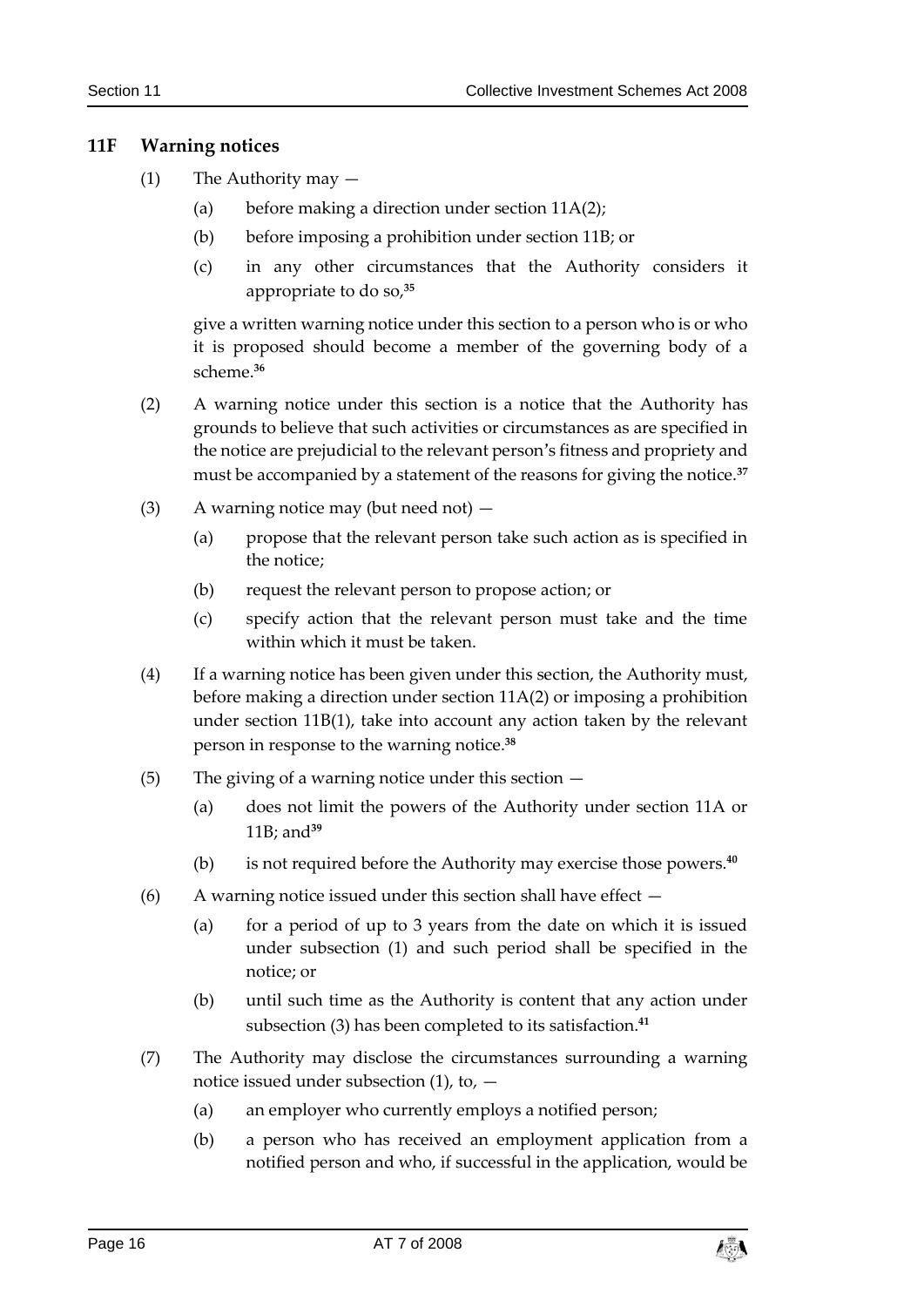required to be a director, key person or controller of a permitted person,

- (c) a company of which a notified person is, or is likely to become an officer; or
- (d) a scheme of the governing body of which the notified person is or may become a member,

provided that the warning notice is effective in accordance with subsection (6).**<sup>42</sup>**

- $(8)$  In subsection  $(7)$  —
- "notified person" means a person to whom a notice under subsection (1) has been given that is still effective under subsection (6); and
- "officer" means an officer of a company for the purposes of the *Company Officers (Disqualification) Act 2009* (see section 1(2) of that Act).**<sup>43</sup>**

#### <span id="page-16-0"></span>**12 Directions**

[1988/16/ 16(1)]

- (1) In the circumstances mentioned in section 11 the Authority may make a direction —
	- (a) requiring the governing body, manager or administrator of the scheme to cease the issue or redemption, or both, of units under the scheme on a date specified in the direction until a further date specified in that or another direction;
	- (b) requiring the governing body of the scheme to instruct the auditor of the scheme to audit the accounts of the scheme and to submit them to the Authority within such time as the Authority specifies;**<sup>44</sup>**
	- (c) requiring the governing body, trustee or fiduciary custodian of the scheme to wind it up by the date specified in the direction or, if no date is specified, as soon as is practicable;
	- (d) requiring any other action which the Authority believes is necessary to protect the participants or potential participants in the scheme.**<sup>45</sup> <sup>46</sup>**
- (2) The operation of a direction under subsection (1) which is already in force is not affected by —
	- (a) the revocation of  $-$ 
		- (i) an authorisation order under paragraph 4 of Schedule 1; or
		- (ii) a recognition order under paragraph 4 of Schedule 4; or
	- (b) a direction under paragraph 4 of Schedule 4 that a scheme is to cease to be recognised under paragraph 1 of Schedule 4.
- (3) A direction under subsection (1) may be given in relation to a scheme in respect of which —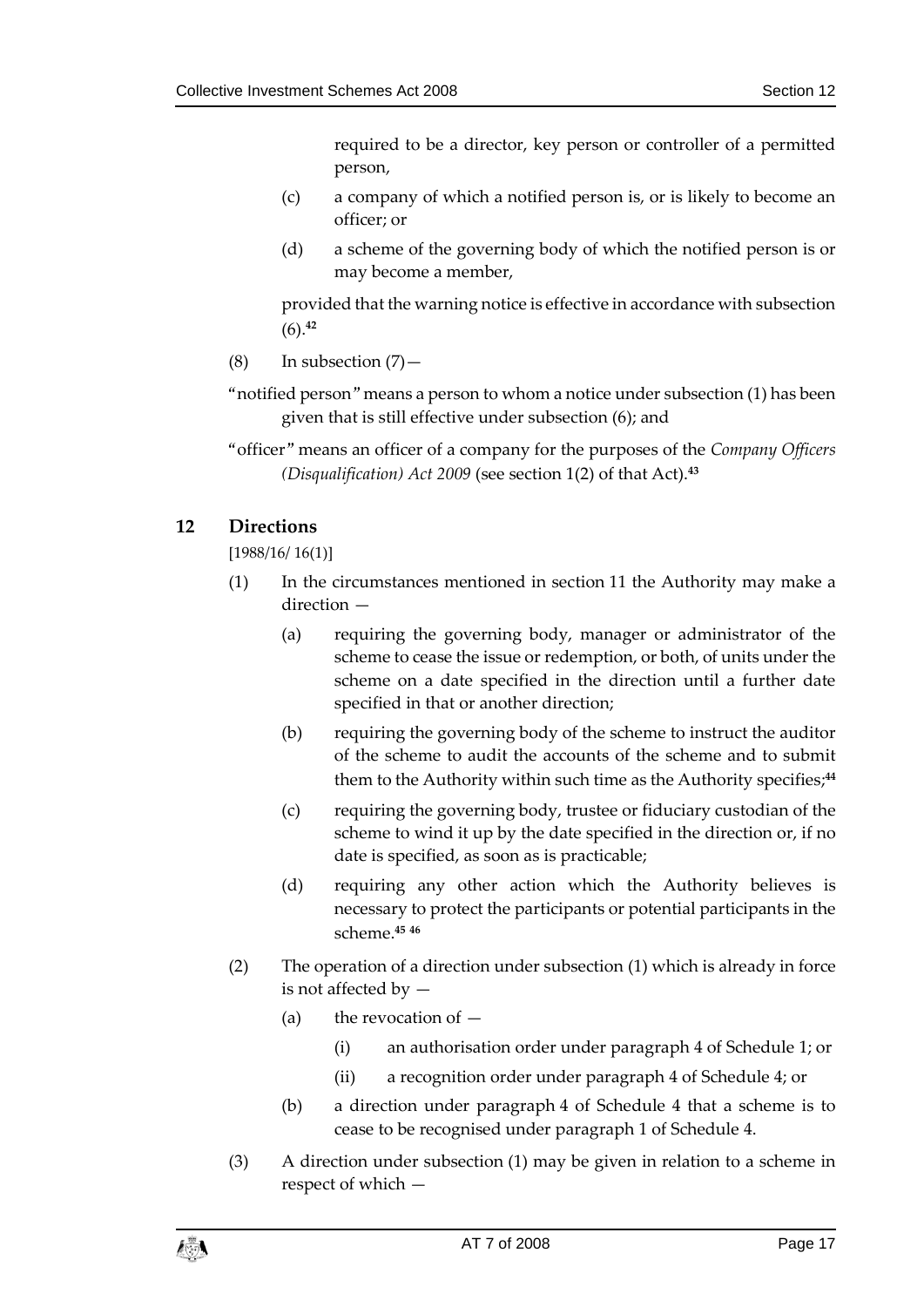- (a) an authorisation order or a recognition order has been revoked; or
- (b) a direction has been made that a scheme is to cease to be recognised under paragraph 1 of Schedule 4,

if an earlier direction in relation to the scheme under subsection (1) is already in force at the time of revocation or direction (as the case may be).

- (4) For the purposes of section 11(a), the Authority may take into account any matter relating to —
	- (a) the scheme;
	- (b) the governing body, manager, administrator, trustee, fiduciary custodian or custodian of the scheme;
	- (c) a director or controller of the governing body, manager, administrator, trustee, fiduciary custodian or custodian; or
	- (d) any person employed by or associated with the governing body, manager, administrator, trustee, fiduciary custodian or custodian in connection with the scheme.**<sup>47</sup>**
- (5) The Authority may
	- (a) of its own motion; or
	- (b) on the application of the governing body, manager, administrator, trustee, fiduciary custodian or custodian of the scheme,

withdraw or vary a direction given under this section if it appears to the Authority that it is no longer necessary for the direction to continue in force or that it should continue in force in a different form.**<sup>48</sup>**

#### <span id="page-17-0"></span>**13 Appointments**

- (1) In the circumstances mentioned in section 11 the Authority may appoint —
	- (a) a person to advise the scheme on the proper conduct of its affairs;
	- (b) a person to assume control of the affairs of the scheme.**<sup>49</sup>**
- (2) A person appointed under subsection (1) has all the powers necessary, to the exclusion of the governing body, manager or administrator, to advise or to operate, manage and administer (as the case may be) the affairs of the scheme in the best interests of the participants and potential participants.
- (3) The powers referred to in subsection (2) include the power to terminate the business of the scheme.
- (4) A person appointed under subsection (1) must
	- (a) when requested by the Authority, supply to the Authority such information as is specified in the request;**50**

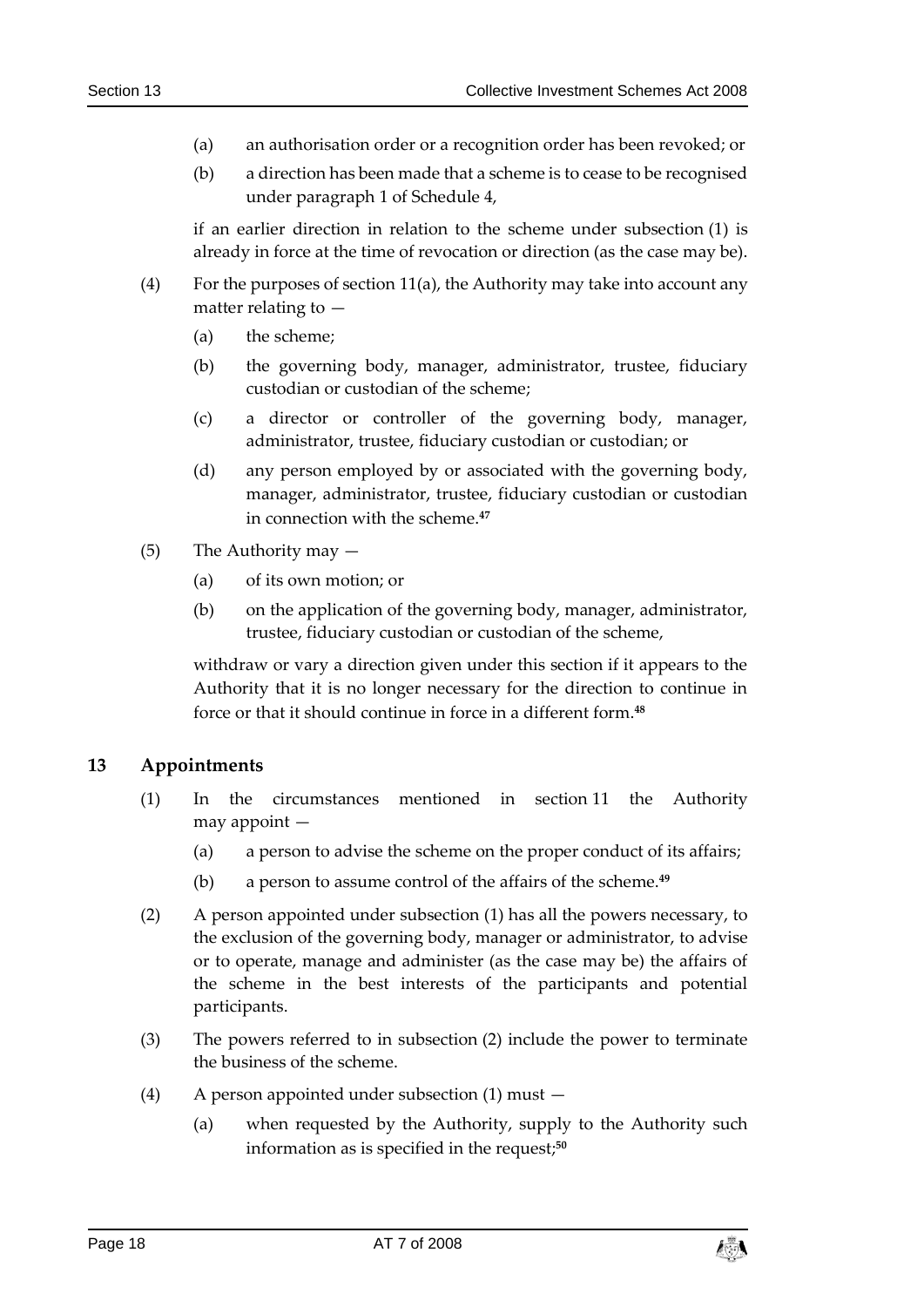- (b) within 3 months of appointment, or such other period as the Authority specifies, prepare and supply to the Authority a report on the affairs of the scheme making, where appropriate, recommendations in respect of the scheme; and**<sup>51</sup>**
- (c) if the appointment is not terminated after supplying the report referred to in paragraph (b), subsequently supply to the Authority such other information, reports and recommendations as the Authority specifies.**<sup>52</sup>**
- (5) A person appointed under subsection (1) is appointed at the expense of the relevant scheme, and any expenses incurred by the Authority in respect of the appointment are recoverable from the scheme as a debt due to the Authority. **53**
- (6) On receipt of any information or report under subsection (4) the Authority may —
	- (a) require the scheme to reorganise its affairs in a manner specified by the Authority; **54**
	- (b) if the scheme is a unit trust scheme established under and governed by the laws of the Island, apply to court for an order directing the trustee to wind up the scheme;
	- (c) if the scheme is an open-ended investment company formed or incorporated under the laws of the Island, apply to court for an order that the company be wound up in accordance with the relevant statutory provisions applying to that company;
	- (d) if the scheme is a partnership governed by the laws of the Island, apply to court for an order to dissolve the partnership,

and may take such action in respect of the appointment or continued appointment of the person appointed under subsection (1) as it considers appropriate.**<sup>55</sup>**

- (7) Where it considers it necessary or appropriate, and if it is practical to do so, the Authority may inform the participants of the scheme of any action it is taking or intending to take under this section.**<sup>56</sup>**
- (8) The Authority may
	- (a) of its own motion; or
	- (b) on the application of the governing body, manager, administrator, trustee, fiduciary custodian or custodian of the scheme,

terminate an appointment made under this section if it appears to the Authority that the appointment is no longer necessary.**<sup>57</sup>**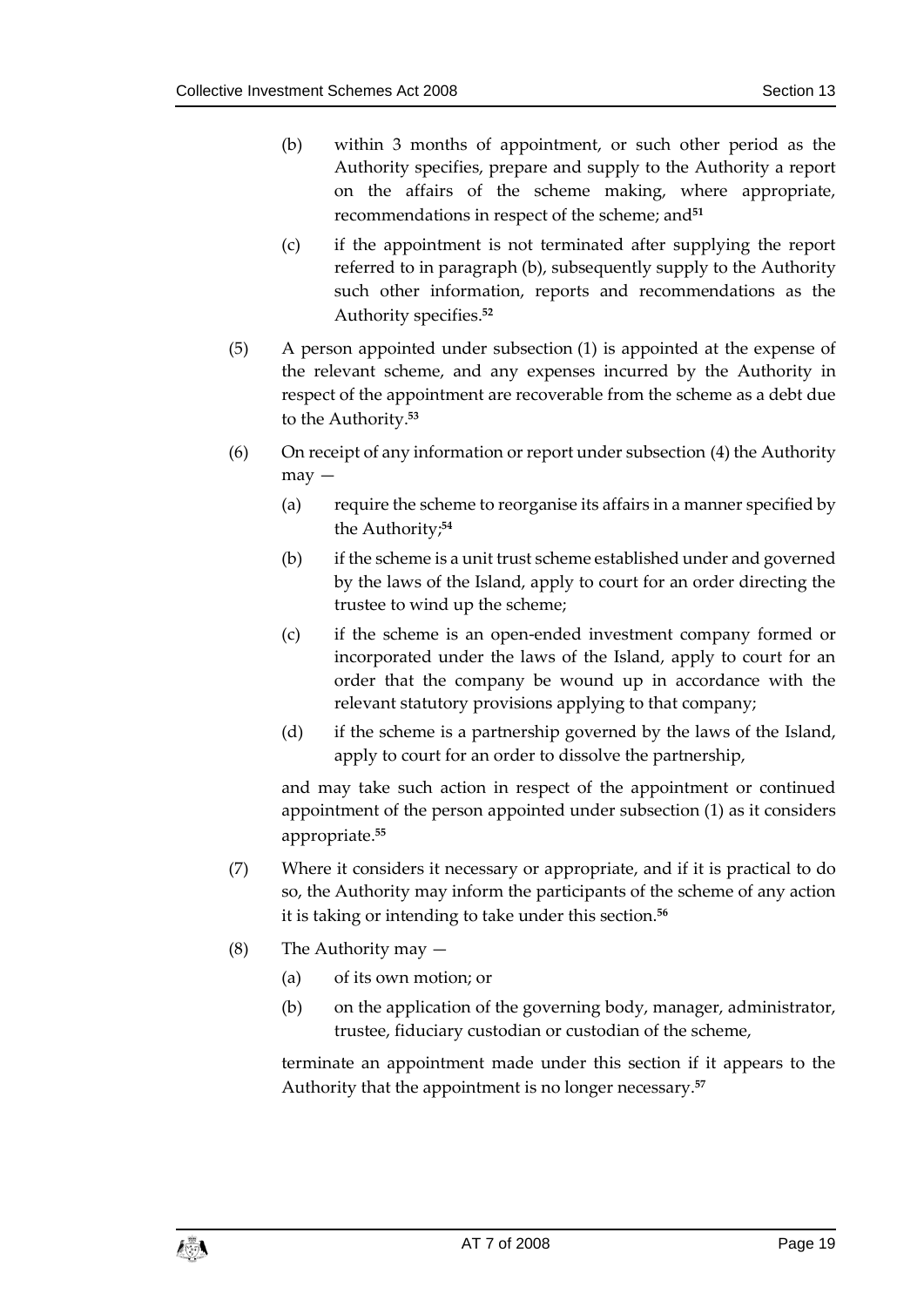#### <span id="page-19-0"></span>**14 Notice of directions or appointment**

[1988/16/17]

- (1) To exercise a power to give a direction under section 12 or to make an appointment under section 13, the Authority must give written notice to —
	- (a) any person comprising the scheme's governing body who is resident on the Island; or
	- (b) the manager or administrator of the scheme.**<sup>58</sup>**
- (2) Subsection (1) is subject to subsection (5).
- (3) Where application is made under section 12(5)(b) or 13(8)(b), if the Authority refuses to withdraw or vary a direction or to terminate an appointment, it must give written notice of refusal to each applicant.**<sup>59</sup>**
- (4) A notice
	- (a) giving a direction or making an appointment;
	- (b) withdrawing or varying a direction otherwise than on application under section 12(5)(b);
	- (c) terminating an appointment otherwise than on application under section 13(8)(b):
	- (d) refusing to withdraw or vary a direction or to terminate an appointment on an application under section 12(5)(b) or 13(8)(b),

must state the reasons for which the direction was given, withdrawn or varied or the appointment was made or terminated or why the application was refused (as the case may be).

- (5) The power to give a direction under section 12 or to make an appointment under section 13 may be exercised prior to giving written notice under subsection (1) if the Authority considers that it would be seriously prejudicial to the interests of the participants in the scheme if the power is not exercised until written notice is given.**<sup>60</sup>**
- (6) The Authority may publish notice of any direction, appointment, withdrawal, variation, termination or refusal mentioned in this section in one or more newspapers published and circulating in the Island and in any other manner which appears to it to be necessary for informing the public.**<sup>61</sup>**
- (7) A notice under subsection (6) may, if the Authority thinks fit, state the reasons for which the direction was given, withdrawn or varied or the appointment was made or terminated or why the application was refused (as the case may be).**62**

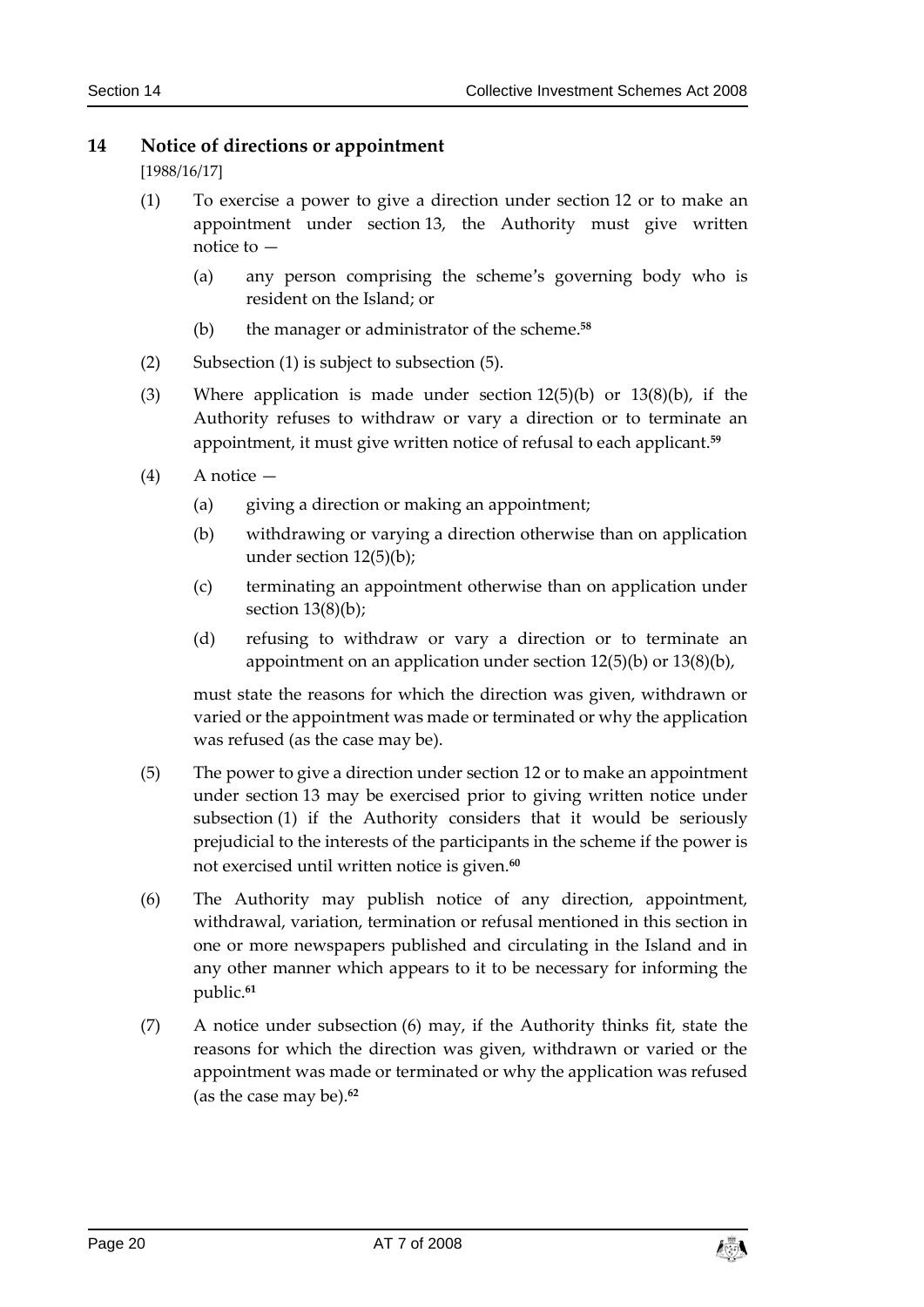#### <span id="page-20-0"></span>**15 Application to court**

#### [1988/16/18]

- (1) In circumstances where the Authority has power to give a direction under section 12 or to make an appointment under section 13, it may apply to court —
	- (a) for an order  $-$ 
		- (i) removing any governing body, manager, administrator, trustee, fiduciary custodian or custodian of the scheme; and
		- (ii) replacing the person or persons removed with a person or persons nominated by the Authority and whose appointment does not infringe any other provision of this Act; or**<sup>63</sup>**
	- (b) if it appears to the Authority that no, or no suitable, person satisfying the requirements of paragraph (a)(ii) is available, for an order —
		- (i) removing any governing body, manager, administrator, trustee, fiduciary custodian or custodian; and
		- (ii) appointing a liquidator to wind up the scheme.**<sup>64</sup> <sup>65</sup>**
- (2) On an application under subsection (1) the court may make such order as it thinks fit.
- (3) The court may, on the application of the Authority, rescind an order referred to in subsection (1)(b) and substitute an order referred to in subsection (1)(a).**<sup>66</sup>**
- (4) The Authority must give written notice of the making of an application under this section to the governing body, manager, administrator, trustee, fiduciary custodian and custodian of the scheme concerned and take such steps as it considers appropriate for bringing the making of the application to the attention of participants.**<sup>67</sup>**
- (5) Paragraph 3(2) of Schedule 1 does not apply where a liquidator is appointed by an order made on application under subsection (1)(b).

#### <span id="page-20-1"></span>**16 Investigations**

[1988/16/19]

- (1) The court may, on the application of the Authority, appoint one or more competent inspectors to investigate and report, in such manner as the court directs, on the affairs of —
	- (a) a scheme;
	- (b) the governing body, manager, administrator, trustee, fiduciary custodian or custodian of a scheme,

if the court is satisfied that it is in the interests of participants to do so or that the matter is of public concern.**68**

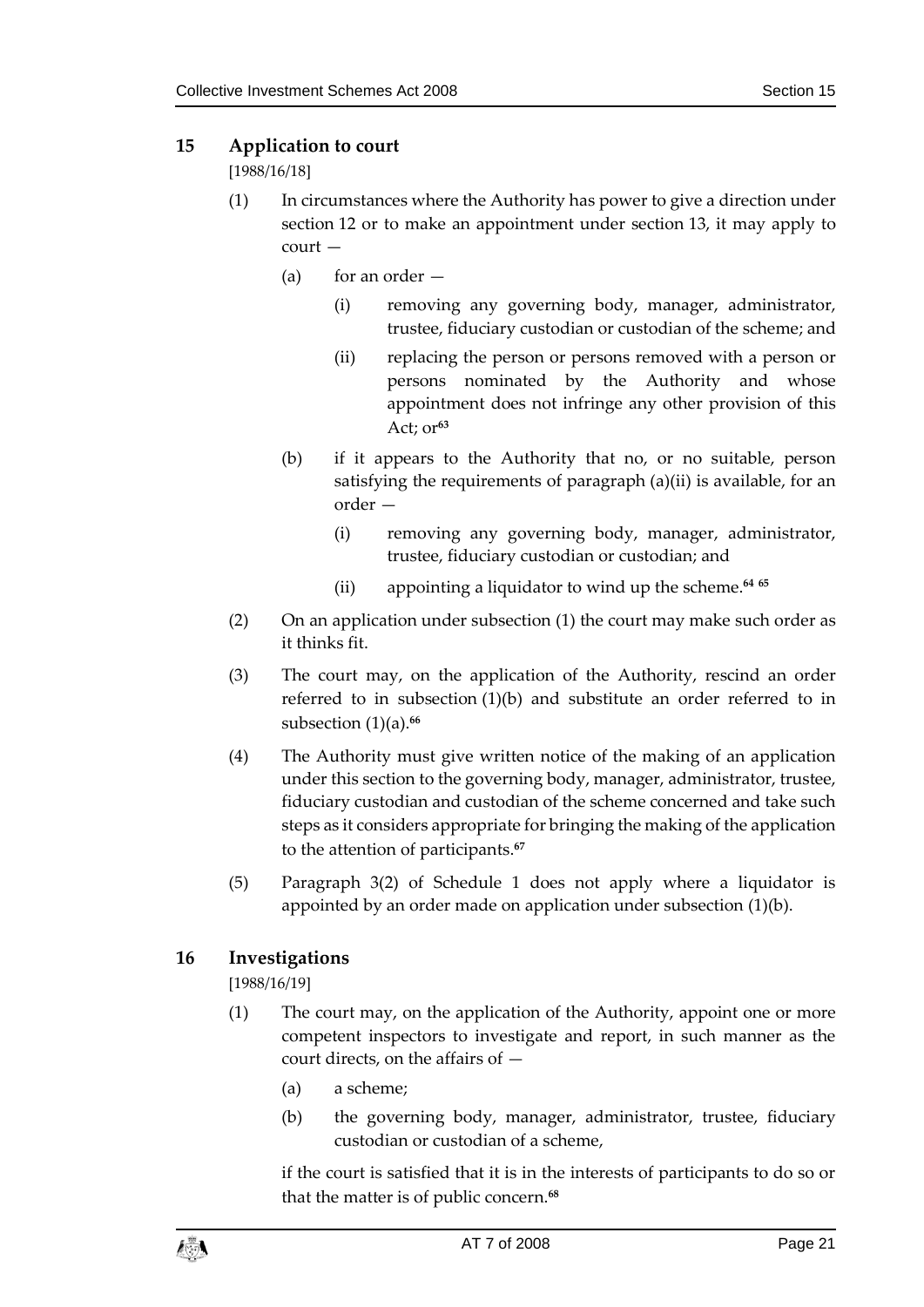- (2) Sections 134 and 135 of the *Companies Act 1931* (powers of inspectors and proceedings on report by inspectors) apply in relation to an inspector appointed under this section as they apply in relation to an inspector appointed under section 134 of that Act, but with the modifications specified in subsection (3).
- (3) In the provisions applied by subsection  $(2)$ 
	- (a) a reference to a company or its affairs is to be construed as a reference to the scheme under investigation and the affairs mentioned in subsection (1); and
	- (b) a reference to a director or officer of the company includes a reference to any director or officer of the governing body, manager, administrator, trustee, fiduciary custodian or custodian of the scheme.
- (4) An inspector appointed under this section may, and if so directed by the court must, make interim reports to the court and, on the conclusion of the investigation, a final report to the court.
- (5) A report under subsection (4) must be in the form which the court directs.
- (6) The court must provide a copy of the report to the Authority. **69**
- (7) The court may, if it thinks fit  $-$ 
	- (a) on request and on payment of the prescribed fee, provide a copy of the report to —
		- (i) the governing body, manager, administrator, trustee, fiduciary custodian or custodian of the scheme under investigation;
		- (ii) any participant of the scheme;
		- (iii) any other person whose conduct is referred to in the report;
	- (b) cause the report to be published.

## <span id="page-21-0"></span>**PART 6 – SUPPLEMENTARY**

#### CHAPTER I

#### *Offences and penalties*

#### <span id="page-21-3"></span><span id="page-21-2"></span><span id="page-21-1"></span>**17 False and misleading statements**

#### [1988/16/25]

A person commits an offence if that person —

(a) furnishes or sends to the Authority for any purpose under this Act a document which the person knows to be false or misleading in a material particular; or**70**

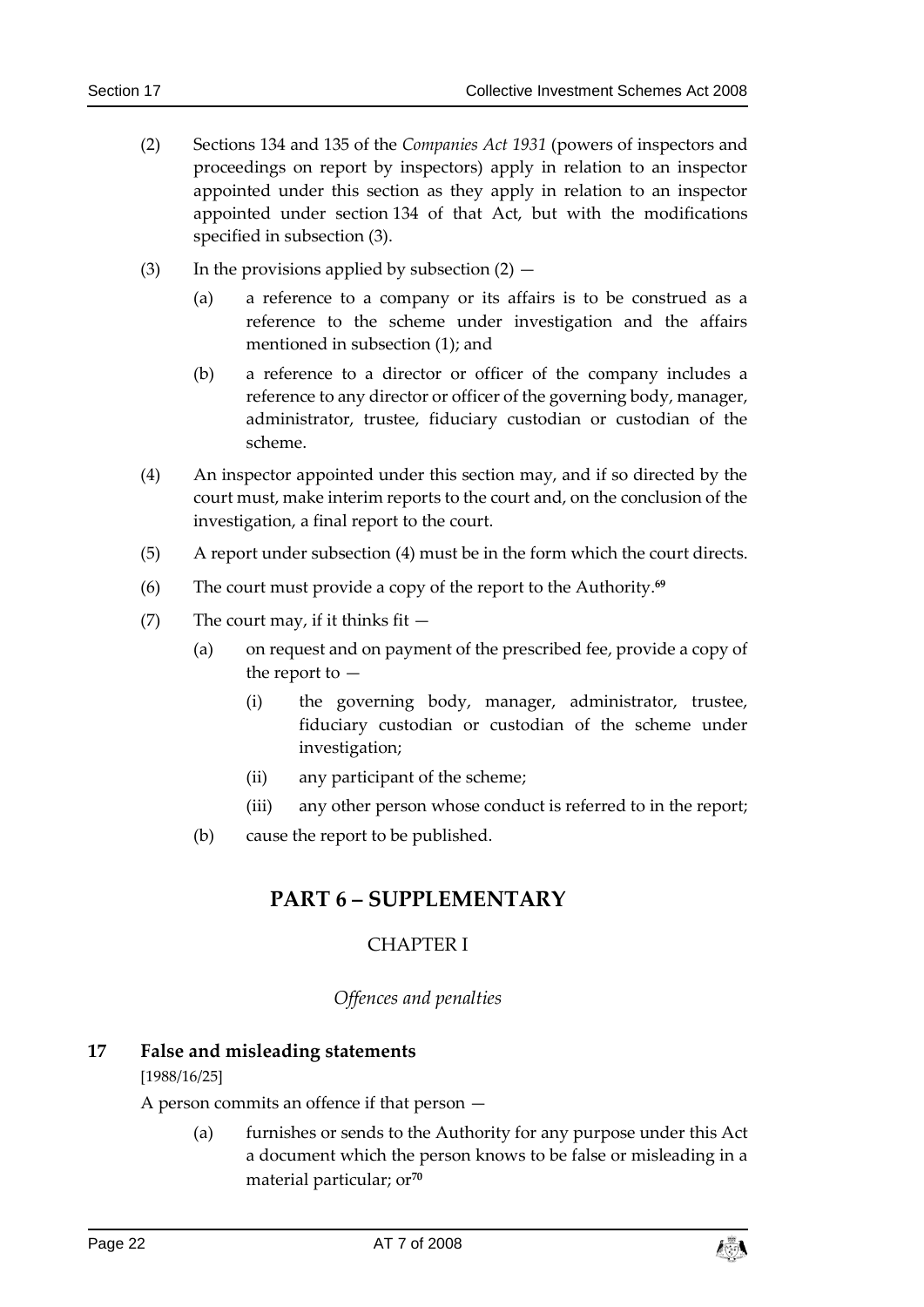- (b) recklessly furnishes or sends to the Authority for any purpose under this Act a document which is false or misleading in a material particular; or**<sup>71</sup>**
- (c) in furnishing information to the Authority for a purpose under this  $Act -$ 
	- (i) makes a statement which the person knows to be false or misleading in a material particular; or
	- (ii) recklessly makes a statement which is false or misleading in a material particular.**<sup>72</sup>**

#### <span id="page-22-0"></span>**18 Offences and penalties**

 $[1988/16/26(1)$  and  $(2)]$ 

- (1) A person commits an offence if that person contravenes
	- (a) a provision of this Act;
	- (b) a provision of an order or regulations made under this Act if contravention of that provision is expressed to be an offence in the order or regulations.
- (2) A governing body, manager, trustee or fiduciary custodian who contravenes a condition imposed under paragraph 2(2)(b) of Schedule 1 commits an offence.
- (3) Sections 20 (injunctions etc) and 26 (actions for damages) (with the exception of subsection (2)) of the *Financial Services Act 2008* apply in respect of a contravention referred to in this section as they apply in respect of a contravention referred to in those sections.
- (4) A person who commits an offence under this Act or any public document made under this Act is liable —
	- (a) on summary conviction to a fine not exceeding  $£5,000$  or to custody for a term not exceeding 6 months, or to both;
	- (b) on conviction on information, to a fine or to custody for a term not exceeding 2 years, or to both.
- (5) A person is not to be prosecuted for an offence under this Act without the consent of the Attorney General.
- (6) In proceedings brought against a person for an offence under this Act it is a defence to prove that all reasonable precautions were taken and all due diligence was exercised to avoid the commission of the offence.

#### <span id="page-22-1"></span>**19 Offences by bodies corporate**

[1988/16/26(3)]

(1) Subsections (2) to (4) apply where an offence under this Act is committed by a body corporate and it is proved that the offence —

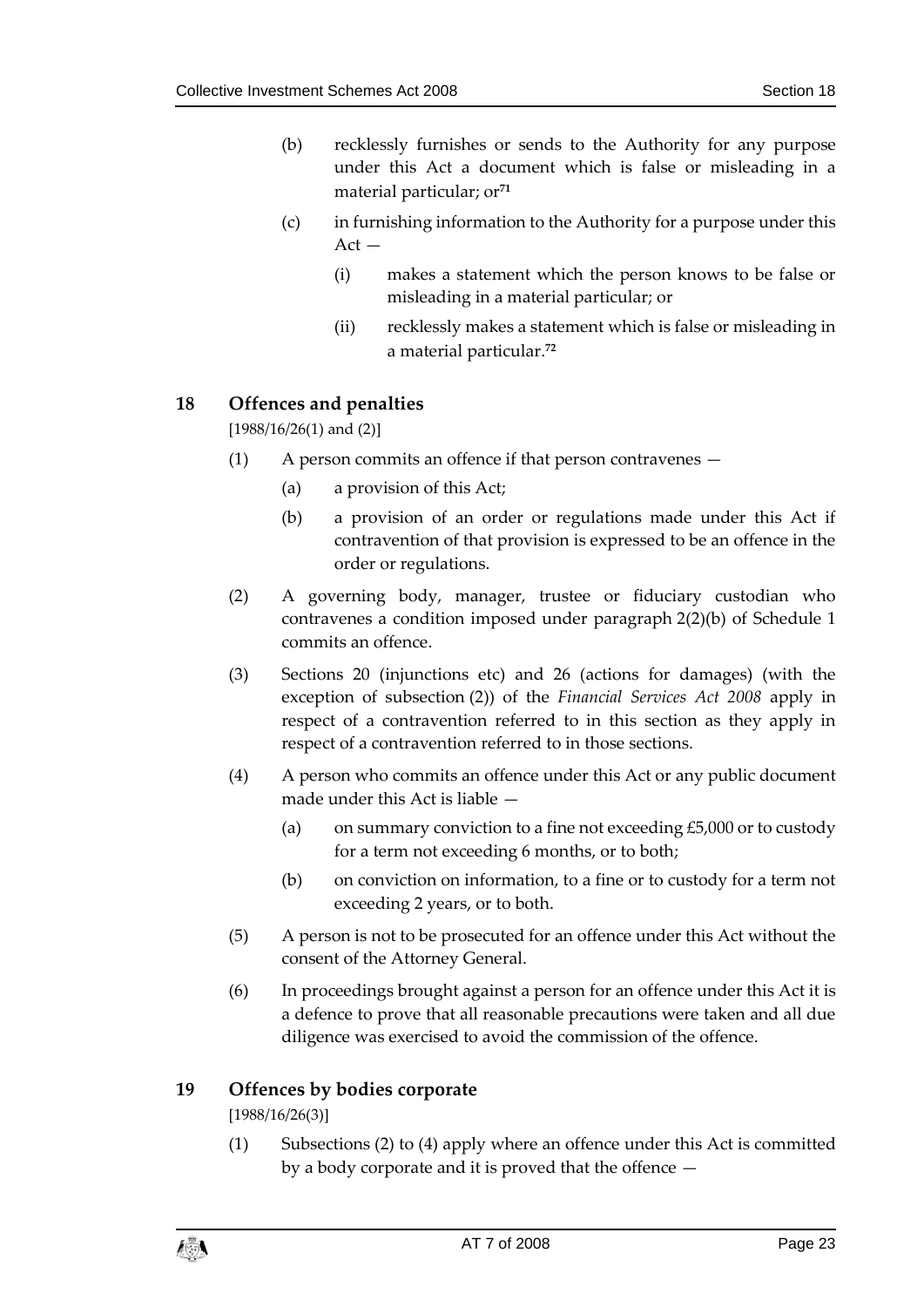- (a) was committed with the consent or connivance of an officer of the body; or
- (b) was attributable to neglect on the part of an officer of the body.
- (2) The officer, as well as the body, commits the offence.
- (3) Where an individual is convicted of an offence under this Act by virtue of subsection (2), that individual is liable to the same penalty as the body.
- (4) In this section "officer" includes
	- (a) a director or secretary;
	- (b) a person purporting to act as a director or secretary;
	- (c) if the affairs of the body are managed by its members, a member;
	- (d) in relation to a limited liability company constituted under the *Limited Liability Companies Act 1996*, a member, the company's manager and its registered agent.

#### <span id="page-23-0"></span>**19A Civil penalties**

- (1) If the Authority is satisfied that a relevant person  $-$ 
	- (a) has contravened any provision of this Act;
	- (b) has contravened any prohibition or requirement imposed under this Act; or
	- (c) in purported compliance with any such requirement, has furnished the Authority with false, inaccurate or misleading information,**<sup>73</sup>**

it may require the relevant person to pay a penalty in respect of the contravention.**<sup>74</sup>**

- (2) The Authority must give written notice to the relevant person concerned of any decision under subsection (1), together with a statement of the reasons for the decision.**<sup>75</sup>**
- (3) The Authority may not in respect of any such contravention
	- (a) both require a person to pay a penalty under this section and revoke a licence issued under section 7 of the *Financial Services Act 2008* to carry on a regulated activity; or
	- (b) require a person to pay a penalty under this section if criminal proceedings have been commenced in respect of the contravention.**<sup>76</sup>**
- (4) When setting the amount of a financial penalty, the Authority must have regard to regulations under subsection (5).**<sup>77</sup>**
- (5) The Authority must make such regulations as are necessary to give effect to this section with respect to  $-$ 
	- (a) the imposition of financial penalties under it; and
	- (b) the amount of those penalties.**<sup>78</sup>**

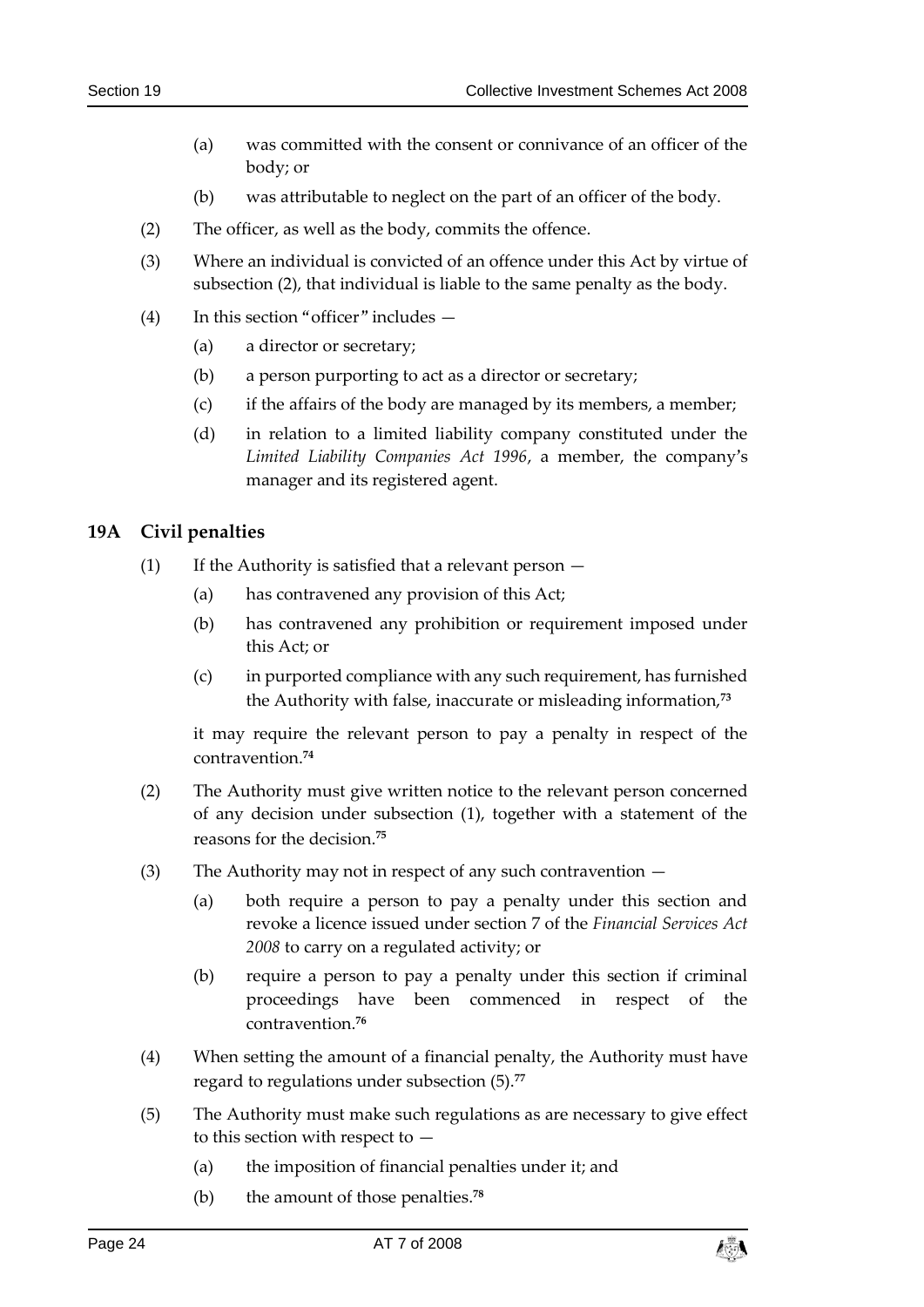- (6) Any amount received as a penalty under this section is to be paid into and form part of the General Revenue of the Island.
- (7) In relation to a scheme, for the purposes of this section each of the following is a relevant person —
	- (a) the administrator;
	- (b) the asset manager;
	- (c) the custodian;
	- (d) a fiduciary custodian of the scheme's property;
	- (e) the investment adviser;
	- (f) the manager;
	- (g) the promoter;
	- (h) a trustee of the property of a unit trust scheme; and
	- (i) a person of a description prescribed by regulations.**<sup>79</sup>**

#### CHAPTER II

#### *General*

#### <span id="page-24-2"></span><span id="page-24-1"></span><span id="page-24-0"></span>**20 Guidance**

- (1) The Authority may give guidance consisting of information and advice which it considers appropriate in connection with —
	- (a) the operation of this Act;
	- (b) matters relating to the Authority's functions under this Act;**<sup>80</sup>**
	- (c) matters about which it considers desirable to give information or advice.**<sup>81</sup>**
- (2) The Authority may
	- (a) publish its guidance; and
	- (b) offer copies of its published guidance for sale at a reasonable price.**<sup>82</sup>**

#### <span id="page-24-3"></span>**21 Appeals against Authority decisions**<sup>83</sup>

[1988/16/5A]

- (1) [Repealed]**<sup>84</sup>**
- (2) [Repealed]**<sup>85</sup>**
- (3) A person aggrieved may appeal to the Financial Services Tribunal, in accordance with rules made under section 8 of the *Tribunals Act 2006*, against any of the decisions specified in column 1 of the Table below under the provisions specified in column 2.**86**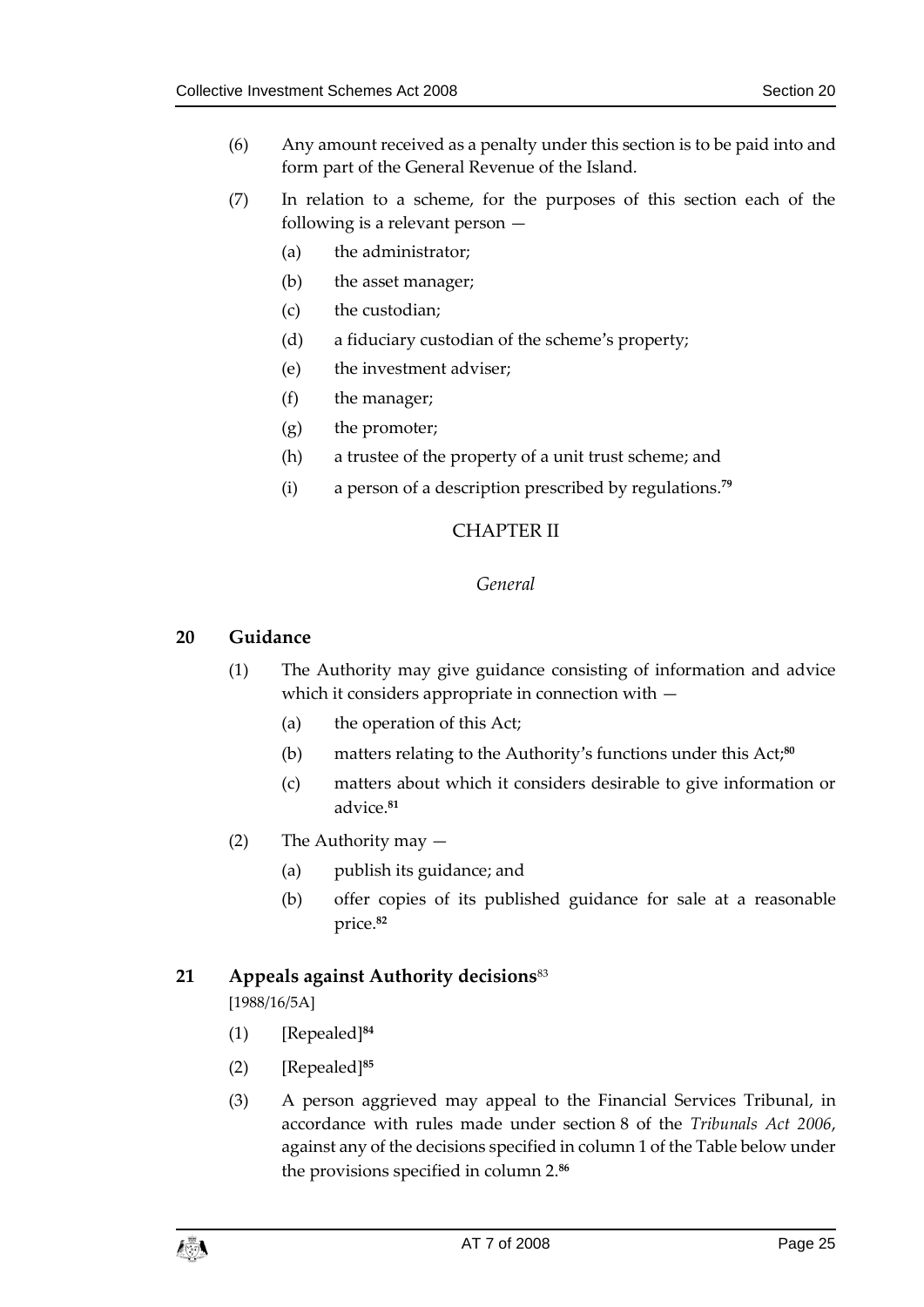| Decision                                   | Provision                       |
|--------------------------------------------|---------------------------------|
| Direction that person must not be          | Section $11A(1)$ or $(2)$       |
| appointed or continue a member of a        |                                 |
| governing body                             |                                 |
| Refusal to grant consent that a person be  | Section 11A(2)                  |
| a member of governing body of scheme       |                                 |
| Refusal to revoke, or to vary, a direction | Section 11A(6)                  |
| Imposition of a prohibition                | Section 11B(1)                  |
| Refusal to revoke or vary a prohibition    | Section 11D(1)                  |
| Variation of a prohibition in terms other  | Section 11D(1)                  |
| than those sought by the applicant         |                                 |
| Giving a warning notice                    | Section 11F(1)                  |
| Making a direction                         | Section 12(1)                   |
| Withdrawal of, variation of, or refusal to | Section 12(5)                   |
| withdraw or vary. a direction              |                                 |
| Appointing a person to advise, or assume   | Section 13(1)                   |
| control of the affairs of, the scheme      |                                 |
| Terminating, or refusing to terminate an   | Section 13(8)                   |
| appointment referred to in the preceding   |                                 |
| entry on an application                    |                                 |
| Imposing a civil penalty                   | Section 19A                     |
| Refusing to make an authorisation order    | Paragraph 2(1) of Schedule 1    |
| Making an authorisation order subject to   | Paragraph 2(2)(b) of Schedule 1 |
| conditions                                 |                                 |
| Refusing to approve alterations to a       | Paragraph 3(4) of Schedule 1    |
| scheme or a change in the governing        |                                 |
| body(or a person comprising the            |                                 |
| governing body) or in the manager,         |                                 |
| trustee or fiduciary custodian of the      |                                 |
| scheme                                     |                                 |
| Revoking an authorisation order            | Paragraph 4(1) of Schedule 1    |
| Refusing to revoke an authorisation order  | Paragraph 4(4) of Schedule 1    |
| Refusing to agree a manager engaging in    | Paragraph 5(2) of Schedule 1    |
| other activities                           |                                 |
| Refusing to approve a proposal             | Paragraph 2(13) of Schedule 2   |
| Refusing to approve alterations to a       | Paragraph 3(3) of Schedule 2    |
| scheme or a change in the governing        |                                 |
| body (or any person comprising the         |                                 |
| governing body) or in the manager,         |                                 |
| trustee or fiduciary custodian of the      |                                 |
| scheme                                     |                                 |
| Refusing to recognise a scheme             | Paragraph 1(4) of Schedule 4    |
| Refusing to make a recognition order       | Paragraph 2(1) of Schedule 4    |
| Refusing to approve alterations to a       | Paragraph 3(2) of Schedule 4    |
| scheme or a change in the governing        |                                 |
| body (or any person comprising the         |                                 |
| governing body) or in the manager,         |                                 |
| trustee or fiduciary custodian of the      |                                 |
| scheme                                     |                                 |

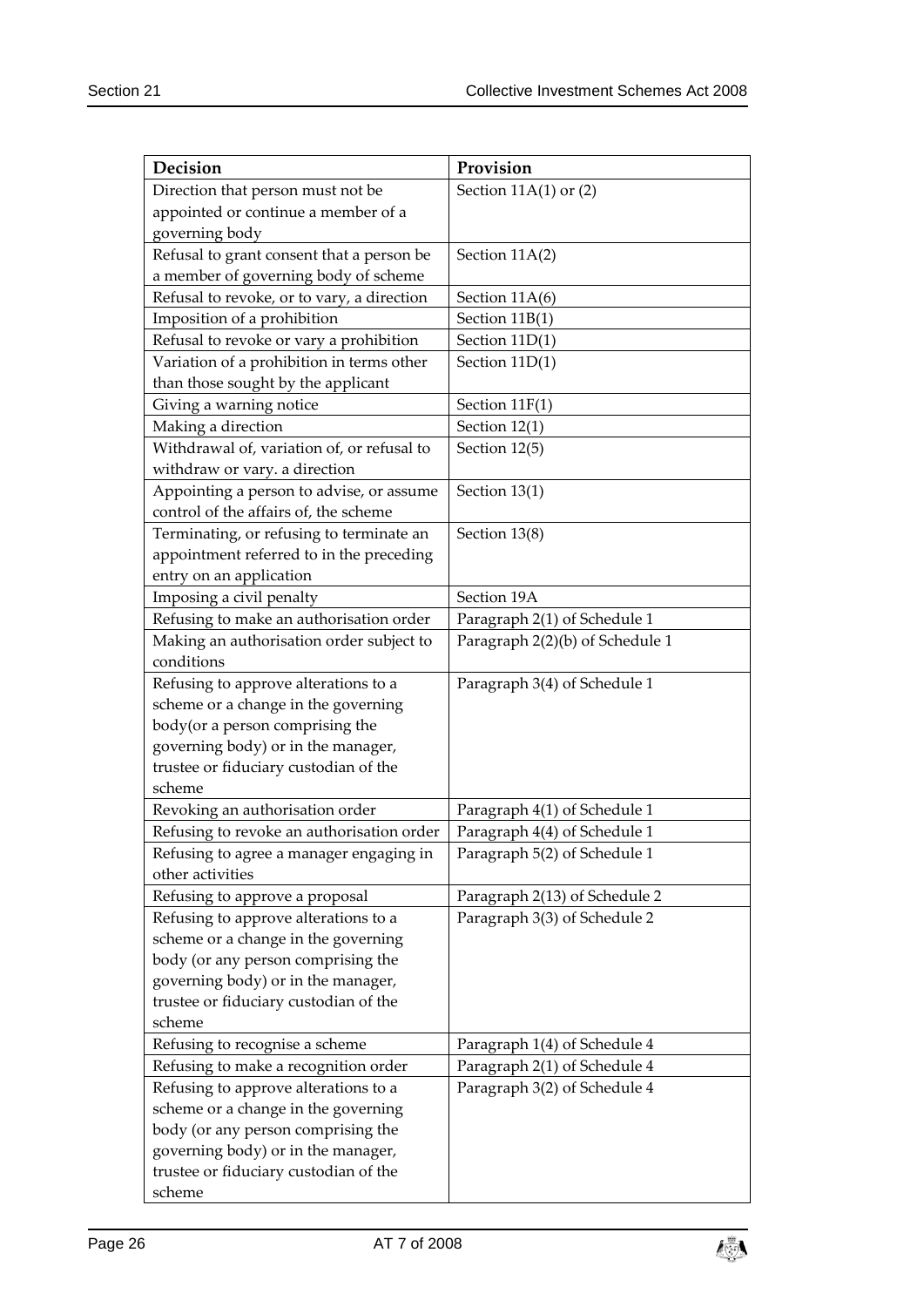| Direction that a scheme cease to be         | Paragraph 4(1) of Schedule 4    |
|---------------------------------------------|---------------------------------|
| recognised                                  |                                 |
| Revocation of a recognition order           | Paragraph 4(1) of Schedule 4    |
| Refusal to direct that a scheme cease to be | Paragraph 4(4) of Schedule 4.87 |
| recognised or to revoke a recognition       |                                 |
| order                                       |                                 |

- (4) On the determination of an appeal under this section the Tribunal must confirm, vary or revoke the decision in question.
- (5) The variation or revocation of a decision does not affect the previous operation of that decision or anything duly done or suffered under it.
- (6) Without prejudice to section 32(7) of the *Financial Services Act 2008*, a decision of the Tribunal on an appeal under this section is binding on the Authority and the applicant.**<sup>88</sup>**
- (7) [Repealed]**<sup>89</sup>**

#### <span id="page-26-0"></span>**22 Public registers**

[1988/16/24A]

- (1) The Authority must keep at its principal office registers of authorised schemes, international schemes and recognised schemes containing particulars and information as are prescribed.**<sup>90</sup>**
- (2) Any person is entitled to inspect the registers during ordinary office hours.

#### <span id="page-26-1"></span>**23 Financial provisions**

[1988/16/29]

- (1) Unless otherwise recoverable, expenses incurred under this Act by the Authority or a person appointed under section 16 are to be defrayed out of money provided by Tynwald.**<sup>91</sup>**
- <span id="page-26-2"></span>(2) Fees received under this Act form part of the General Revenue of the Island.

#### CHAPTER III

#### *Subordinate legislation etc***<sup>92</sup>**

#### <span id="page-26-4"></span><span id="page-26-3"></span>**A24 Form and content of documents and information**

- (1) The Authority may determine
	- (a) the form and content of any document or information to be delivered to the Authority; and**<sup>93</sup>**
	- (b) the manner in which documents and information are to be delivered.**94**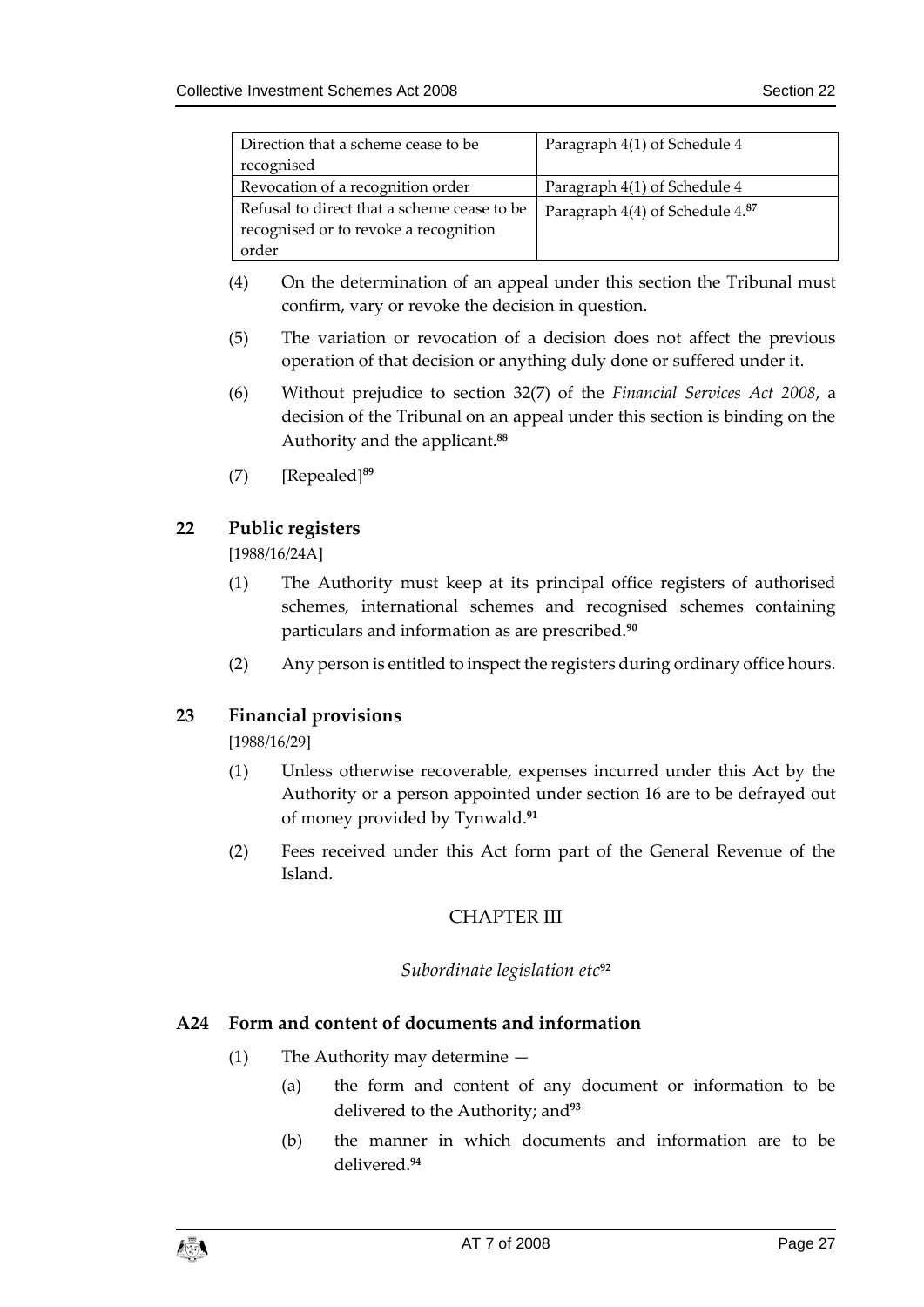- (2) The Authority must take such steps as appear to it to be reasonable to draw determinations under this section to the attention of those likely to be affected by them.**<sup>95</sup>**
- (3) The power in subsection (1) is not limited by any other provision of this Act under which the Authority may prescribe —
	- (a) the form or content of a document or of any information, or
	- (b) the manner in which it is to be delivered.**<sup>96</sup> <sup>97</sup>**

#### <span id="page-27-0"></span>**24 Orders and regulations**

[1988/16/27]

- (1) The Authority may make orders and regulations
	- (a) in accordance with the provisions of this Act; or
	- (b) as are necessary to give effect to this Act.**<sup>98</sup>**
- (2) Orders or regulations may include any of the provisions mentioned in Schedule 5.
- (3) Schedule 5 does not affect the generality of subsection (1).
- (4) Orders and regulations may provide for their contravention to be an offence.
- (5) Orders and regulations may exempt any scheme or class of scheme or any person or class of persons from any of the provisions of this Act.
- (6) Without limiting Part 5 of the *Interpretation Act 2015* (functions and powers), orders and regulations may provide for —
	- (a) the circumstances under which the exemption operates;
	- (b) the conditions subject to which the exemption shall operate;
	- (c) the circumstances in which the Authority may withdraw the exemption from a scheme or person.**<sup>99</sup> <sup>100</sup>**
- (7) The Authority may, on the application or with the consent of any person to whom an order or regulation applies, direct that the order or regulation —
	- (a) does not apply to that person in respect of a particular scheme; or
	- (b) applies to that person in respect of that scheme but with such modifications as are specified in the direction.**<sup>101</sup>**
- (8) The Authority may, on the application or with the consent of the manager and trustee or manager and fiduciary custodian (as the case may be) of a particular scheme acting jointly, direct that the order or regulation —
	- (a) does not apply to that scheme; or
	- (b) applies to that scheme but with such modifications as are specified in the direction.**102**

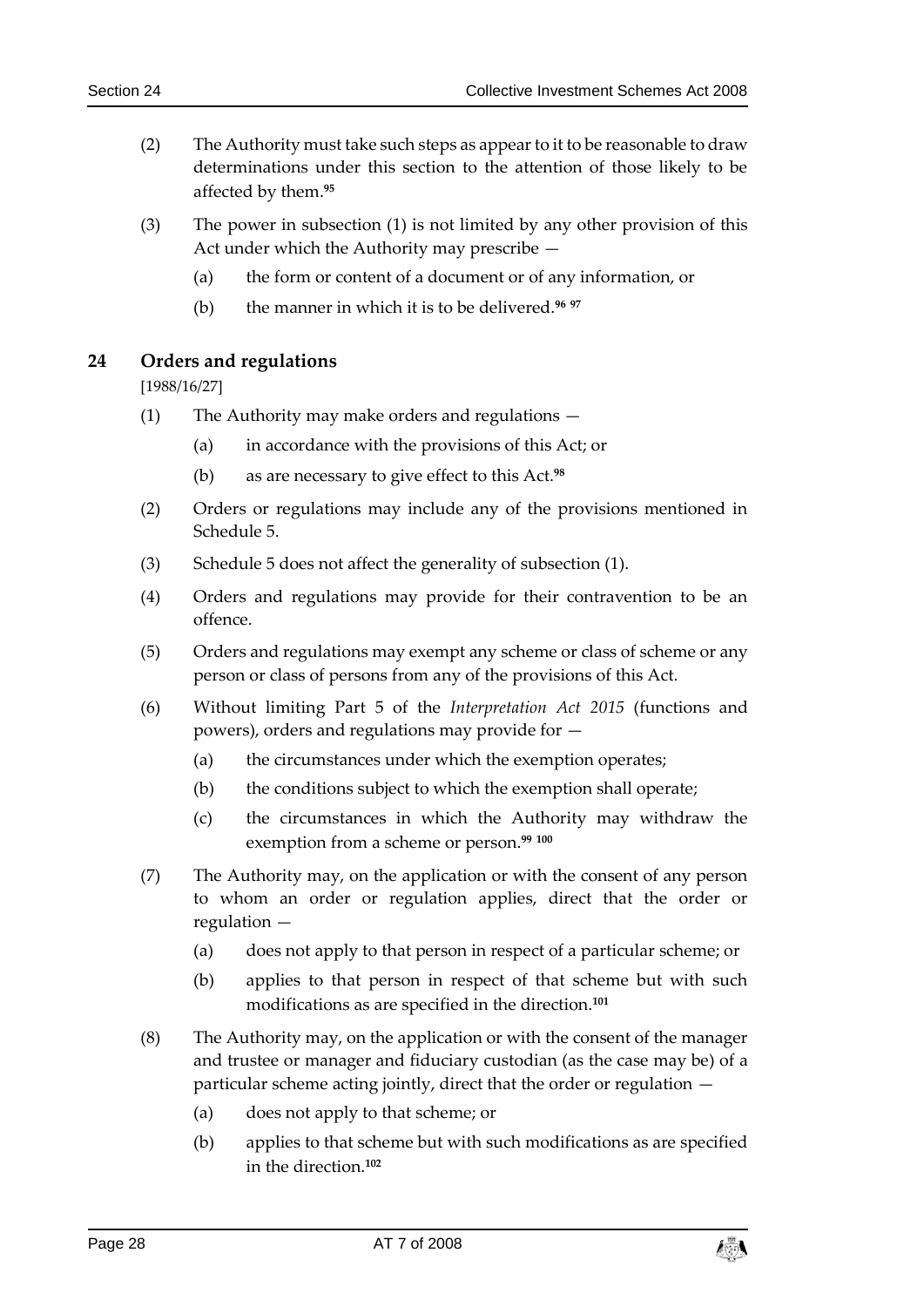- (9) Orders and regulations may make provision under which compliance with or contravention of any specified requirements imposed under the law of a country prescribed for this purpose is treated as compliance with or contravention of any specified requirement of this Act.
- (10) Orders and regulations are binding on the governing body, manager, administrator, trustee, fiduciary custodian and custodian of a scheme independently of the contents of the documents to which they relate.
- (11) If orders or regulations conflict with any rule of law (whether at common law or contained in any enactment) relating to —
	- (a) the constitution, powers and management of bodies corporate;
	- (b) the powers and duties of the directors of bodies corporate;
	- (c) the rights and obligations of members of bodies corporate,

the order or regulations (as the case may be) prevail.

- (12) Orders and regulations may contain such supplementary and transitional provisions as the Authority considers necessary or expedient.**<sup>103</sup>**
- (13) Before making an order or regulations under this Act, the Authority must consult —
	- (a) the Treasury;
	- (b) such persons or bodies as appear to be representative of interests likely to be affected; and
	- (c) such other persons or bodies as the Authority determines.**<sup>104</sup> <sup>105</sup>**

#### <span id="page-28-0"></span>**25 Tynwald procedure**

- (1) Subject to subsection (2), orders and regulations made under this Act must be laid before Tynwald as soon as practicable after they are made and if Tynwald, at the sitting at which they are laid or at the next following sitting, fails to approve them they cease to have effect.
- (2) Subsection (1) does not apply to  $-$ 
	- (a) court orders; or
	- (b) orders made under
		- $(i)$  section 30(2);
		- (ii) paragraphs 2(1) or 4(1) of Schedule 1; or
		- (iii) paragraphs  $2(1)$  or  $4(1)(b)$  of Schedule 4.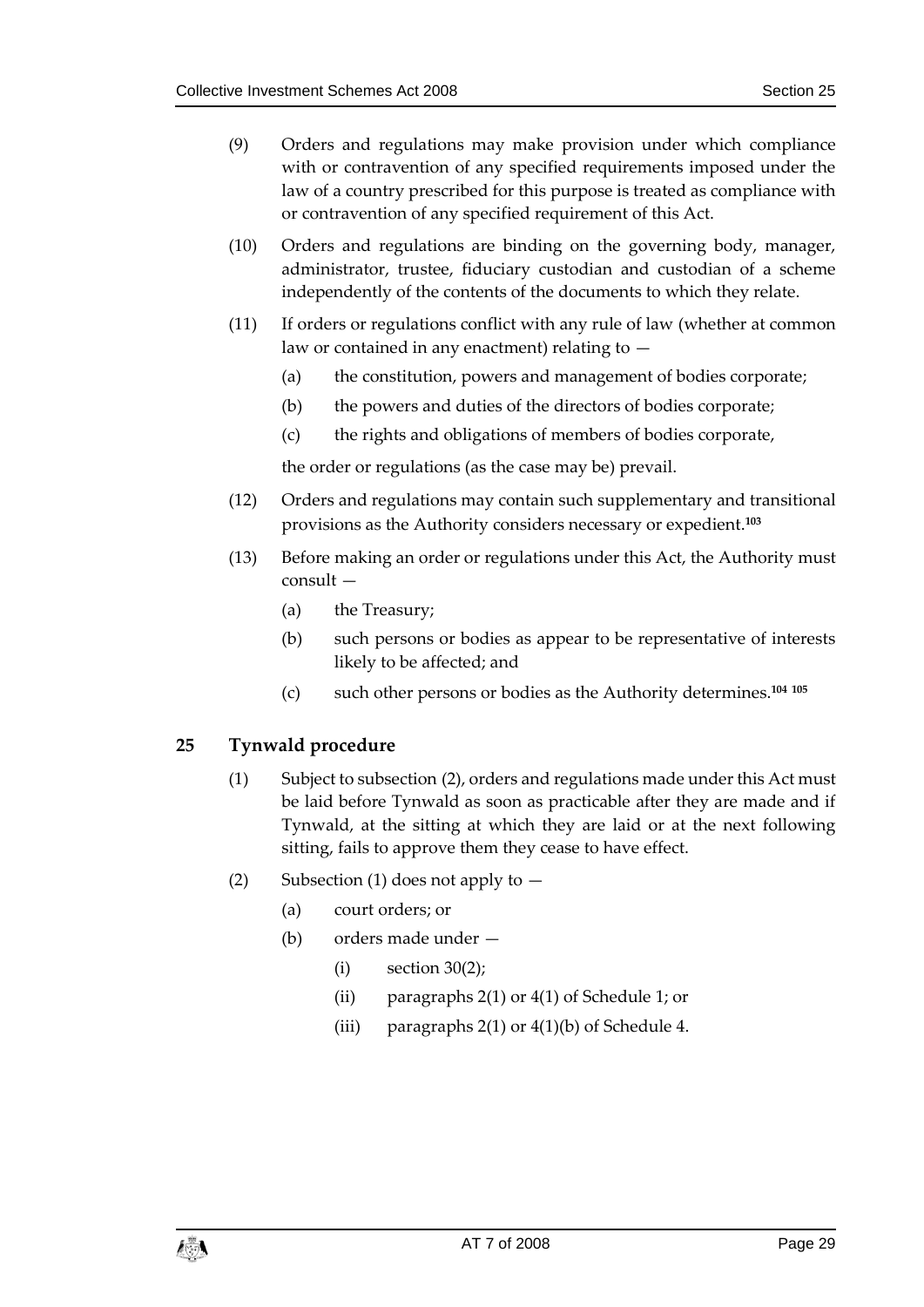#### CHAPTER IV

#### *Final provisions*

#### <span id="page-29-2"></span><span id="page-29-1"></span><span id="page-29-0"></span>**26 Interpretation**

[1988/16/31]

 $(1)$  In this Act  $-$ 

"**administration**", in relation to a scheme, includes the following functions (insofar as they are relevant) —

- (a) accounting services;
- (b) handling of administrative enquiries from participants;
- (c) valuation of assets and pricing of units;
- (d) maintenance of the register of participants;
- (e) distribution of income;
- (f) issues, transfers and redemptions of units; and
- (g) record keeping;
- "**administrator**" means a person appointed by the governing body of a scheme who is responsible for the conduct of the administration of the scheme;

"**advertisement**" includes every form of advertising and includes advertising —

- (a) in any form of publication;
- (b) by the display of notices;
- (c) by means of circulars or other documents;
- (d) by means of business cards;
- (e) by an exhibition of photographs or cinematograph films;
- (f) by means of broadcasting sounds or pictures (including transmission by cable), electronic communications or any electronic media (including by way of email or on a website, webpage or internet site or page);**<sup>106</sup>**
- "**advocate**" includes a person who is registered under the *Legal Practitioners Registration Act 1986*;
- "**asset manager**" means a person appointed by the governing body of a scheme who is responsible for investment management in accordance with the investment objectives and policy of the scheme;

"**associate**" means —

- (a) in relation to an individual
	- (i) the father, mother, wife, husband, son, stepson, daughter, stepdaughter, brother or sister of the individual;
	- (ii) a body corporate of which that individual is a director; and

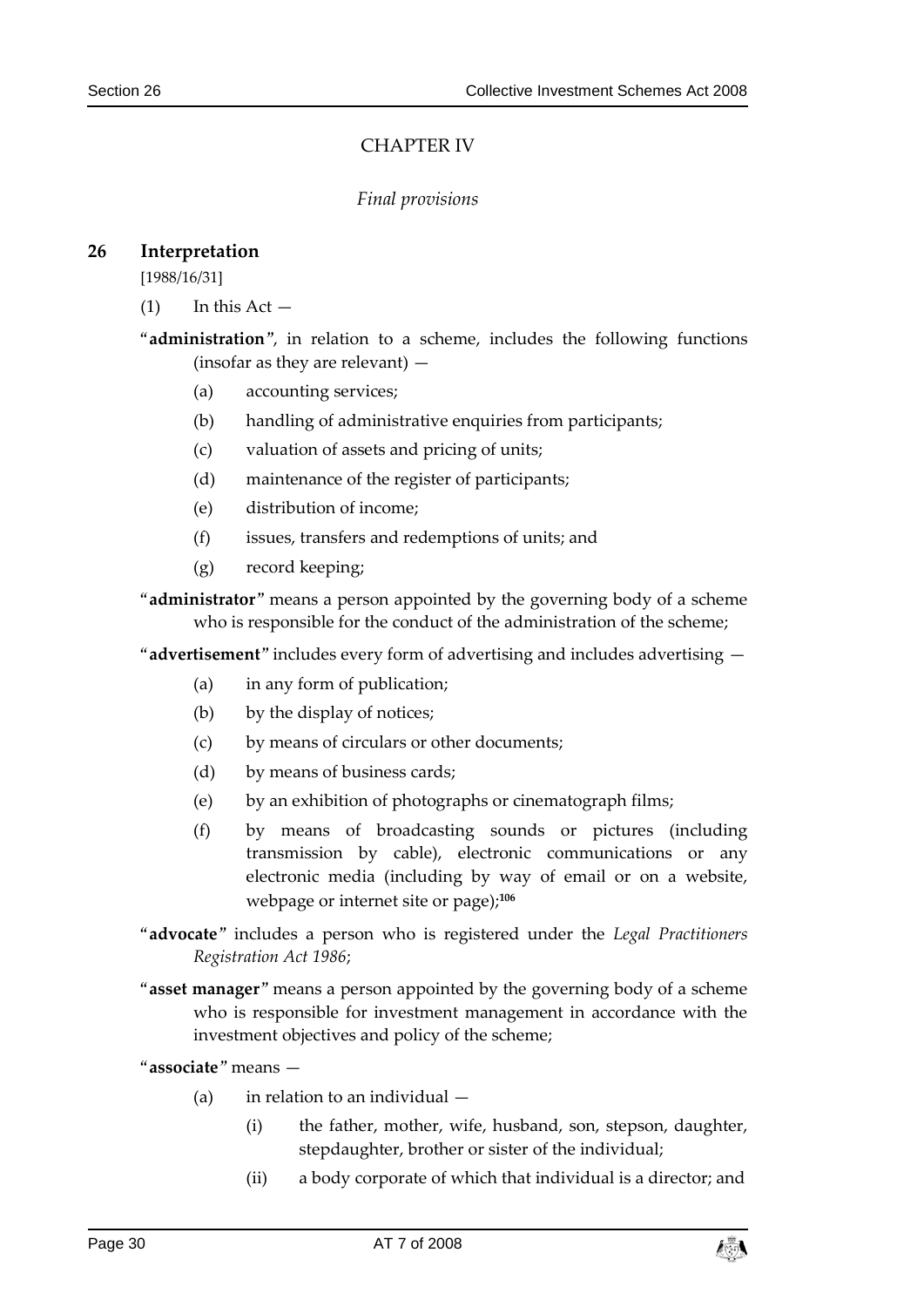- (iii) a partner or employee of that individual;
- (b) in relation to a body corporate
	- (i) a subsidiary of that body corporate; and
	- (ii) an employee of any such subsidiary;
- "**authorisation order**" means an order made by the Authority under paragraph 2(1) of Schedule 1 declaring a scheme to be an authorised scheme;**<sup>107</sup>**
- "**authorised person**" means a person who is licensed under section 7 of the *Financial Services Act 2008* to carry out the activity to be carried out by that person under the respective provision of this Act where the expression is used;
- "**authorised scheme**" means a scheme authorised under paragraph 2 of Schedule 1;
- "**Authority**" means the Isle of Man Financial Services Authority (as established by article 4 of the Transfer of Functions (Isle of Man Financial Services Authority) Order 2015);**<sup>108</sup>**
- "**body corporate**" includes a body corporate constituted under the law of a country or territory outside the Island;
- "**collective investment scheme**" has the meaning given in section 1 and "**scheme**" is to be construed accordingly;

"**Commission**" [Repealed]**<sup>109</sup>**

"**condition**" includes limitation;

"**controller**", in relation to a person which is a body corporate, means —

- (a) a managing director of a body corporate of which the person is a subsidiary;
- (b) a chief executive of a body corporate of which the person is a subsidiary;
- (c) an individual in accordance with whose directions or instructions one or more of the directors of a body corporate of which the person is a subsidiary are accustomed to act unless the director or directors are accustomed so to act by reason only that they do so on advice given by that individual in a professional capacity;
- (d) an individual who either alone or with any associate or associates is entitled to exercise or control the exercise of 15 per cent or more of the voting power at any general meeting of the person or of another body corporate of which the person is a subsidiary;

"**court**" means the High Court of Justice of the Isle of Man;

"**custodian**" means a person appointed by the governing body of a scheme who  $-$ 

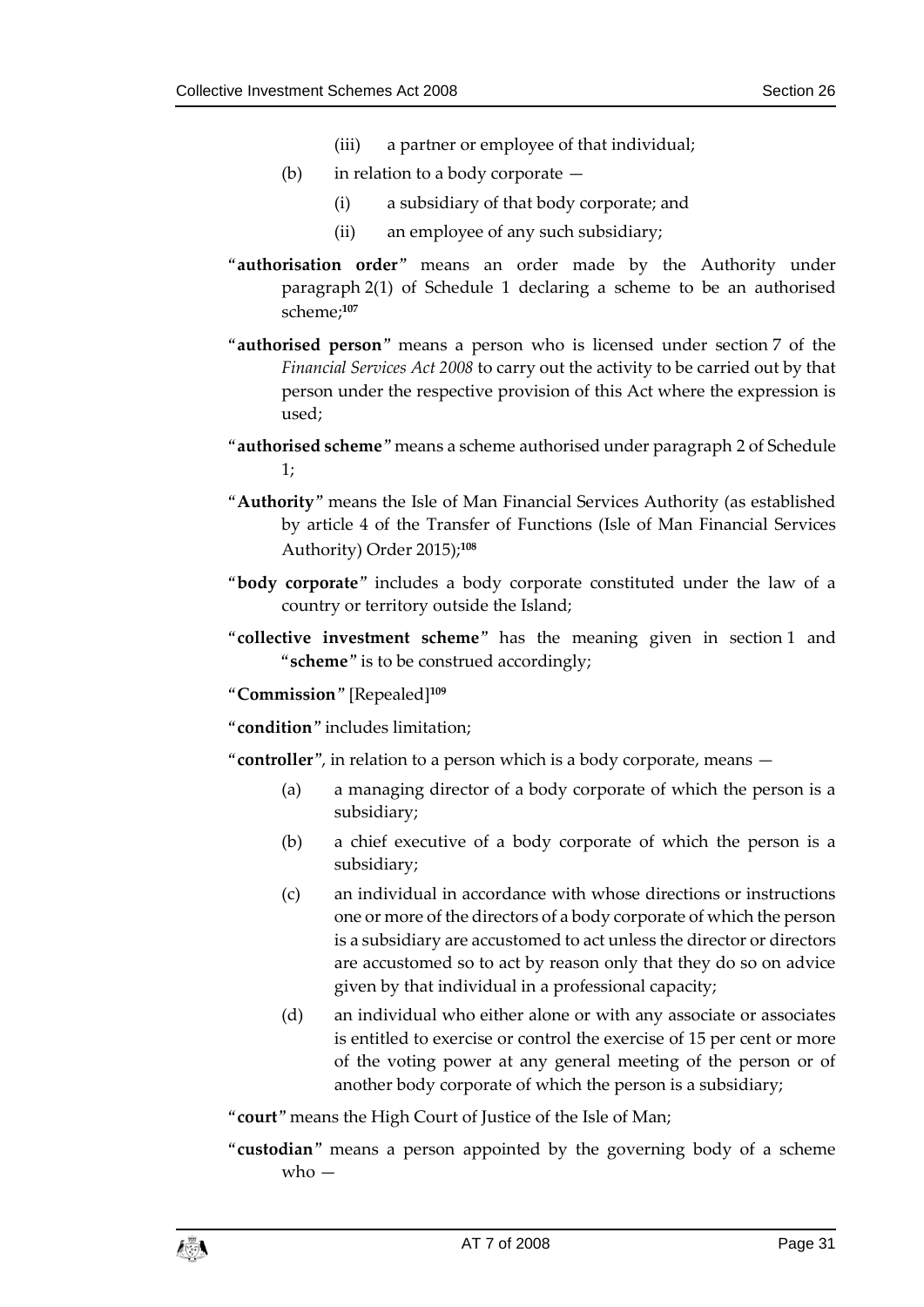- (a) is entrusted with the custody of, or procuring safe custody of, the property of the scheme; or
- (b) where prescribed in relation to a scheme or class of schemes, provides prime brokerage services in relation to the scheme;

"**director**" includes —

- (a) any person occupying the position of director by whatever name called;
- (b) any person in accordance with whose directions or instructions one or more of the appointed directors are accustomed to act unless the appointed director or directors are accustomed so to act by reason only that they do so on advice given by that person in a professional capacity; and
- (c) in respect of any other body corporate such persons as occupy a position equivalent to that of director;

"**documents constituting the scheme**" means —

- (a) the trust deed of a unit trust scheme; or
- (b) the memorandum and articles of association of an open-ended investment company; or
- (c) the partnership agreement of a scheme which is a partnership; and
- (d) each material agreement relating to the scheme;

"**exempt scheme**" means a scheme within the meaning of Schedule 3;

- "**fiduciary custodian**" means the person, responsible for the custody of the property of a scheme constituted as an open-ended investment company or partnership, who also has fiduciary responsibility for that property;
- "**governing body**" means the person or body of persons responsible for the general supervision of the affairs of the scheme and includes —
	- (a) the directors of a body corporate which is the trustee of a unit trust scheme;
	- (b) the directors of a scheme which is an open-ended investment company;
	- (c) the directors of a body corporate which is the general partner of a scheme which is a partnership;
- "**group**", in relation to a body corporate, means that body corporate, any other body corporate which is its holding company or subsidiary and any other body corporate which is a subsidiary of that holding company;
- "**holding company**" is to be construed in accordance with the definition of subsidiary;
- "**international scheme**" means a scheme within the meaning of Schedule 2 and includes a full international scheme and a scheme of any other class of international scheme;

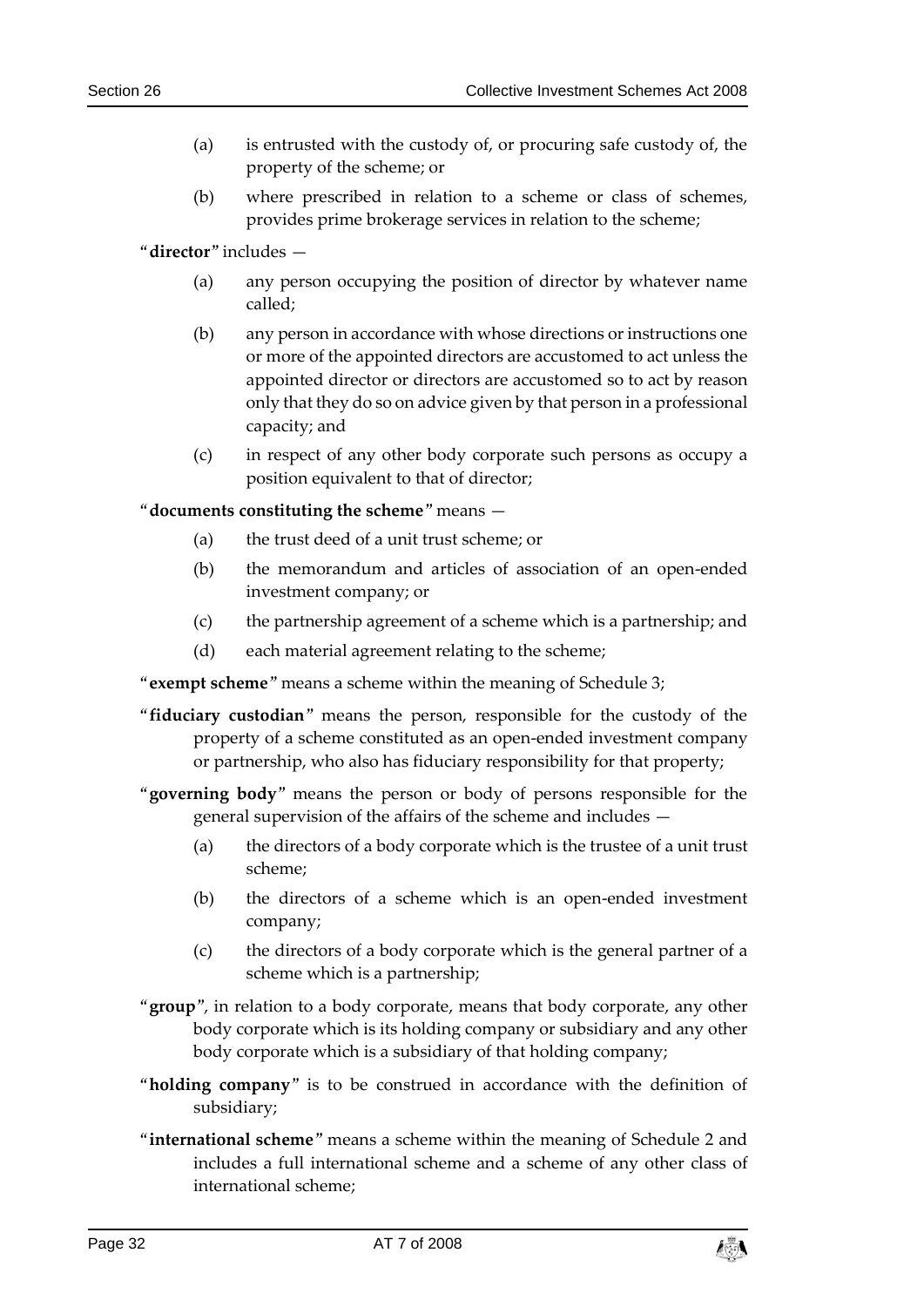- "**investment adviser**" means a person appointed by the governing body of a scheme who is responsible for providing advice about investments within the scheme in accordance with the investment objectives and policy of the scheme;
- "**manager**" means a person appointed by the governing body of a scheme who is responsible —
	- (a) for ensuring that the scheme is managed in accordance with the documents constituting the scheme and its offering document;
	- (b) for the conduct of the administration of the scheme; and
	- (c) in relation to an authorised scheme, for investment management in accordance with the investment objectives and policy of the scheme;

"**material agreement**" means an agreement in relation to a scheme —

- (a) between
	- (i) the governing body; and
	- (ii) the manager, administrator, trustee, fiduciary custodian, custodian, asset manager or investment adviser; or
- (b) which is prescribed as being a material agreement;
- "**offering document**" means a document, by whatever name called, which is aimed to inform prospective participants about the scheme;
- "**open-ended investment company**" means a collective investment scheme under which —
	- (a) the property in question belongs beneficially to, and is managed by or on behalf of, a body corporate having as its purpose the investment of its funds with the aim of spreading investment risk and giving its members the benefit of the results of the management of those funds by or on behalf of that body; and
	- (b) the rights of the participants are represented by shares in or securities of that body which —
		- (i) the participants are entitled to have redeemed or repurchased by, or out of funds provided by, that body; or
		- (ii) the body ensures can be sold by the participants on an investment exchange at a price calculated by reference to the value of the property which the shares or securities represent;
- "**order**" means an order made by the Authority under this Act (unless the context otherwise requires);**<sup>110</sup>**

"**participant**" has the meaning given in section 1;

"**prescribed**" means prescribed by an order or regulations made by the Authority and "**prescribe**" is to be construed accordingly;**111**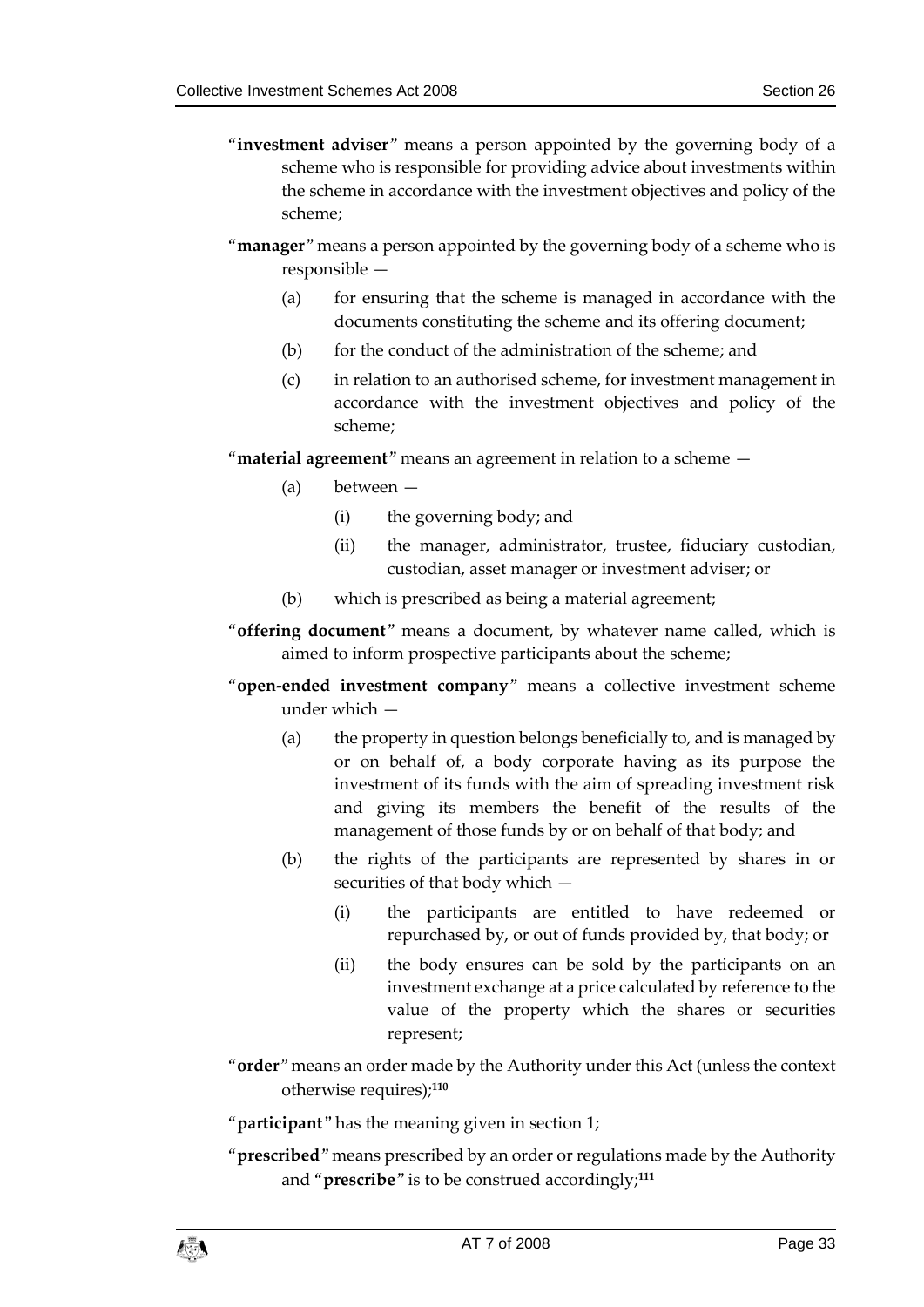- "**promoter**" means a person (wherever located) who prepares or distributes, or who causes the preparation or distribution of, an offering document, advertisement or marketing material relating to a scheme, but does not include a professional adviser acting for or on behalf of that person;
- "**recognised scheme**" means a scheme recognised under paragraphs 1 or 2 of Schedule 4;
- "**recognition order**" means an order made by the Authority under paragraph 2(1) of Schedule 4 declaring a scheme to be a recognised scheme;**<sup>112</sup>**
- "**regulations**" means regulations made by the Authority under this Act;**<sup>113</sup>**
- "**subsidiary**" means a body corporate (whether or not incorporated under the Companies Acts 1931 to 2004) that is a subsidiary of another body corporate (whether or not incorporated under those Acts) and in determining whether one body corporate is a subsidiary of another the provisions of section 1 of the *Companies Act 1974* apply with the necessary modifications, and "**holding company**" is to be construed accordingly;
- "**Tribunal**" means the Financial Services Tribunal established under section 32 of the *Financial Services Act 2008*; **114**
- "**trustee**" means the person holding the property of a unit trust scheme on trust for the participants;
- "**units**" means the rights or interests (however described) of the participants in a collective investment scheme and include —
	- (a) units in a unit trust scheme;
	- (b) shares or securities in an open-ended investment company; and
	- (c) interests in a scheme which is a partnership;
- "**unit trust scheme**" means a collective investment scheme under which the property in question is held on trust for the participants;
- "**working day**" means any day other than a Sunday, a Saturday, Christmas Day, Good Friday or a bank holiday.
- (2) The Authority may prescribe services which it considers to be prime brokerage services for the purposes of this Act.**<sup>115</sup>**
- (3) Unless the context otherwise requires, in orders or regulations made under this Act "**fund**" means "**scheme**".

#### <span id="page-33-0"></span>**27 Amendments**

The enactments specified in Schedule 6 are amended in accordance with that Schedule.

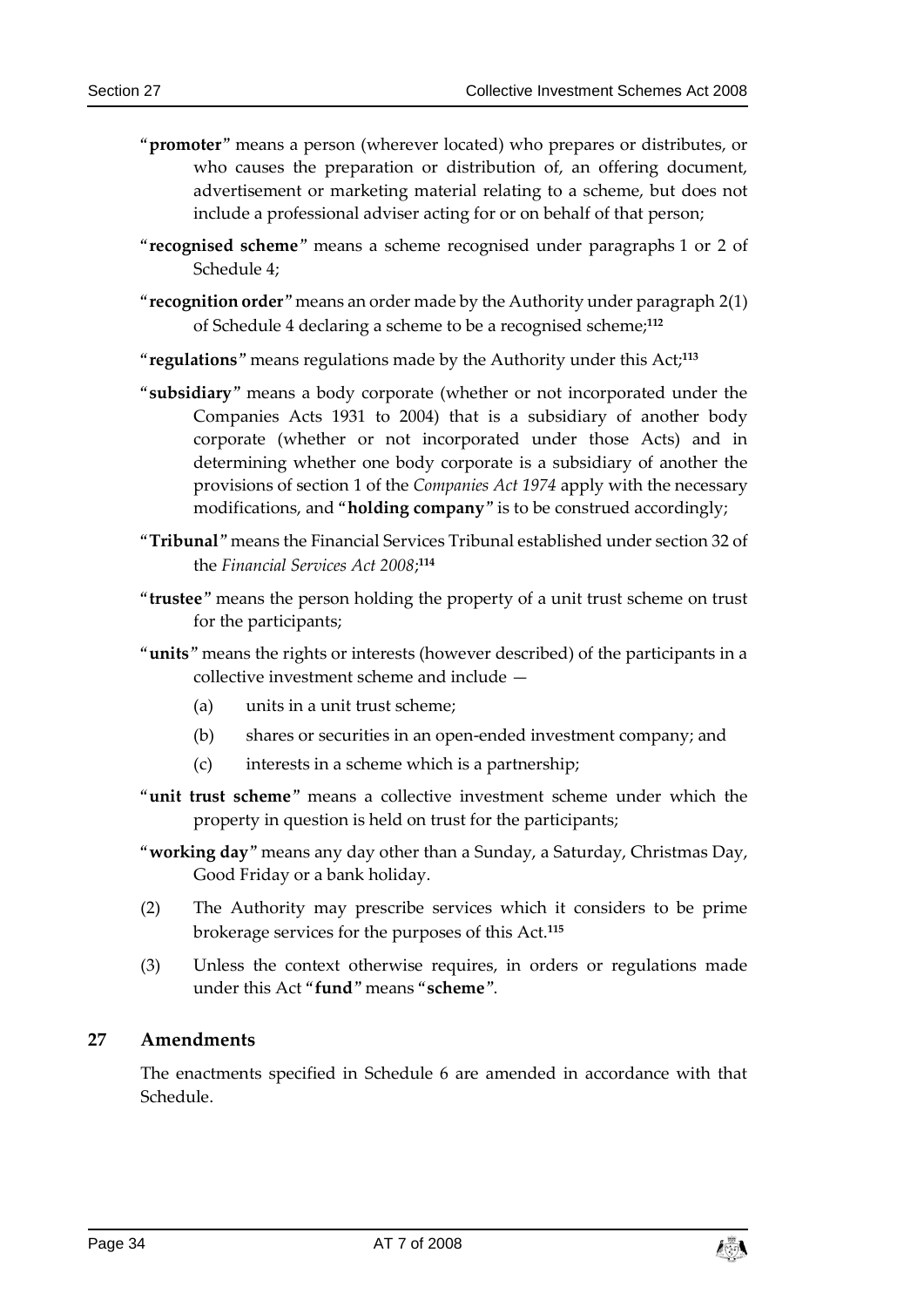#### <span id="page-34-0"></span>**28 Repeals**

The enactments specified in Schedule 7 are repealed in accordance with that Schedule.

#### <span id="page-34-1"></span>**29 Transitional and saving provisions**

The transitional and saving provisions in Schedule 8 have effect.

#### <span id="page-34-2"></span>**30 Short title and commencement**

- (1) This Act may be cited as the Collective Investment Schemes Act 2008.
- (2) This Act comes into operation on such day or days as the Treasury by order appoints and different days may be appointed for different provisions and for different purposes.
- (3) An order under subsection (2) may make such transitional and saving provisions as the Treasury considers necessary or expedient.
- (4) Without limiting subsection (3), an order under subsection (2) may
	- (a) make such transitional adaptations to or modifications of the provisions brought into operation by the order as the Treasury considers expedient, including different adaptations or modifications for different provisions and for different purposes;
	- (b) include such transitional provisions and saving provisions modifying the application of any provision of any enactment pending the commencement of, or pending the doing of anything under, a provision of this Act as the Treasury considers expedient.
- (5) An order under subsection (2) must be laid before Tynwald as soon as practicable after it is made.**116**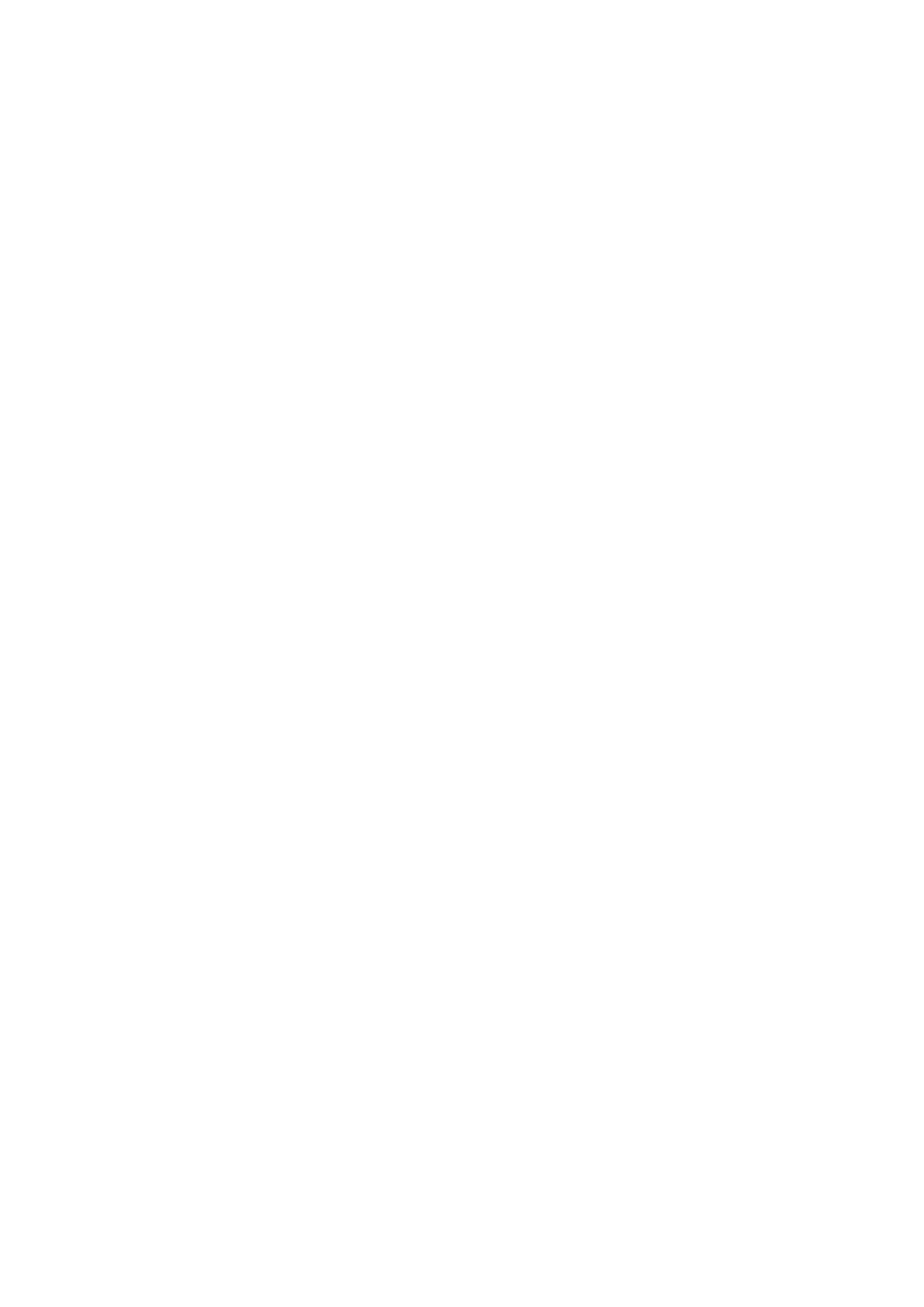#### **Schedule 1**

#### **AUTHORISED SCHEMES**

#### Section 4(1)

- <span id="page-36-1"></span><span id="page-36-0"></span>1 Applications for authorisation [1988/16/2]
	- (1) An application for an authorisation order must be made by  $-$ 
		- (a) the governing body or manager of the scheme (or the proposed governing body or manager); and
		- (b) the trustee or fiduciary custodian of the scheme (or the proposed trustee or fiduciary custodian), acting jointly.
	- (2) An application under sub-paragraph (1) must
		- (a) be made in the manner directed by the Authority; **117**
		- (b) contain or be accompanied by the information required by the Authority to enable it to determine the application; and**<sup>118</sup>**
		- (c) be accompanied by the prescribed fee.

(3) At any time after receiving an application and before determining it the Authority may require the applicant to furnish additional information.**<sup>119</sup>**

(4) Directions and requirements under sub-paragraphs (2) and (3) may differ as between different applications.

(5) Information furnished under this paragraph must be in the form and verified in the manner specified by the Authority. **120**

(6) The applicant may withdraw an application by giving the Authority written notice at any time before the Authority determines it.**<sup>121</sup>**

2 Authorisation orders

[1988/16/3]

- (1) The Authority may make an authorisation order if  $-$ 
	- (a) it has been furnished with
		- (i) an application duly made under paragraph 1 together with all the information it requires under that paragraph;
		- (ii) a copy of the documents constituting the scheme; and
		- (iii) a certificate signed by an advocate to the effect that the documents constituting the scheme comply with requirements of regulations relating to their content;
	- (b) it appears to it that the scheme and the offering document comply with the requirements of regulations relating to  $-$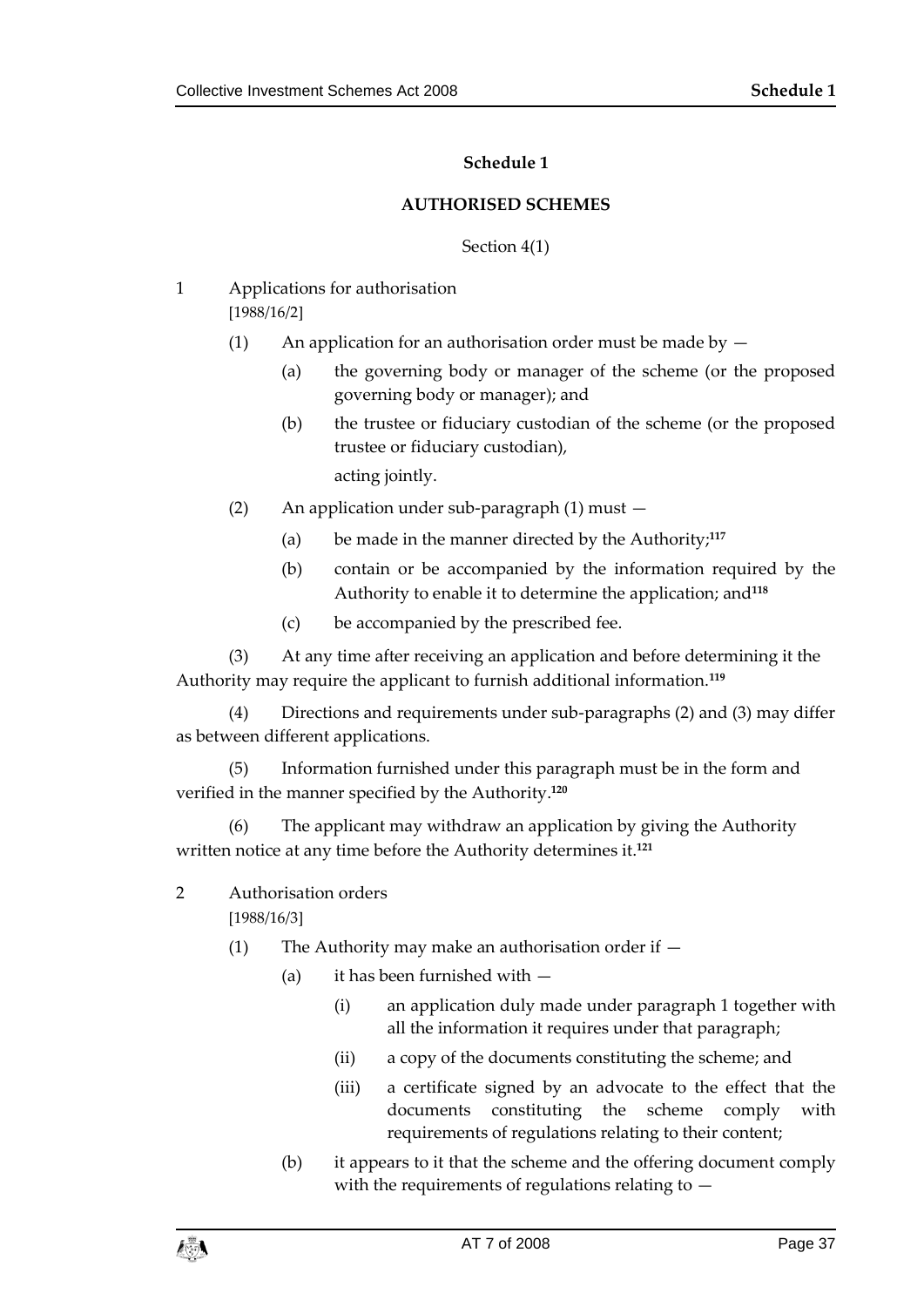- (i) the constitution and management of the scheme; and
- (ii) its offering document; and
- (c) the remaining requirements of this paragraph are satisfied.**<sup>122</sup>**
- (2) An authorisation order may
	- (a) only be made in relation to  $-$ 
		- (i) a unit trust scheme established under and governed by the laws of the Island;
		- (ii) an open-ended investment company incorporated under the Companies Acts 1931 to 2004; or
		- (iii) such other description of scheme as is prescribed; and
	- (b) include such conditions as the Authority thinks fit.**<sup>123</sup>**
- (3) The scheme must
	- (a) if it is a unit trust, have a manager and trustee who are persons independent of each other;
	- (b) if it is an open-ended investment company, have a manager and fiduciary custodian who are persons who are independent of each other and of the scheme itself.

(4) The manager must be an authorised person whose licence allows it to act as a manager of an authorised scheme. **124**

- (5) The trustee or fiduciary custodian must be
	- (a) an authorised person whose licence allows it to act as a trustee or fiduciary custodian of an authorised scheme; or
	- (b) a body corporate that
		- (i) is incorporated in a jurisdiction with which the Authority has a co-operation agreement that includes provisions in relation to collective investment schemes;**<sup>125</sup>**
		- (ii) is authorised to act as a trustee or fiduciary custodian for retail collective investment schemes in its jurisdiction of incorporation; and
		- (iii) receives the Authority's approval to act as such in relation to authorised schemes.**<sup>126</sup> <sup>127</sup>**

(6) The name of the scheme must not be undesirable or misleading and the purposes of the scheme must be reasonably capable of being successfully achieved.

(7) The participants must be entitled to have their units redeemed in accordance with the scheme at a price related to the net value of the property to which the units relate and determined in accordance with the scheme.

But a scheme is treated as complying with subparagraph (7) if it requires the manager to ensure that a participant is able to sell units on an investment exchange at a price not significantly different from that mentioned in that subparagraph.

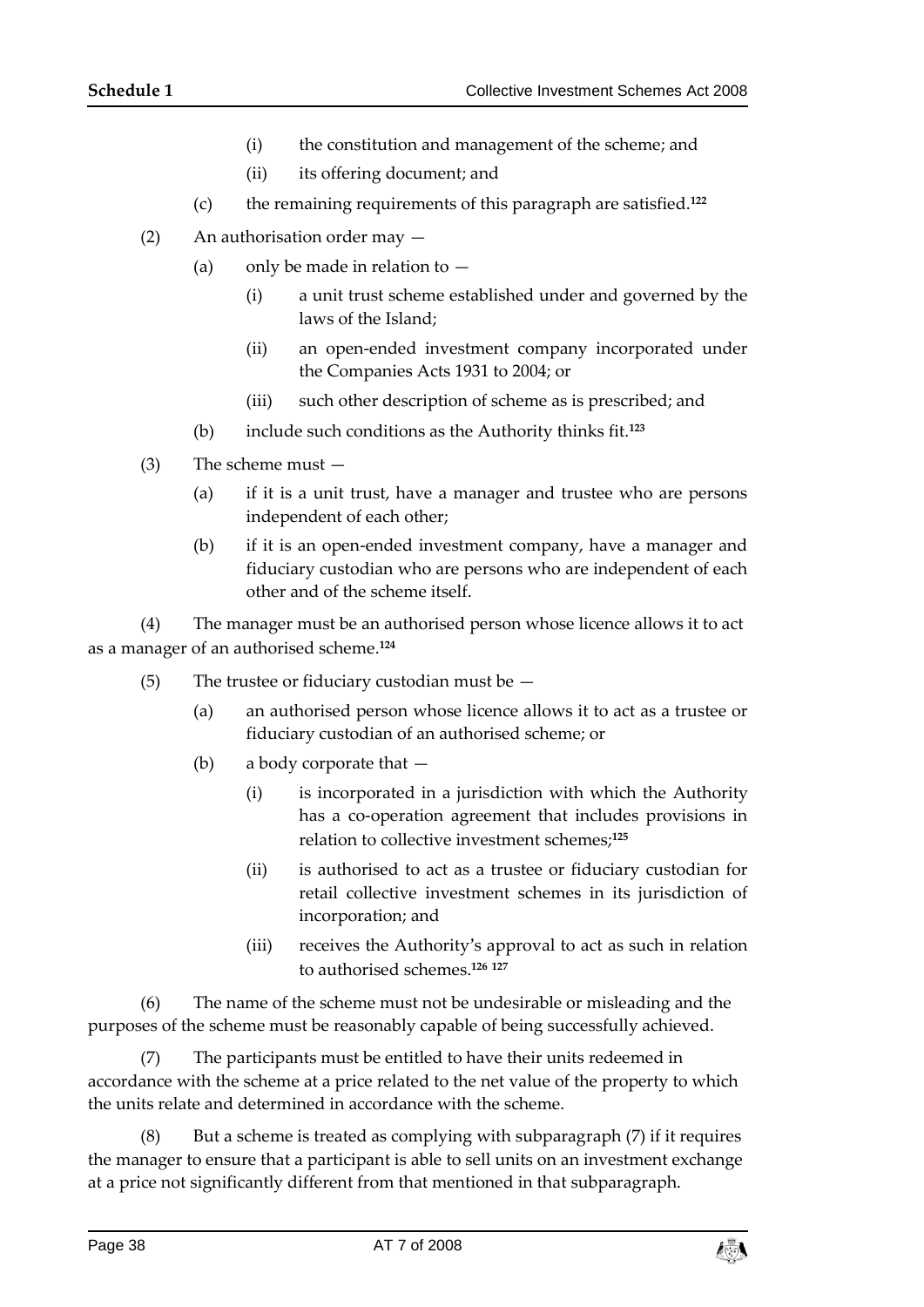(9) The Authority must be satisfied that each person comprising the governing body is a fit and proper person to act as such.**<sup>128</sup>**

(10) In assessing whether a person is fit and proper under subparagraph (9), the Authority must have regard to the information before it as to the integrity, competence and financial standing of the person.**<sup>129</sup>**

(11) The Authority may publish guidance setting out the criteria it will normally apply in assessing whether it is satisfied under subparagraph (9).**<sup>130</sup>**

(12) The guidance is to be published in such form and manner as the Authority decides.**<sup>131</sup>**

(13) The Authority must inform the applicant of its decision on the application not later than 6 months after the date on which the application was received.**<sup>132</sup>**

(14) Where the Authority decides not to make an authorisation order it must give the applicant a written statement of the reasons for the decision and giving particulars of the right of appeal conferred by section 21.**<sup>133</sup>**

(15) The Authority may amend this paragraph by order.**<sup>134</sup>**

(16) An order under sub-paragraph (15) may include such consequential, incidental, supplemental or transitional provisions as appear to the Authority to be necessary or expedient in consequence of amendments made to this paragraph (including consequential amendments to other provisions of this Act).**<sup>135</sup>**

3 Changes to authorised schemes [1988/16/7]

(1) The manager of an authorised scheme must give written notice to the Authority of any proposal —

- (a) to alter the scheme;
- (b) to replace its trustee or fiduciary custodian; or
- (c) to replace its governing body or any person comprising its governing body.**<sup>136</sup>**

(2) Notice given in respect of a proposal to alter the scheme involving a change in the documents constituting the scheme must be accompanied by a certificate signed by an advocate to the effect that the change will not affect the compliance of the documents with regulations relating to  $-$ 

- (a) the constitution and management of the scheme; and
- (b) its offering document.

(3) The trustee or fiduciary custodian of an authorised scheme must give written notice to the Authority of any proposal to replace the manager of the scheme.**<sup>137</sup>**

- (4) Effect is not to be given to any proposal under this paragraph unless
	- (a) the Authority has given its approval to the proposal; or**<sup>138</sup>**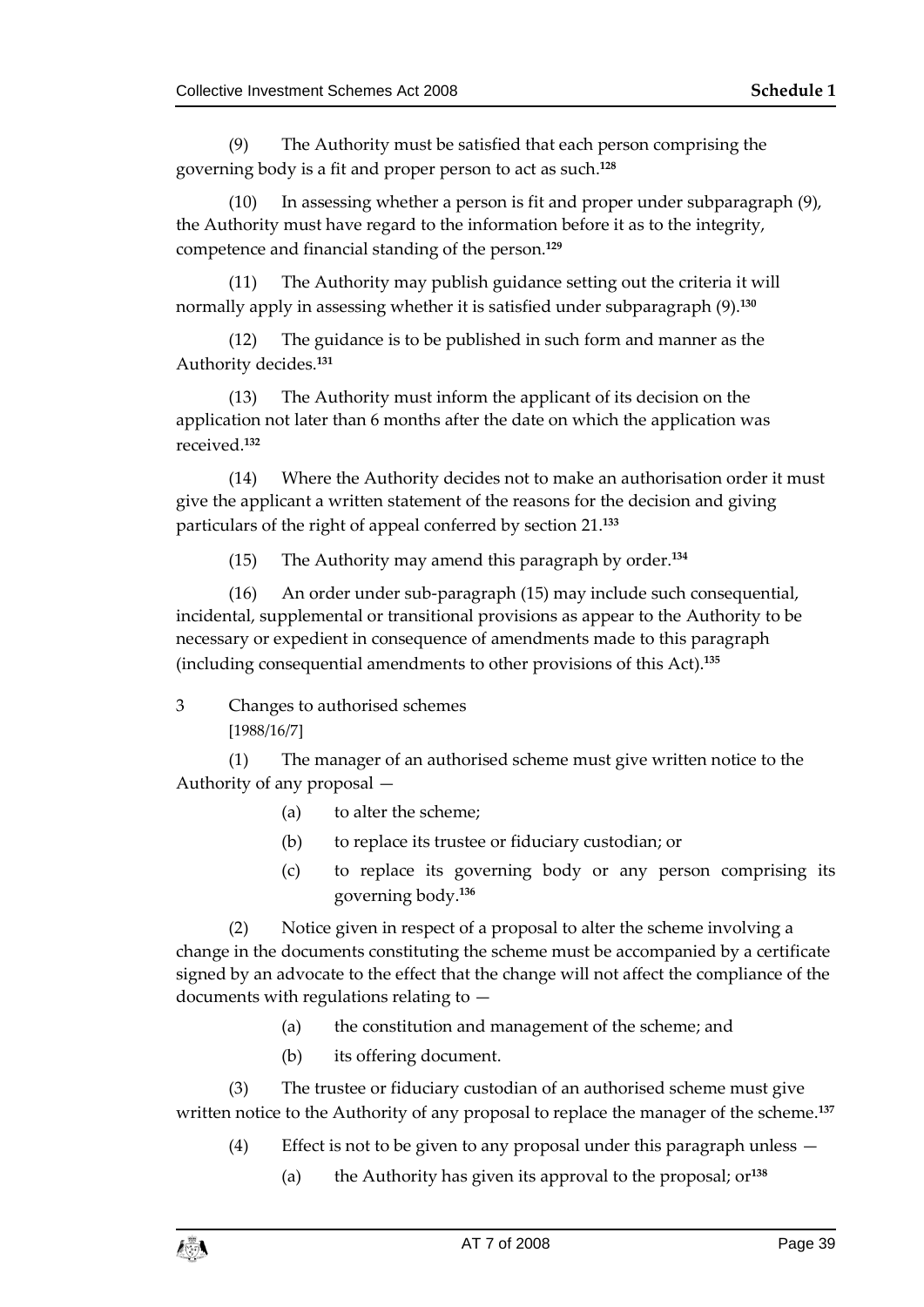it —

- (b) one month, beginning with the date on which the notice was given under sub-paragraph (1) or (3), has expired without the Authority having notified the manager, trustee or fiduciary custodian that the proposal is not approved.**<sup>139</sup>**
- 4 Revocation of authorisation [1988/16/4 and 5]

(1) In the circumstances mentioned in sub-paragraph (2), the Authority may revoke an authorisation order.**<sup>140</sup>**

- (2) The Authority may take action under sub-paragraph (1) if it appears to
	- (a) that any of the requirements for the making of the order are no longer satisfied;
	- (b) that it is not in the interests of the participants or potential participants that the scheme should continue to be authorised; or
	- (c) without limiting sub-paragraph (b), that the governing body, manager, trustee or fiduciary custodian of the scheme —
		- (i) has contravened any provision of this Act or the *Financial Services Act 2008*;
		- (ii) in purported compliance with any such provision, has furnished the Authority with false, inaccurate or misleading information; or**<sup>141</sup>**
		- (iii) has contravened any condition, prohibition, direction or other requirement imposed under this Act or the *Financial Services Act 2008*. **142**

(3) For the purposes of sub-paragraph (1), the Authority may take into account any matter relating to —

- (a) the scheme;
- (b) the governing body, manager, trustee or fiduciary custodian of the scheme;
- (c) a director or controller of the governing body, manager, trustee or fiduciary custodian; or
- (d) any person employed by or associated with the governing body, manager, trustee or fiduciary custodian in connection with the scheme.**<sup>143</sup>**

(4) The Authority may take action under sub-paragraph (1) at the request of the governing body, manager, trustee or fiduciary custodian of the scheme; but it may refuse to do so if it considers that —

- (a) any matter concerning the scheme should be investigated before determining whether the action should be taken; or
- (b) the action would not be in the interests of participants.**<sup>144</sup>**

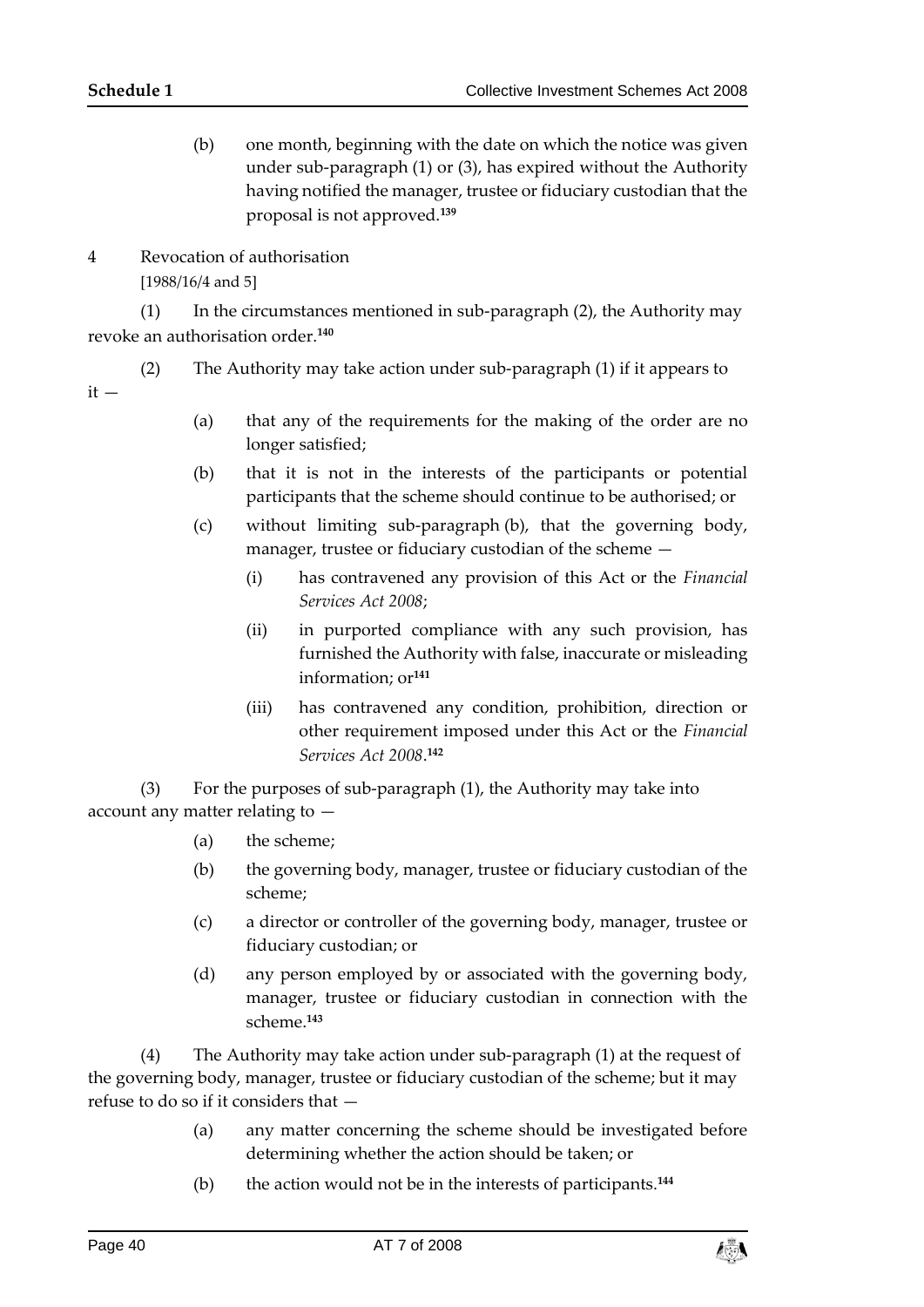(5) Where the Authority decides to take action under sub-paragraph (1) otherwise than at the request of the governing body, manager, trustee or fiduciary custodian of the scheme, it must give the governing body, manager and trustee or fiduciary custodian a written statement of the reasons for the decision and giving particulars of the right of appeal conferred by section 21.**<sup>145</sup>**

(6) A revocation under sub-paragraph (1) may be permanent or may apply for a specific period of time or until the occurrence of a specified event or until specified conditions are complied with.

5 Restrictions on activities [1988/16/8]

(1) An open-ended investment company which is an authorised scheme must not carry on activities other than for the purposes of or in connection with the scheme.

(2) The manager of an authorised scheme must not carry on activities other than those mentioned in sub-paragraph (3) or such other activities as are agreed in writing by the Authority. **146**

- (3) Those activities are
	- (a) acting as manager of a scheme;
	- (b) activities for the purposes of or in connection with acting as a manager of a scheme.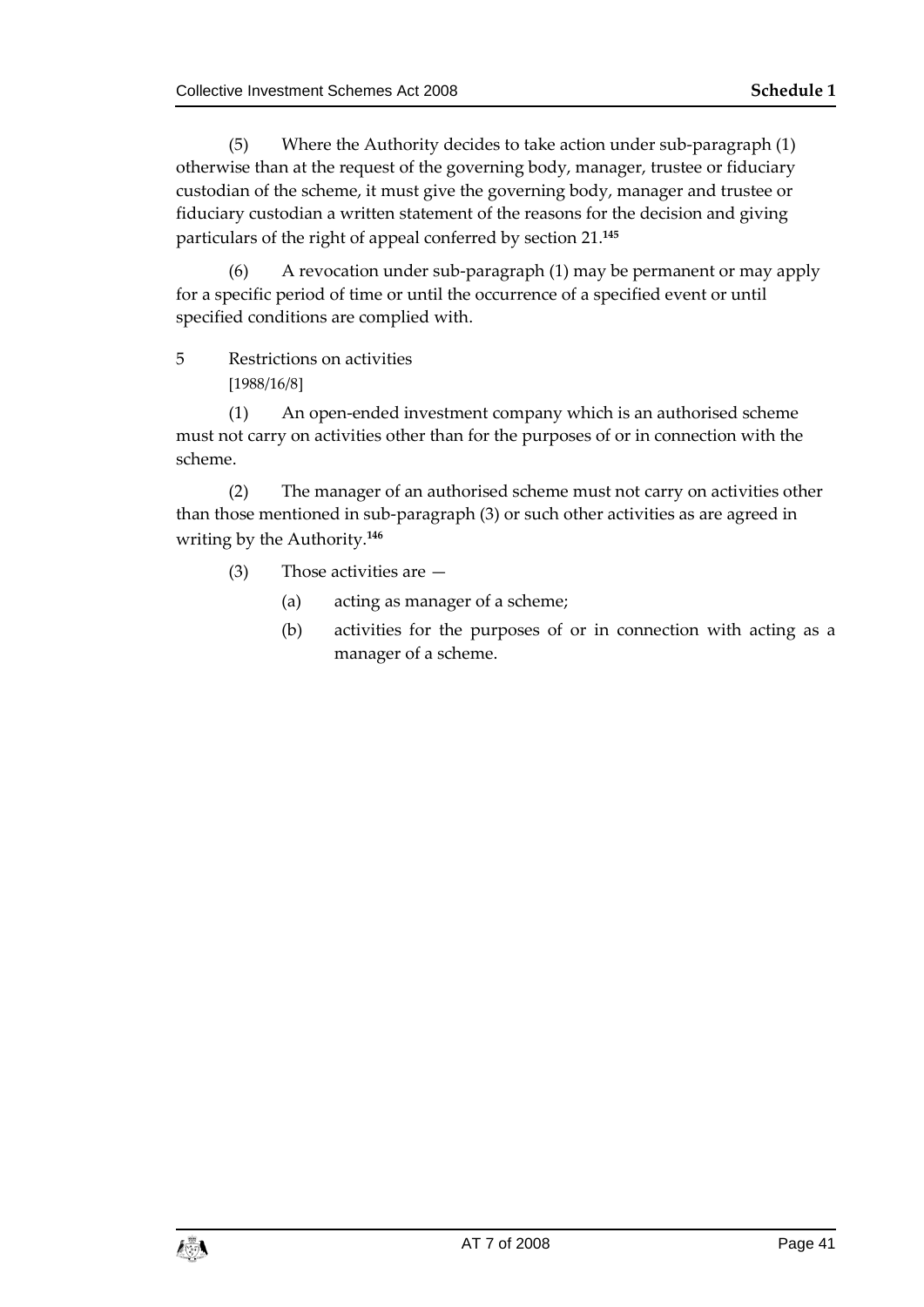#### **Schedule 2**

#### **INTERNATIONAL SCHEMES**

#### Section 4(2)

- <span id="page-41-1"></span><span id="page-41-0"></span>1 Classes of international scheme
	- (1) A scheme is an international scheme if  $-$ 
		- (a) it is a full international scheme within the meaning of paragraph 2; or
		- (b) it is a scheme of a class of international scheme prescribed by regulations made under paragraph 4(1).

#### 2 Full international schemes [1988/16/11(1) to (6)]

- (1) A scheme is a full international scheme if  $-$ 
	- (a) the documents constituting the scheme and its offering document each state that it is an international scheme or a full international scheme;
	- (b) it complies with regulations relating to full international schemes; and
	- (c) the remaining requirements of this paragraph are satisfied.
- (2) A full international scheme must be
	- (a) a unit trust scheme established under and governed by the laws of the Island;
	- (b) an open-ended investment company formed or incorporated under —
		- (i) the Companies Acts 1931 to 2004; or
		- (ii) the *Companies Act 2006*; or
	- (c) a limited partnership registered in the Island under Part II of the *Partnership Act 1909*; or
	- (d) such other description of scheme as is prescribed.
- (3) A full international scheme must
	- (a) if it is a unit trust scheme, have a manager and trustee who are different persons;
	- (b) if it is an open-ended investment company or a partnership, have a manager and fiduciary custodian who are different persons.
- (4) The name of the scheme must not be undesirable or misleading.
- (5) The manager and the trustee or fiduciary custodian must not be

prohibited from acting as manager, trustee or fiduciary custodian (as the case may be) by or under any enactment.

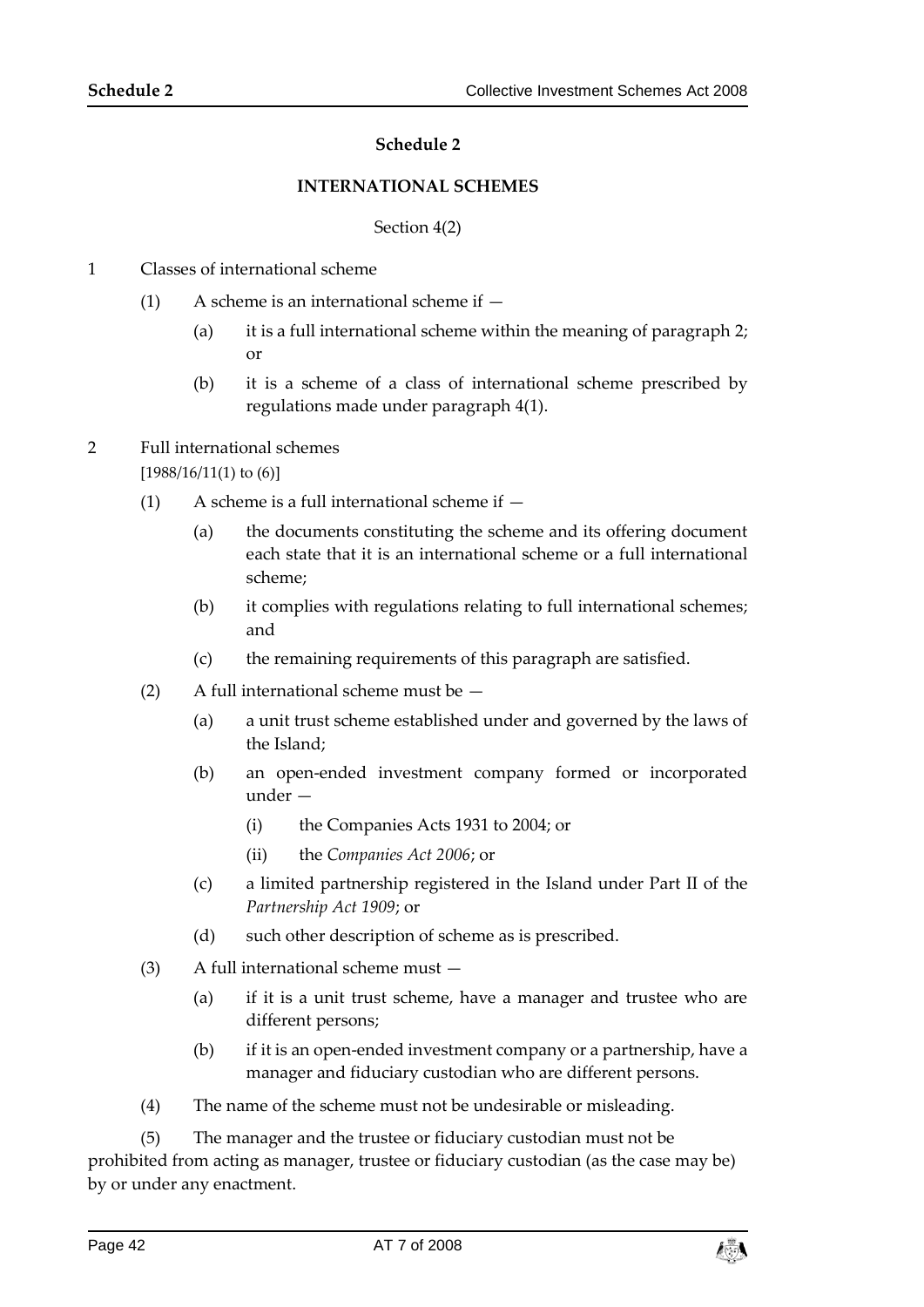- (6) The manager must be an authorised person.
- (7) The trustee or fiduciary custodian must be
	- (a) an authorised person; or
	- (b) authorised to act as trustee or fiduciary custodian (as the case may be) of a collective investment scheme under the law of any country or territory prescribed for the purpose of this paragraph.

(8) The Authority must be satisfied that each person comprising the governing body is a fit and proper person to act as such.**<sup>147</sup>**

(9) In assessing whether a person is fit and proper under subparagraph (8), the Authority must have regard to the information before it as to the integrity, competence and financial standing of the person.**<sup>148</sup>**

(10) The Authority may publish guidance setting out the criteria it will normally apply in assessing whether it is satisfied under subparagraph (8).**<sup>149</sup>**

(11) The guidance is to be published in such form and manner as the Authority decides.**<sup>150</sup>**

(12) A person proposing to be appointed or act as a manager of a full international scheme must give written notice to the Authority, containing such particulars as are prescribed, not less than 3 months before the intended appointment or such shorter period as the Authority agrees to in writing.**<sup>151</sup>**

- (13) Effect is not to be given to a proposal under subparagraph (12) unless
	- (a) the Authority has approved the proposal; or**<sup>152</sup>**
	- (b) 3 months, beginning with the date on which the notice was given under subparagraph (12), have expired without the Authority having notified the proposed manager that the proposal is not approved.**<sup>153</sup>**
- (14) Regulations may extend or restrict the requirements of this paragraph.

3 Changes to full international schemes

(1) The manager of a full international scheme must give written notice to the Authority of any proposal —

- (a) to alter the scheme;
- (b) to replace its trustee or fiduciary custodian;
- (c) to replace its governing body or any person comprising its governing body.**<sup>154</sup>**

(2) The trustee or fiduciary custodian of a full international scheme must give written notice to the Authority of any proposal to replace the manager of the scheme.**<sup>155</sup>**

(3) Effect is not to be given to any proposal under sub-paragraph (1) or (2) unless —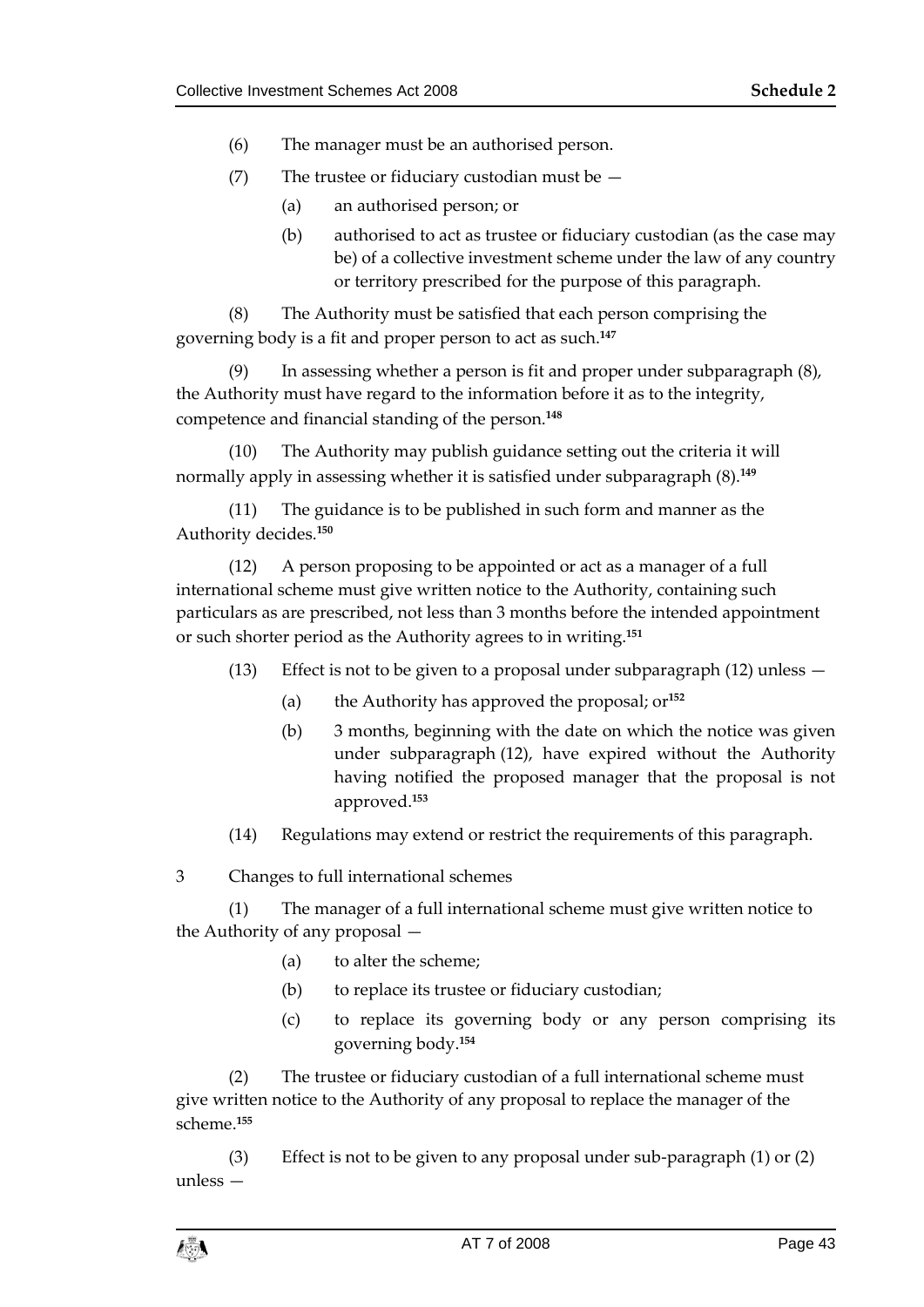- (a) the Authority has given its approval
	- (i) for the manager to continue to act in relation to the scheme to be altered in accordance with a proposal under subparagraph (1)(a); or
	- (ii) to a proposal under sub-paragraph  $(1)(b)$ ,  $(1)(c)$  or  $(2)$ ; or<sup>156</sup>
- (b) one month, beginning with the date on which the notice was given under sub-paragraph (1) or (2), has expired without the Authority having notified the manager, trustee or fiduciary custodian that the proposal is not approved.**<sup>157</sup>**

(4) A person proposing to cease to be appointed or act as manager of a full international scheme must give written notice to the Authority, containing such particulars as are prescribed, not less than 3 months before the intended cessation or such shorter period as the Authority agrees to in writing.**<sup>158</sup>**

- (5) Effect is not to be given to a proposal under sub-paragraph (4) unless
	- (a) the Authority has approved the proposal; or**<sup>159</sup>**
	- (b) 3 months, beginning with the date on which the notice was given under sub-paragraph (4), has expired without the Authority having notified the manager that the proposal is not approved.**<sup>160</sup>**

4 Other classes of international scheme

(1) Other classes of international scheme and requirements and arrangements relating to such classes of scheme may be prescribed by regulations.

(2) A scheme is an international scheme of a class prescribed in subparagraph  $(1)$  if  $-$ 

- (a) the documents constituting the scheme and its offering document each state that it is an international scheme of that class;
- (b) it complies with regulations relating to international schemes of that class; and
- (c) the remaining requirements of this paragraph are satisfied.

(3) An international scheme of a class prescribed in sub-paragraph (1)

must be —

- (a) a unit trust scheme established under and governed by the laws of the Island;
- (b) an open-ended investment company formed or incorporated under —
	- (i) the Companies Acts 1931 to 2004; or
	- (ii) the *Companies Act 2006*;
- (c) a limited partnership registered in the Island under Part II of the *Partnership Act 1909*; or
- (d) such other description of scheme as is prescribed.

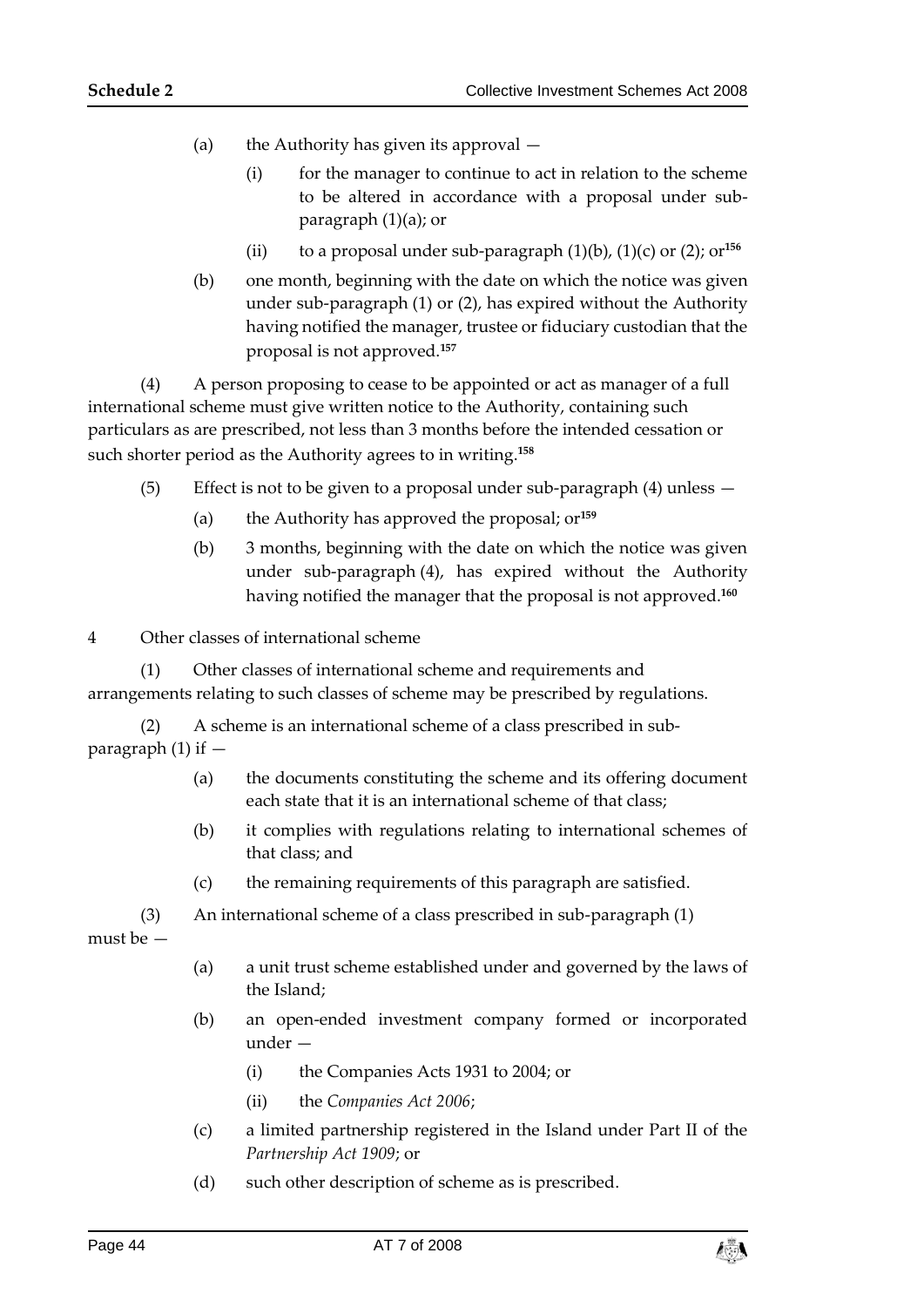(4) The name of the scheme must not be undesirable or misleading.

(5) Unless otherwise specified in regulations, the manager or administrator of an international scheme which is of a class prescribed in sub-paragraph (1) must notify the Authority in writing of the scheme's establishment within 10 working days of establishment.**<sup>161</sup>**

(6) Regulations may extend or restrict the requirements of this paragraph.

5 Changes to other international schemes

(1) The manager or administrator of an international scheme which is of a class prescribed in paragraph 4 must give written notice to the Authority of any material changes to the scheme or parties to the scheme within 10 working days of that change taking effect.**<sup>162</sup>**

(2) The Authority may give guidance setting out changes which it considers to be material for the purposes of this paragraph or may otherwise prescribe changes which it considers to be material.**<sup>163</sup>**

(3) The guidance may be published in such form or manner as the Authority decides.**164**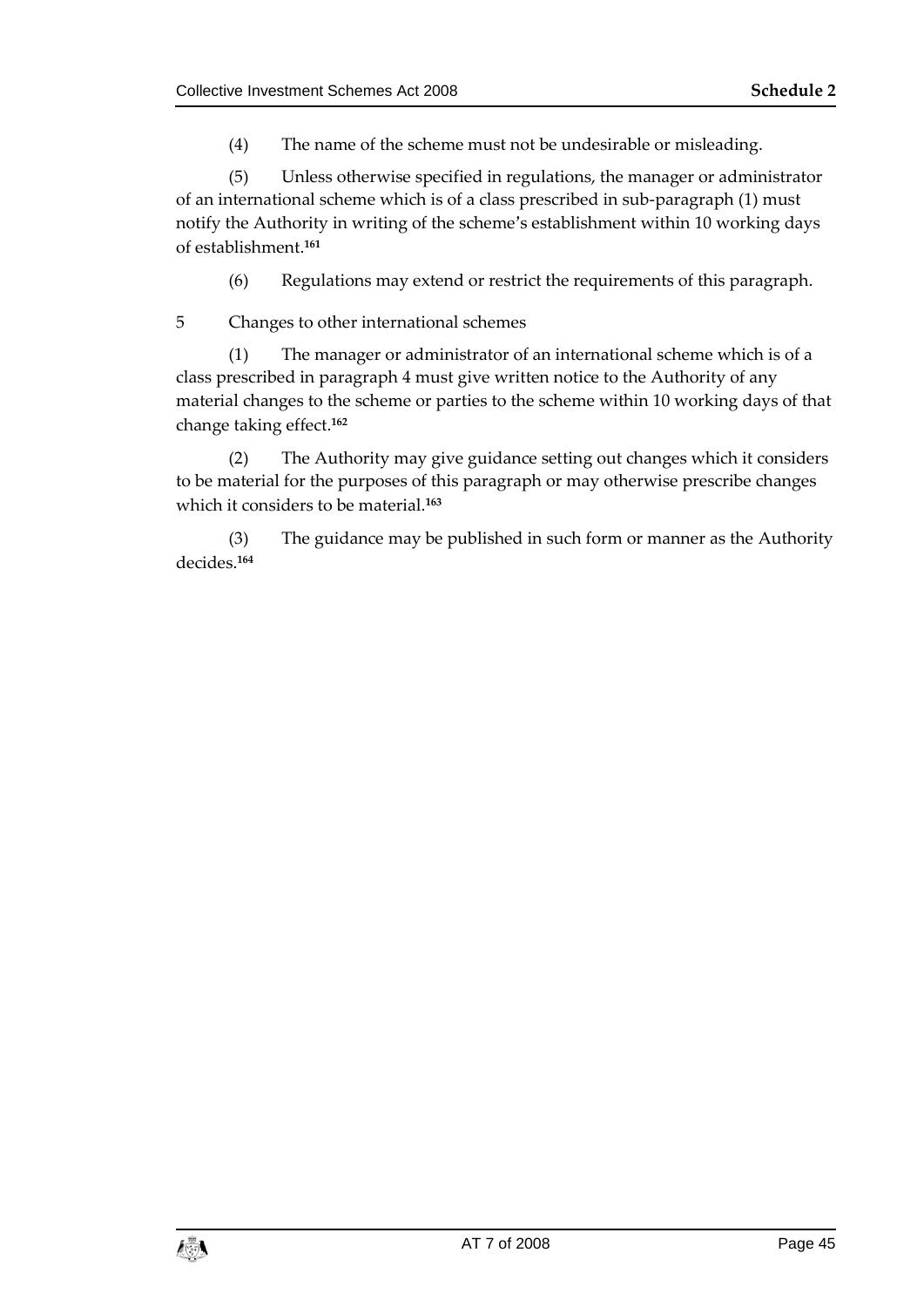#### **Schedule 3**

#### **EXEMPT SCHEMES**

#### Section 4(3)

#### <span id="page-45-1"></span><span id="page-45-0"></span>1 Exempt schemes [1988/16/11(7) to (10)]

- (1) A scheme is an exempt scheme if
	- (a) it has less than 50 participants;
	- (b) the documents constituting the scheme
		- (i) prohibit the making of an invitation in any part of the world to the public or any section of it to become or offer to become participants in the scheme; and
		- (ii) do not imply that the scheme is regulated under this Act or otherwise; and
	- (c) it complies with the requirements of sub-paragraph (2).
- (2) To comply with this subparagraph the scheme must be
	- (a) a unit trust scheme established under and governed by the laws of the Island;
	- (b) an open-ended investment company formed or incorporated under -
		- (i) the Companies Acts 1931 to 2004; or
		- (ii) the *Companies Act 2006*;
	- (c) a limited partnership registered in the Island under Part II of the *Partnership Act 1909*; or
	- (d) such other description of scheme as is prescribed.

(3) The exemption provided by sub-paragraph (1) does not apply to a scheme where units are held by participants as a result of an invitation in any part of the world to the public or any section of it by any person.

(4) The following are not to be treated as invitations to the public or a section of the public —

- (a) invitations issued to existing participants in a scheme inviting them to participate further in that scheme;
- (b) invitations to persons whose ordinary business involves the acquisition and disposal of property of the same kind as the property, or a substantial part of the property, to which the scheme relates;
- (c) invitations which are permitted by regulations.
- (5) Regulations may extend or restrict the requirements of this paragraph.

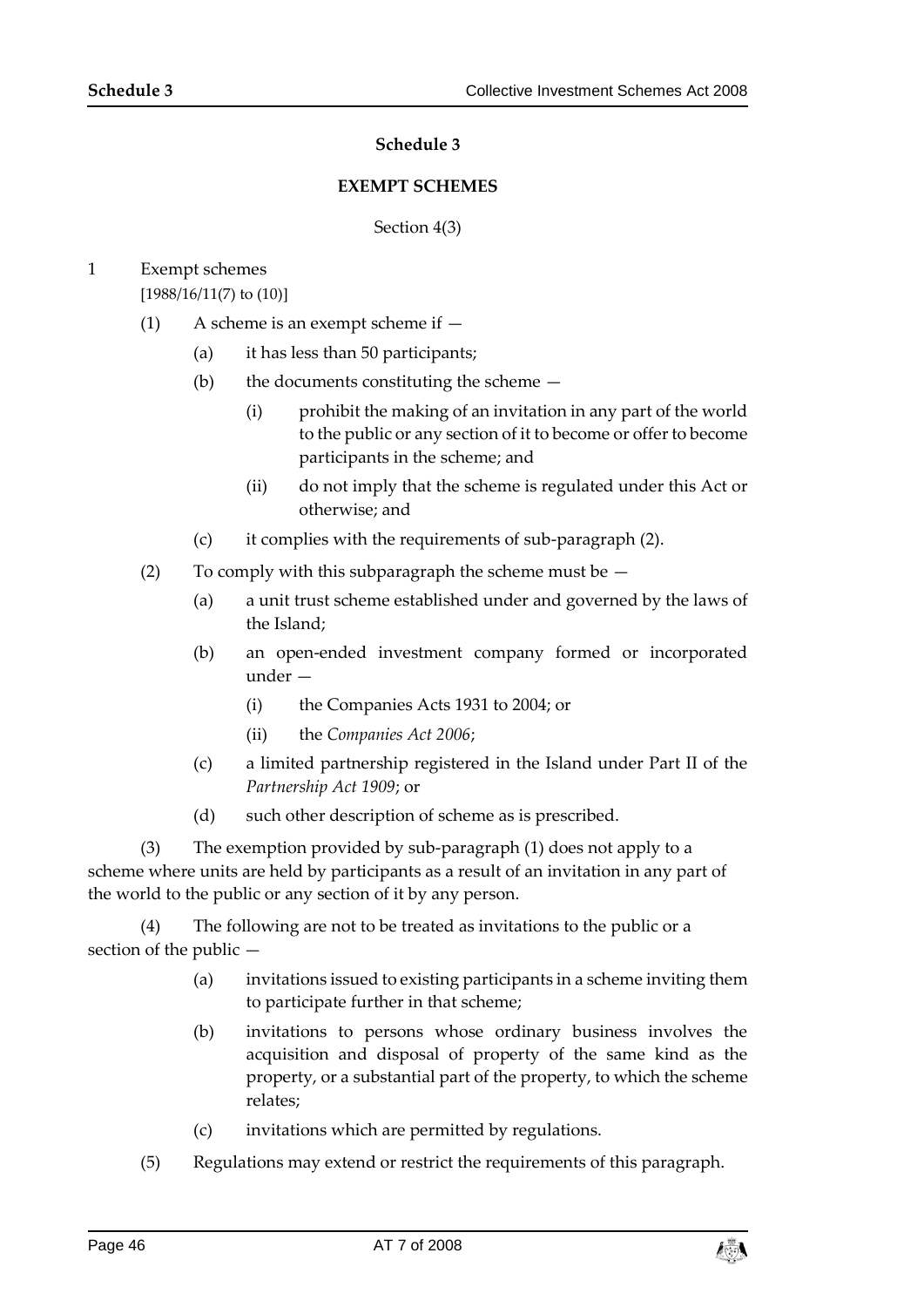#### **Schedule 4**

#### **RECOGNISED SCHEMES**

Section 4(4)

<span id="page-46-1"></span><span id="page-46-0"></span>1 Schemes authorised in designated countries [1988/16/12]

(1) Subject to sub-paragraph (4), a collective investment scheme which is authorised under the law of a designated country or territory outside the Island is a recognised scheme if the scheme is of a class specified by order.**<sup>165</sup>**

(2) In this paragraph, "designated country or territory" means the United Kingdom and any other country or territory designated for the purposes of this paragraph by order.

(3) The Authority must not make an order under sub-paragraph (1) or (2) unless it is satisfied that adequate protection is afforded to participants.**<sup>166</sup>**

- (4) A scheme may not be a recognised scheme
	- (a) unless the governing body of the scheme gives written notice to the Authority that the governing body wishes it to be recognised; or**<sup>167</sup>**
	- (b) if, within such period from receiving the notice as is prescribed, the Authority notifies the governing body that the scheme is not to be recognised.**<sup>168</sup>**
- (5) The notice given under sub-paragraph  $(4)(a)$  must  $-$ 
	- (a) contain the name and address of one or more persons in the Island authorised to accept on behalf of the governing body any process, notice or other documents required or authorised to be served on the governing body under this Act; and
	- (b) contain or be accompanied by such information and documents as are prescribed; and
	- (c) be accompanied by the prescribed fee.

(6) Orders and regulations may make provision under which compliance with a requirement imposed under the law of a designated country or territory is treated as compliance with a requirement of the order or regulations.

- 2 Individually recognised schemes [1988/16/ 13(1) to (8)]
	- (1) The Authority, on the application of the governing body of a scheme
		- (a) which is authorised in a country or territory outside the Island;**<sup>169</sup>**
		- (b) which is not authorised in a country or territory designated for the purposes of paragraph 1 or, if it is so authorised, is not of a class specified in an order under paragraph 1(1); and**<sup>170</sup>**

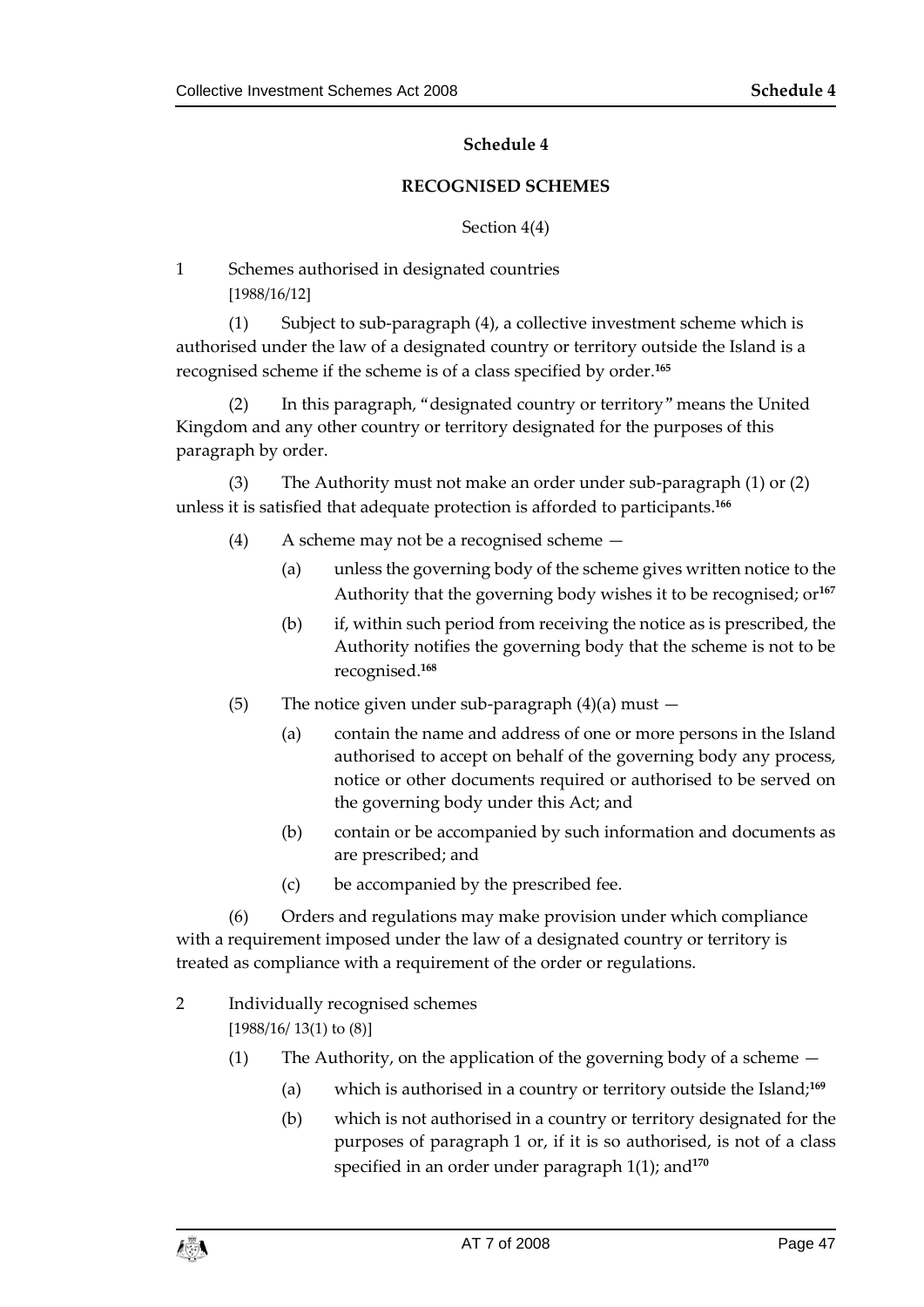(c) which appears to the Authority to satisfy the remaining provisions of this paragraph,**<sup>171</sup>**

may make a recognition order.**<sup>172</sup>**

(2) The scheme must afford adequate protection to participants.

(3) The arrangements for the scheme's constitution and management must be adequate.

(4) In determining the matters mentioned in sub-paragraphs (2) and (3), the Authority must have regard to any matters which are the subject of regulations applicable in relation to comparable authorised schemes.**<sup>173</sup>**

(5) The manager must be a body corporate or the scheme must take the form of an open-ended investment company.

(6) Subject to sub-paragraph (7), any governing body, manager, trustee or fiduciary custodian must be fit and proper to act as governing body, manager, trustee or fiduciary custodian (as the case may be); and for that purpose the Authority may take into account any matter relating to —

- (a) any director or controller of the governing body, manager, trustee or fiduciary custodian;
- (b) any other body corporate in the same group as the governing body, manager, trustee or fiduciary custodian and any director or controller of that other body;
- (c) any person who is or will be employed by or associated with the governing body, manager, trustee or fiduciary custodian for the purposes of the scheme.**<sup>174</sup>**

(7) Sub-paragraph (6) does not apply to a governing body, manager, trustee or fiduciary custodian who is an authorised person and who is not prohibited from acting as governing body, manager, trustee or fiduciary custodian (as the case may be) by any enactment.

(8) The governing body must have a representative in the Island who is an authorised person and has power to act generally for the governing body and to accept service of notices and other documents on its behalf.

(9) The name of the scheme must not be undesirable or misleading and the purposes of the scheme must be reasonably capable of being successfully achieved.

(10) The participants must be entitled to have their units redeemed in accordance with the scheme at a price related to the net value of the property to which the units relate and determined in accordance with the scheme.

(11) But a scheme is to be treated as complying with sub-paragraph (10) if it requires the governing body to ensure that a participant is able to sell units on an investment exchange at a price not significantly different from that mentioned in that subparagraph.

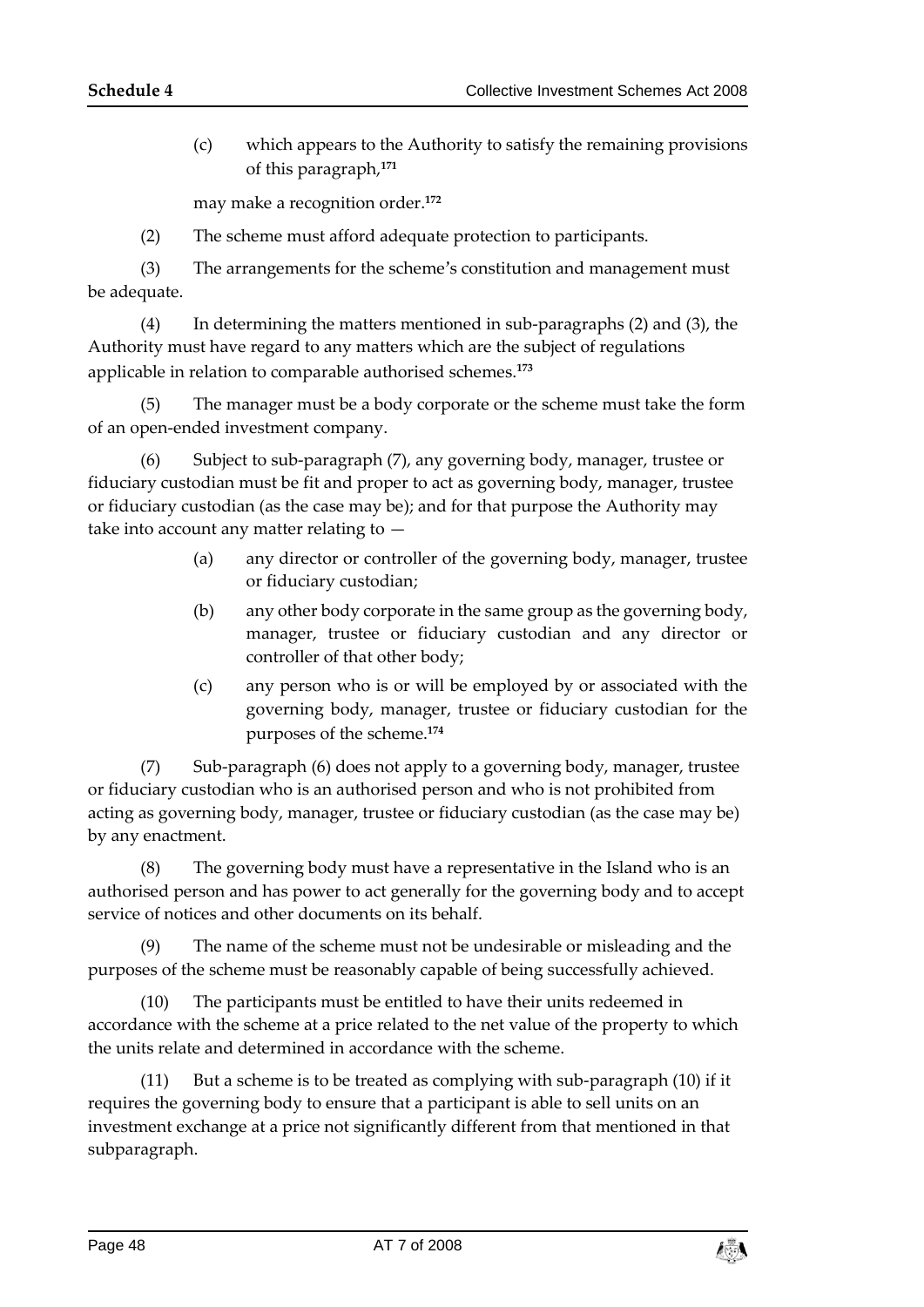(12) Paragraph 1(2) to (6) of Schedule 1 applies also to an application under this paragraph.

(13) Where the Authority decides not to make a recognition order it must give the governing body a written statement of the reasons for the decision and giving particulars of the right of appeal conferred by section 21.**<sup>175</sup>**

(14) Regulations relating to offering documents have the same effect in relation to schemes recognised under this paragraph as they have in relation to authorised schemes.

3 Changes to individually recognised schemes [1988/16/13(9)]

(1) The governing body of a scheme recognised under paragraph 2 must give written notice to the Authority of any proposal —

- (a) to alter the scheme; or
- (b) to replace its governing body (or any person comprising its governing body), manager, trustee or fiduciary custodian.**<sup>176</sup>**

(2) Effect is not to be given to any proposal under sub-paragraph (1)

unless —

- (a) the Authority has given its approval to the proposal; or**<sup>177</sup>**
- (b) one month, beginning with the date on which the notice was given, has expired without the Authority having notified the governing body that the proposal is not approved.**<sup>178</sup>**
- 4 Revocation of recognition

[1988/16/4 and 5]

(1) In the circumstances mentioned in sub-paragraph (2), the Authority may —

- (a) direct that a scheme is to cease to be recognised by virtue of paragraph 1; or
- (b) revoke a recognition order made under paragraph 2.**<sup>179</sup>**
- (2) The Authority may take action under sub-paragraph (1) if it appears to

 $it -$ 

- (a) that the scheme is no longer of a class specified by an order under paragraph 1(1);
- (b) that the country or territory where the scheme is authorised is no longer a designated country or territory for the purposes of paragraph 1(2);
- (c) that any of the requirements for the making of the recognition order are no longer satisfied;
- (d) that it is not in the interests of the participants or potential participants that the scheme should continue to be recognised; or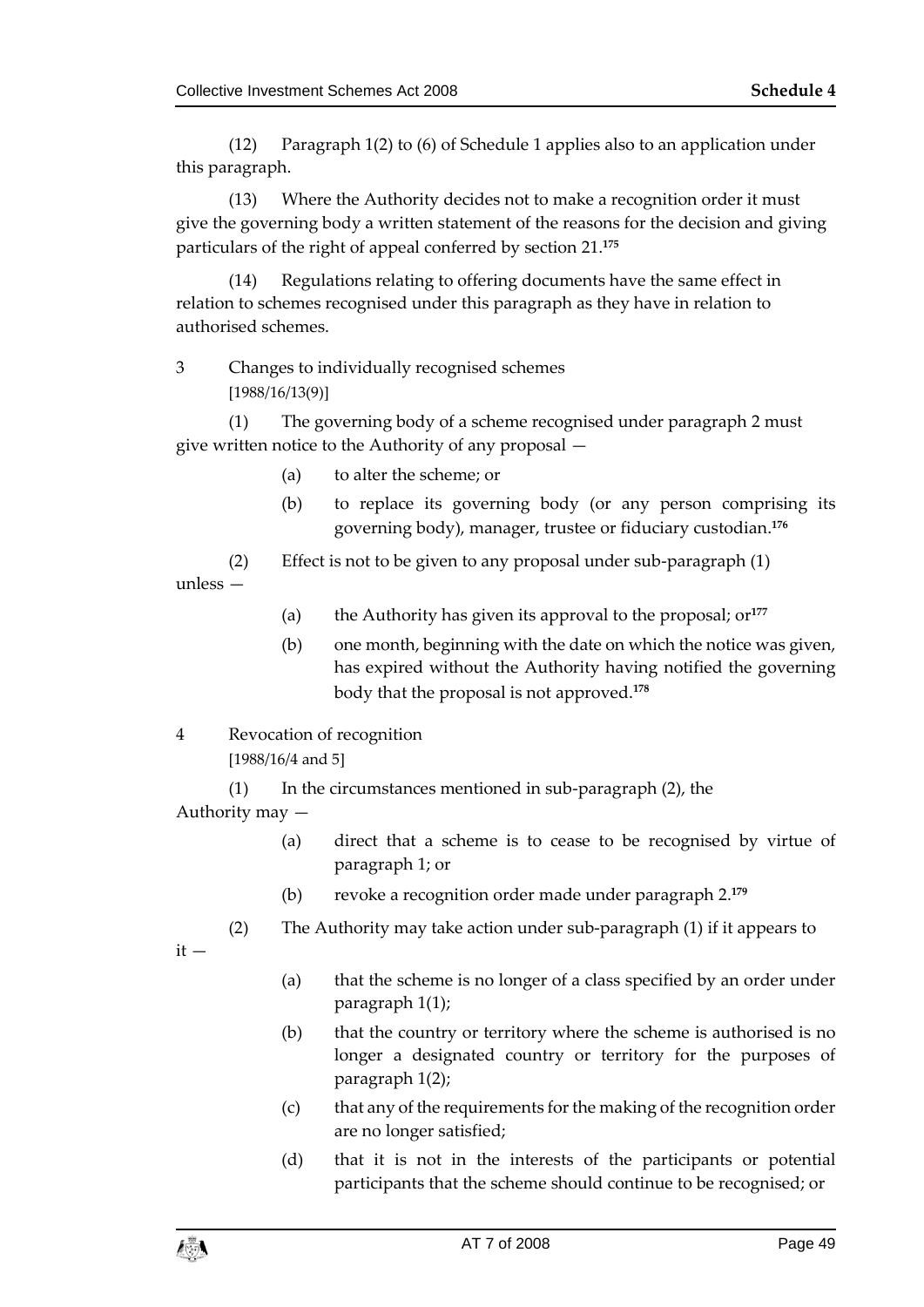- (e) without limiting subparagraph (d), that the governing body, manager, trustee, fiduciary custodian or custodian of the scheme —
	- (i) has contravened any provision of this Act or the *Financial Services Act 2008*;
	- (ii) in purported compliance with any such provision, has furnished the Authority with false, inaccurate or misleading information; or**<sup>180</sup>**
	- (iii) has contravened any condition, prohibition, direction or other requirement imposed under this Act or the *Financial Services Act 2008*. **181**

(3) For the purposes of sub-paragraph (1), the Authority may take into account any matter relating to —

- (a) the scheme;
- (b) the governing body, manager, trustee, fiduciary custodian or custodian of the scheme;
- (c) any director or controller of the governing body, manager, trustee, fiduciary custodian or custodian; or
- (d) any person employed by or associated with the governing body, manager, trustee, fiduciary custodian or custodian in connection with the scheme.**<sup>182</sup>**

(4) The Authority may take action under sub-paragraph (1) at the request of the governing body, manager, trustee, fiduciary custodian or custodian of the scheme; but it may refuse to do so if it considers that —

- (a) any matter concerning the scheme should be investigated before determining whether the action should be taken; or
- (b) the action would not be in the interests of participants.**<sup>183</sup>**

(5) Where the Authority decides to take action under sub-paragraph (1) otherwise than at the request of the governing body, manager, trustee, fiduciary custodian or custodian of the scheme, it must give the governing body, manager and trustee, fiduciary custodian or custodian a written statement of the reasons for the decision and giving particulars of the right of appeal conferred by section 21.**<sup>184</sup>**

(6) A revocation or direction under sub-paragraph (1) may be permanent or may apply for a specific period of time or until the occurrence of a specified event or until specified conditions are complied with.

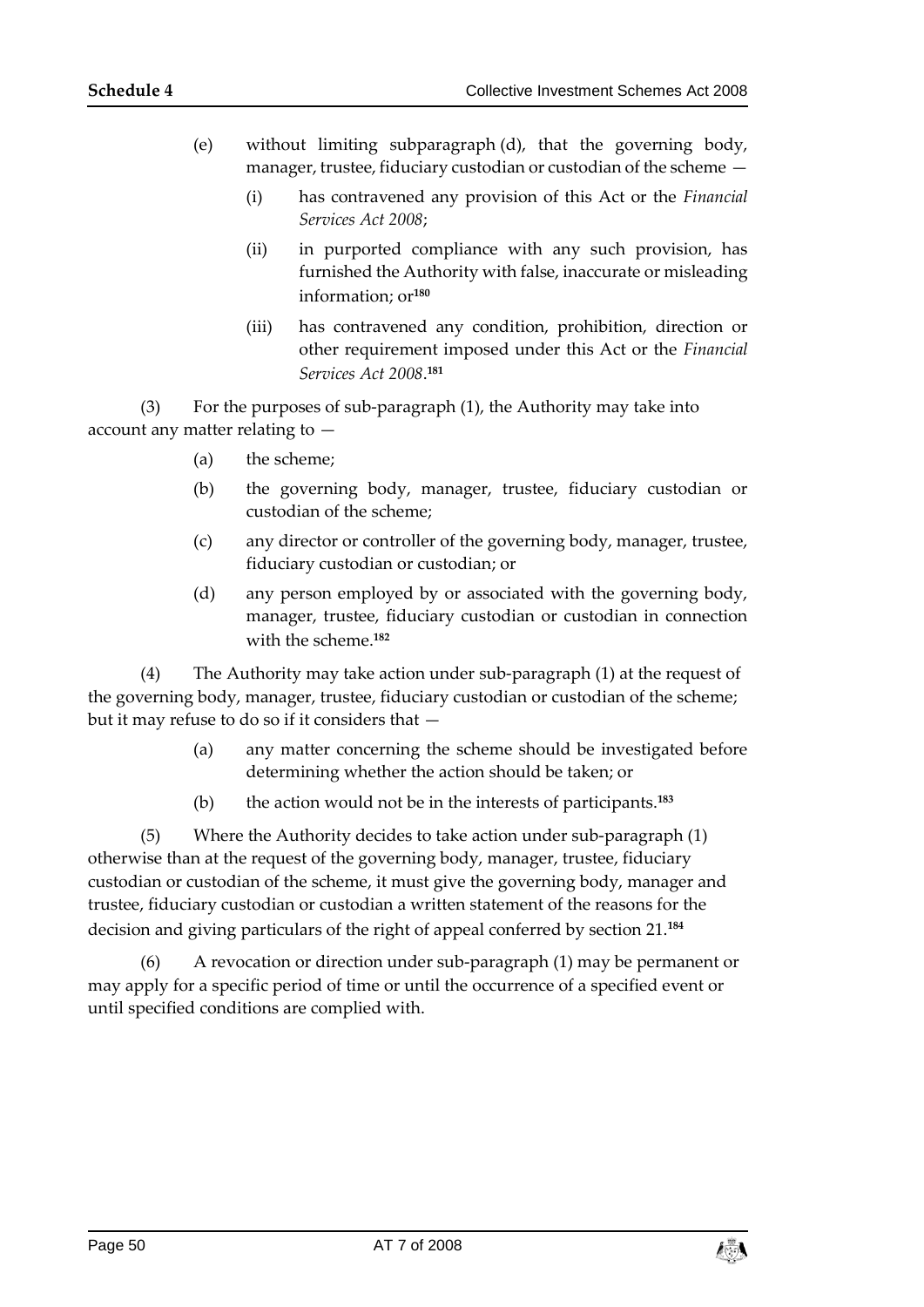5 Facilities and information in the Island [1988/16/15]

(1) Regulations may require governing bodies of recognised schemes to maintain in the Island such facilities as the Authority considers desirable in the interests of participants and as are prescribed.**<sup>185</sup>**

(1A) Regulations may prescribe information which all recognised schemes, or all recognised schemes of a particular description, must give in any relevant communication.**<sup>186</sup>**

(2) The Authority may by notice in writing require the governing body of a recognised scheme to include such explanatory information as is specified in the notice in any relevant communication. **187**

(3) In this paragraph "relevant communication" means any advertisement or other document or communication —

- (a) naming the scheme; and
- (b) relating to the promotion of the scheme,

which is issued, or caused to be issued, in the Island by the governing body.**188**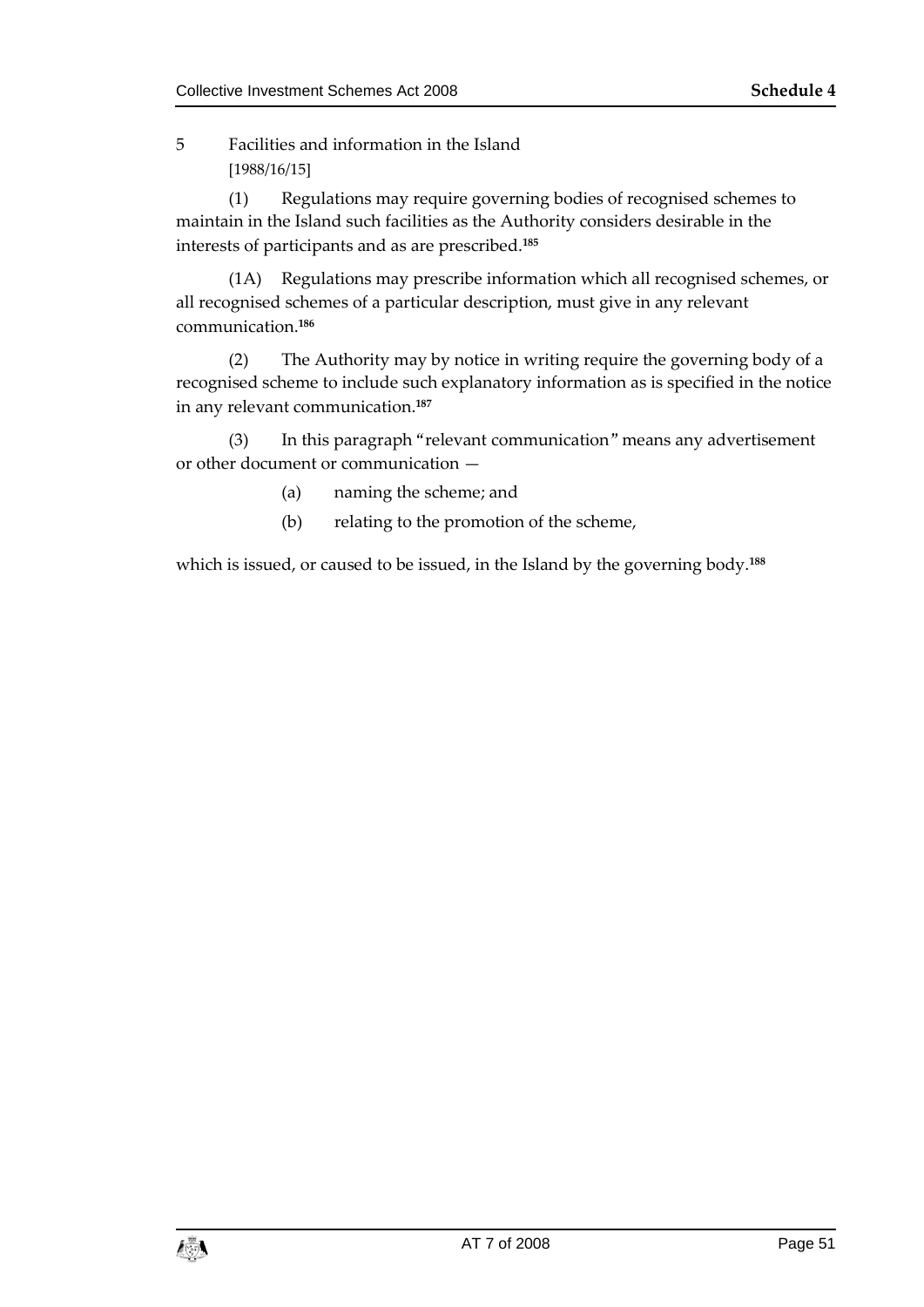#### **Schedule 5**

#### **SUBORDINATE LEGISLATION**

Section 24(2) [1988/16/6 and 10]

## <span id="page-51-1"></span><span id="page-51-0"></span>**PART 1 – CONSTITUTION AND MANAGEMENT**

1. Provisions as to —

- (a) the constitution and management of any scheme;
- (b) the constitution, powers and duties of the promoter, governing body, manager, administrator, trustee, fiduciary custodian, custodian or asset manager of any scheme;
- (c) the documents constituting a scheme;
- (d) the submission to the Authority by the governing body, manager, administrator, trustee, fiduciary custodian or custodian of information (including, but not limited to, accounting and statistical information), statements, returns, reports or certificates which relate to —
	- (i) the scheme;
	- (ii) its promoter, governing body, manager, administrator, trustee, fiduciary custodian, custodian or asset manager;
	- (iii) the affairs of it or any of them;**<sup>189</sup>**
- (e) the time within which, and the occasions when (including on a request by the Authority), information or documents required to be produced to the Authority under paragraph (d) is to be produced;**<sup>190</sup>**
- (f) the form, content and verification of any information or document required to be produced to the Authority under paragraph (c) or (d);**<sup>191</sup>**
- (g) the powers and duties of the directors of the governing body, manager, administrator, trustee, fiduciary custodian or custodian which is a body corporate;
- (h) the payment by the scheme, governing body, manager, administrator, trustee, fiduciary custodian or custodian of such application and periodical fees as are prescribed;
	- (i) the circumstances, times and occasions when the functions of the governing body, manager, administrator, trustee, fiduciary custodian or custodian of a scheme may be delegated;
- (j) the management of potential and actual conflicts of interests between any of the following —

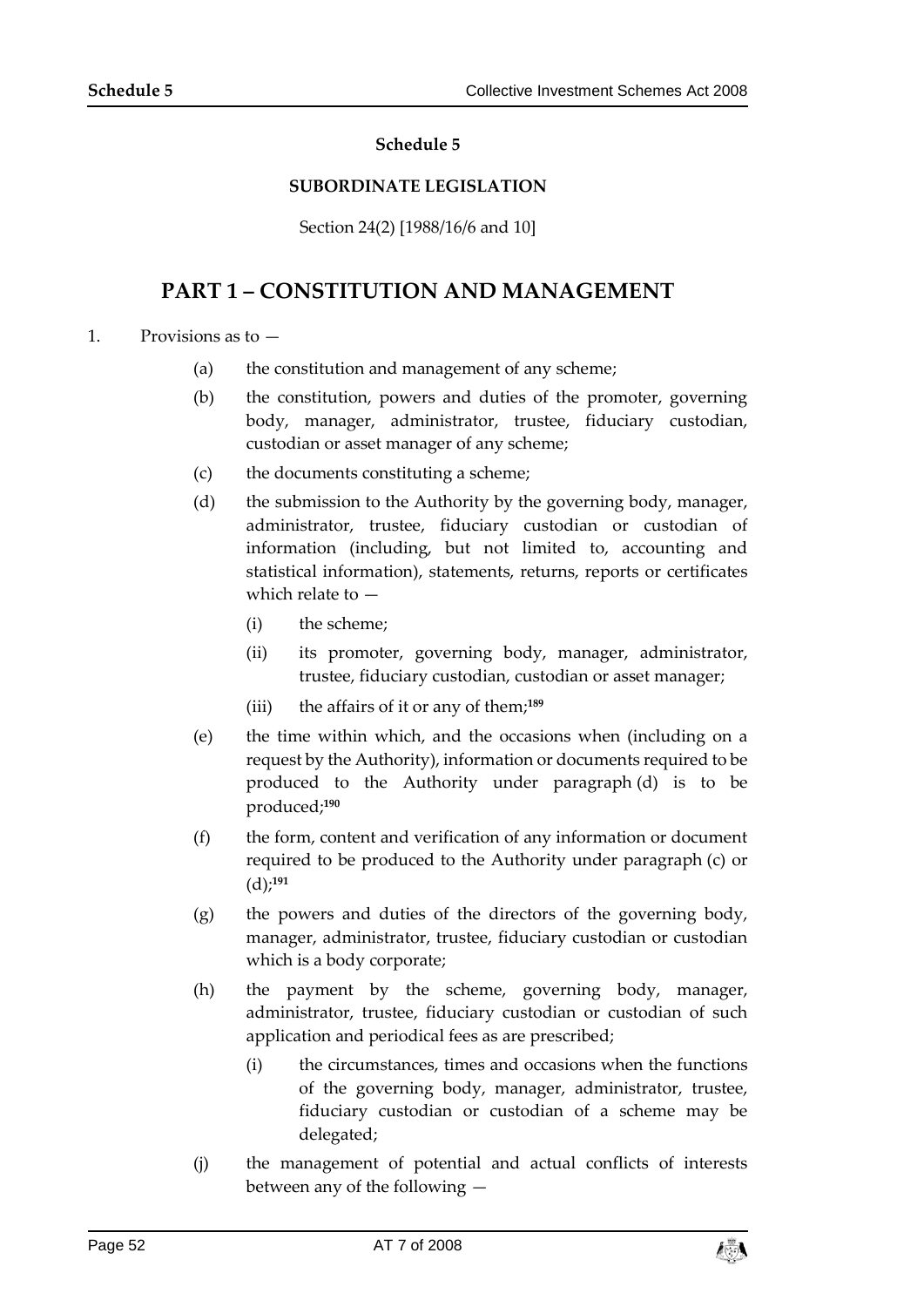- (i) persons acting as manager, administrator, trustee, fiduciary custodian or custodian of a scheme;
- (ii) other persons acting as manager, administrator, trustee, fiduciary custodian or custodian of that scheme;
- (iii) participants of a scheme;
- (iv) other participants of that scheme;
- (v) the scheme itself;
- $(k)$  the persons or class of persons who may be participants in a scheme (including the requirement for participants to satisfy prescribed criteria in order to become eligible to participate in a scheme);
- (l) the rights and obligations of participants of any scheme; and
- (m) the winding up of any scheme.
- 2. Provisions
	- (a) as to contribution levels by participants (including requirements for minimum levels of contribution);
	- (b) as to the valuation of the property of a scheme;
	- (c) as to the issue and redemption of units under a scheme;
	- (d) as to the expenses of a scheme and the means of meeting them;
	- (e) for the appointment, removal, powers and duties of an auditor of a scheme;
	- (f) prescribing who may act as auditor of a scheme and the qualifications an auditor must have;
	- (g) requiring an auditor to hold a policy of professional indemnity insurance in a prescribed form, indemnifying the auditor to such sum, in such manner, in respect of such matters and valid for such period as is prescribed;
	- (h) restricting or regulating the investment and borrowing powers exercisable in relation to a scheme;
	- (i) requiring the keeping of records with respect to the transactions and financial position of the scheme, for the keeping of records in the Island and for the inspection of records;
	- (j) for the preparation of accounts and other financial records of a scheme, their form, content, inspection and audit and the submission of copies or extracts to the Authority and to participants at such times and on such occasions as are prescribed;**<sup>192</sup>**
	- (k) requiring the provision of information to the Authority and to participants to supplement the information provided under paragraph (j) at such times and on such occasions as are prescribed;**193**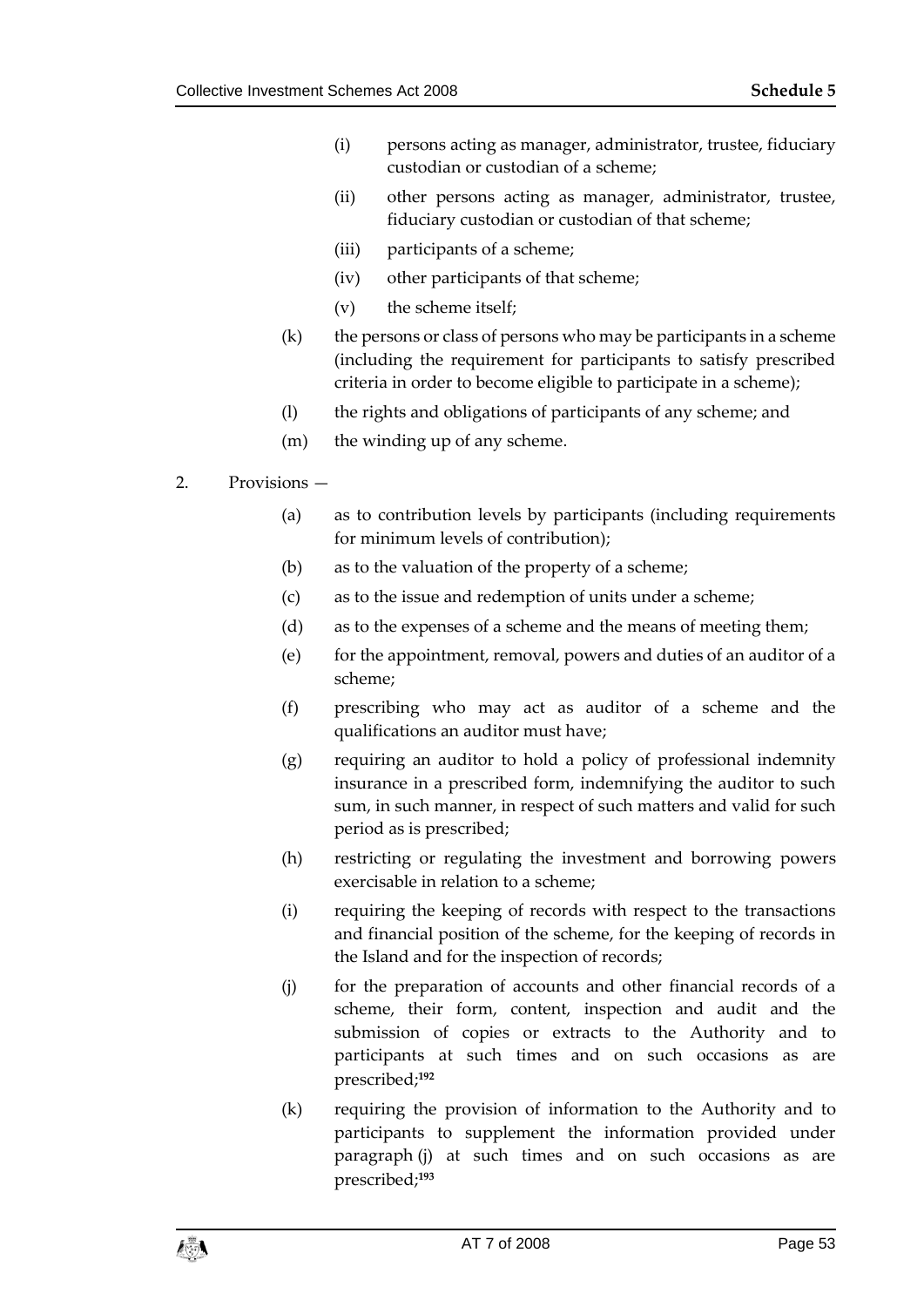- (l) requiring the preparation of periodical reports concerning a scheme and the furnishing of those reports to the Authority and to participants; and**<sup>194</sup>**
- (m) as to the amendment of any scheme.

3. Provisions relating to the preparation and auditing of accounts of schemes may require compliance with standards or the adoption of practices recommended by a prescribed body and may, in particular, require compliance with standards or the adoption of practices recommended by that body from time to time (that is, after as well as before the provisions are made).

4. Provisions as to the contents of the documents constituting the scheme may require any of the matters mentioned in paragraph 1 or 2 to be dealt with in such documents.

## **PART 2 – OFFERING DOCUMENT**

- 5. Provisions requiring the governing body of a scheme to
	- (a) submit to the Authority; and**<sup>195</sup>**
	- (b) publish or make available to the public on request, an offering document containing such information about the scheme and complying with such requirements as are prescribed.

6. Provisions requiring the governing body of a scheme to submit and publish or make available a revised or further offering document if —

- (a) there is a significant change affecting any matter contained in the offering document previously published or made available and which is required to be reflected in a revised or further document; or
- (b) a significant new matter arises the inclusion of information in respect of which would have been required in a previous offering document if it had arisen when that document was prepared.

7. Provisions requiring the manager or administrator of a scheme to notify the Authority if there is a significant change or a significant new matter arises which requires the submission, publication or making available of a further or revised offering document but the governing body refuses to prepare such document.**<sup>196</sup>**

8. Provisions requiring the payment of compensation by the person who is treated as responsible for the offering document to a person —

- (a) who is or has agreed to become a participant in the scheme; and
- (b) has suffered loss as a result of  $-$ 
	- (i) an untrue or misleading statement in that document; or

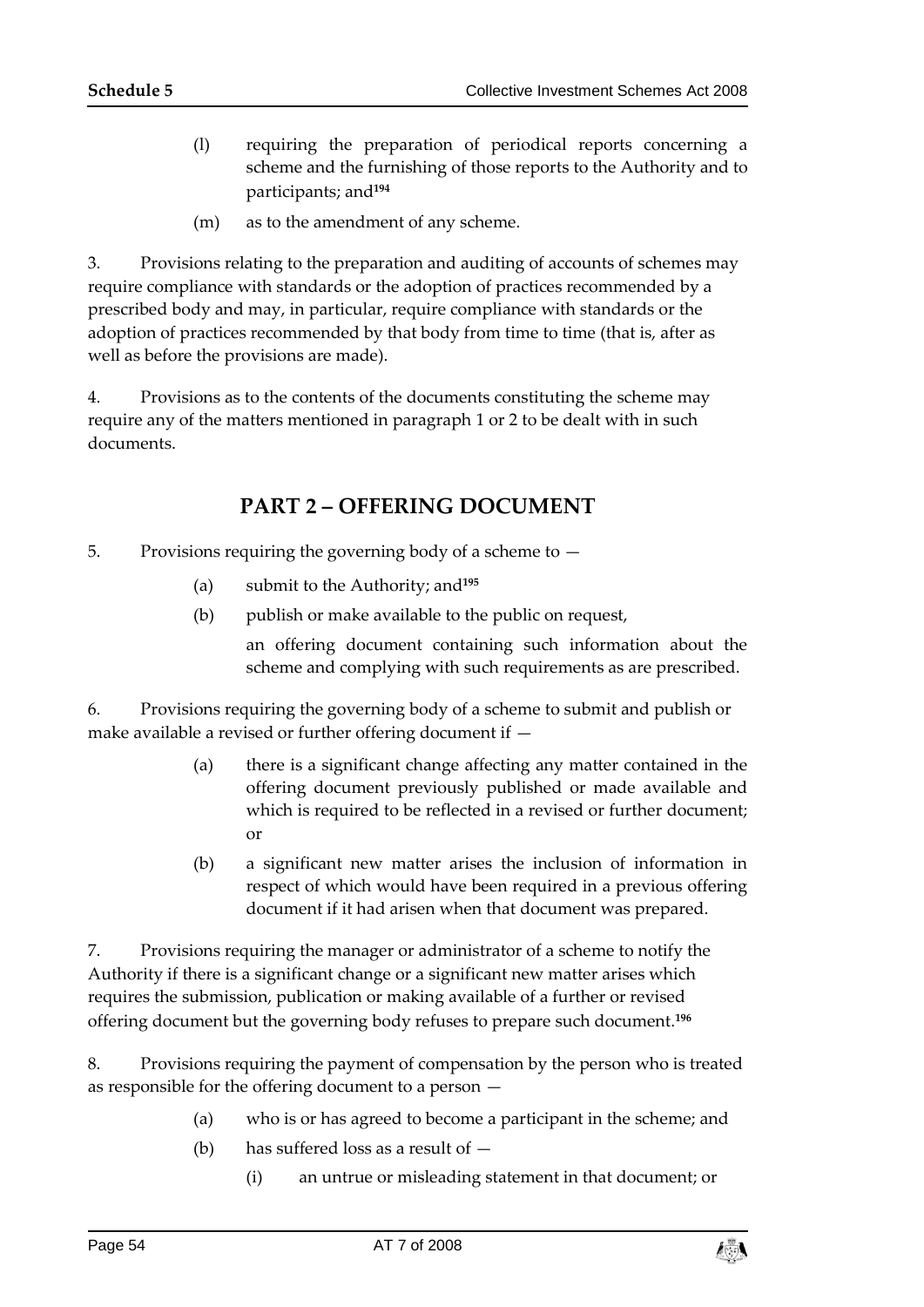(ii) the omission from that document of a matter required to be included.

## **PART 3 – ADVERTISEMENTS**

9. Provisions regulating the issue, form and content of advertisements and other documents relating to the promotion of schemes and in particular —

- (a) prohibiting the issue of advertisements
	- (i) in respect of schemes or classes of scheme;
	- (ii) by persons or classes of persons; and
- (b) as to matters which must be, or which must not be, included in advertisements.

## **PART 4 – SUBMISSION OF INFORMATION**

<span id="page-54-1"></span><span id="page-54-0"></span>10. Provisions as to the method of submission of information and documentation to the Authority under this Act.**<sup>197</sup>**

#### **Schedule 6**

#### **AMENDMENT OF ENACTMENTS**

Section 27

[Sch 6 amends the following Acts —

Partnership Act 1909 q.v.

Stock Transfer Act 1965 q.v.

Income Tax Act 1970 q.v.

Legal Aid Act 1986 q.v.

Income Tax Act 1989 q.v.

Companies Act 1992 q.v.

Value Added Tax Act 1996 q.v.

Fair Trading Act 1996 q.v.

Companies (Transfer of Domicile) Act 1998 q.v.

Retirement Benefits Schemes Act 2000 q.v.

Trustee Act 2001 q.v.

Tribunals Act 2006 q.v.

Companies Act 2006 q.v.

Financial Services Act 2008 q.v.]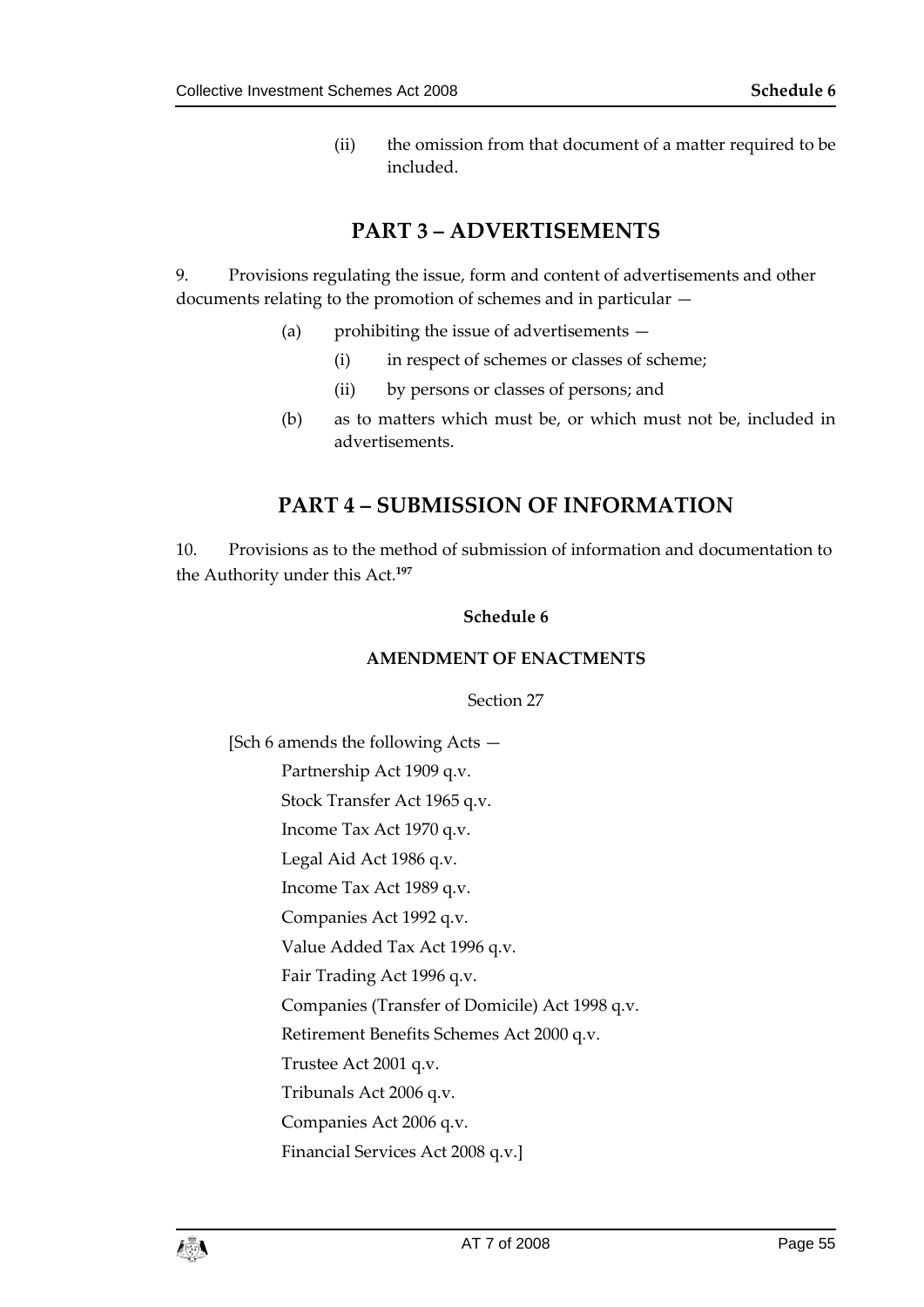#### **Schedule 7**

#### **REPEAL OF ENACTMENTS**

#### Section 28

<span id="page-55-1"></span><span id="page-55-0"></span>[Sch 7 repeals the following Acts in part —

Limited Liability Companies and Financial Supervision (Amendment) Act 1999

Retirement Benefits Schemes Act 2000

Fair Trading (Amendment) Act 2001

Companies, etc (Amendment) Act 2003

Fiduciary Services Act 2005

Tribunals Act 2006

Companies Act 2006

<span id="page-55-2"></span>and the following Act wholly —

Financial Supervision Act 1988.]

#### **Schedule 8**

#### **TRANSITIONAL AND SAVING PROVISIONS**

#### Section 29

<span id="page-55-3"></span>1. When section 4(1) comes into operation an existing scheme which is an authorised scheme (within the meaning of section 31 of the *Financial Supervision Act 1988*) continues to be an authorised scheme (within the meaning of Schedule 1).

2. Subject to paragraph 3, when section 4(2) comes into operation an existing scheme —

- (a) which is an international scheme (within the meaning of section 11 of the *Financial Supervision Act 1988*); and
- (b) which is not exempted under section 11(7) of the *Financial Supervision Act 1988*,

continues to be an international scheme (within the meaning of Schedule 2), whether or not it complies with section 2(3) or paragraphs 2(2) or 4(3) of Schedule 2.

3. Notwithstanding paragraph 2, when section 4(2) comes into operation an existing scheme —

- (a) which is an international scheme (within the meaning of section 11 of the *Financial Supervision Act 1988*); and
- (b) to which section 11(1) to (6) of the *Financial Supervision Act 1988* does not apply by reason of the operation of paragraph 4 of the

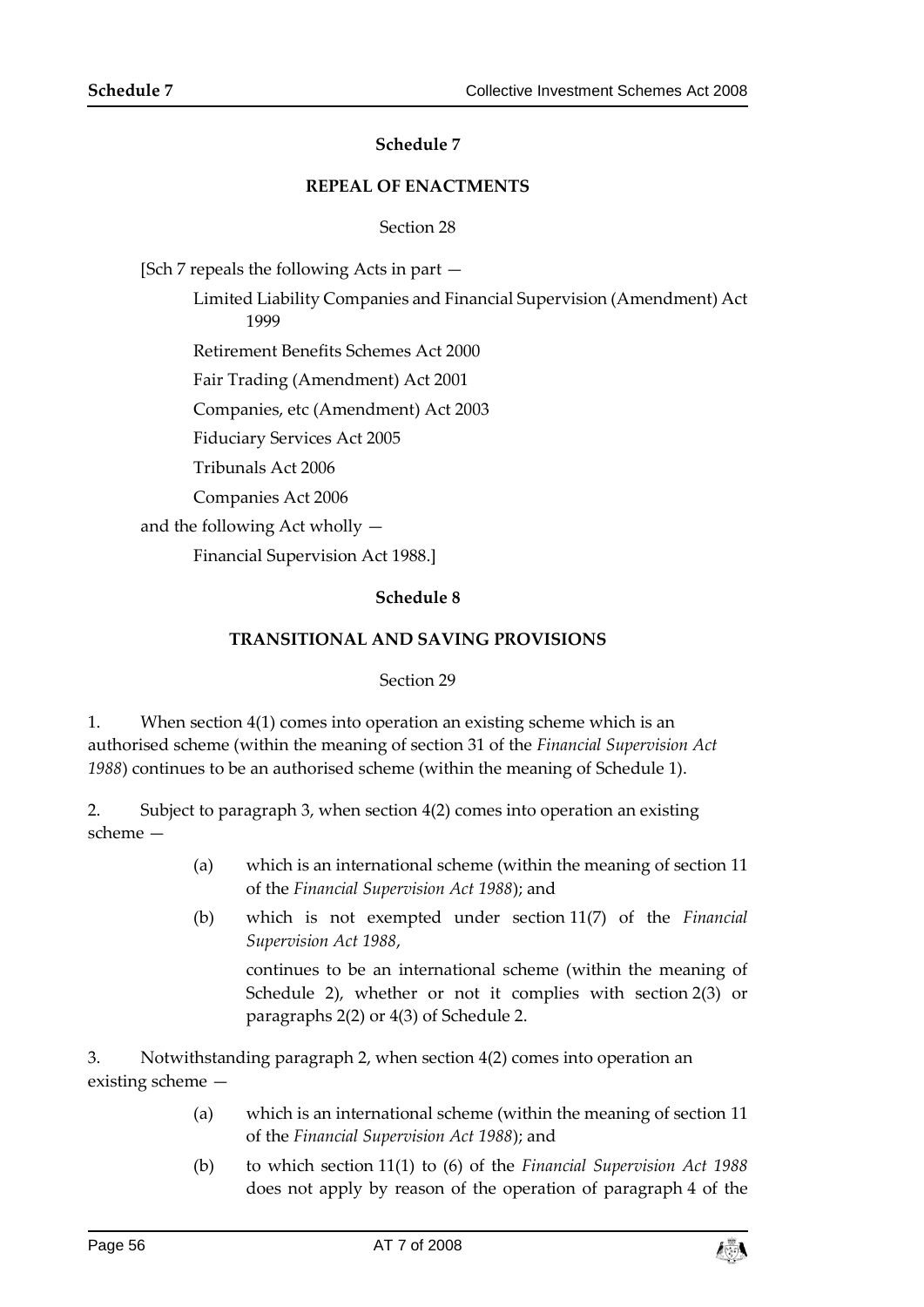Financial Supervision (Overseas Funds)(Exemption) Order 2003 (S.D. 76/03),

ceases to be an international scheme (within the meaning of Schedule 2).

4. When section 4(3) comes into operation an existing scheme which is exempted under section 11(7) of the *Financial Supervision Act 1988* from the requirements of section 11 of that Act, continues to be a scheme which is an exempt scheme under Schedule 3, whether or not it complies with section 2(3) or paragraph 1(2) of Schedule 3.

5. When section 4(4) comes into operation an existing scheme which is a recognised scheme (within the meaning of section 31 of the *Financial Supervision Act 1988*) continues to be a recognised scheme (within the meaning of Schedule 4).

6. Paragraphs 1 to 5 do not affect the operation of section 16 of the *Interpretation Act 1976* (which relates to the effect of substituting provisions).

7. Paragraphs 1 to 5 are subject to regulations made under paragraph 8.

8. (1) The Authority may make regulations to give further effect to paragraphs 1 to 5.**<sup>198</sup>**

(2) The regulations may prescribe that, when a provision of section 4 comes into operation, a particular scheme or class of scheme is to be classified otherwise than in accordance with paragraphs 1 to 5.

9. (1) The repeal by section 28 and Schedule 7 of the provisions of any enactment do not affect in any way the amendment of other enactments (including savings, transitional provisions and modifications relating to those enactments) made by those provisions or the operation or effect of those amendments.

(2) In subparagraph (1), "amendment" includes the insertion of words or expressions and the substitution of other words or expressions.

(3) This paragraph does not limit the operation of sections 3 and 15 of the *Interpretation Act 1976*.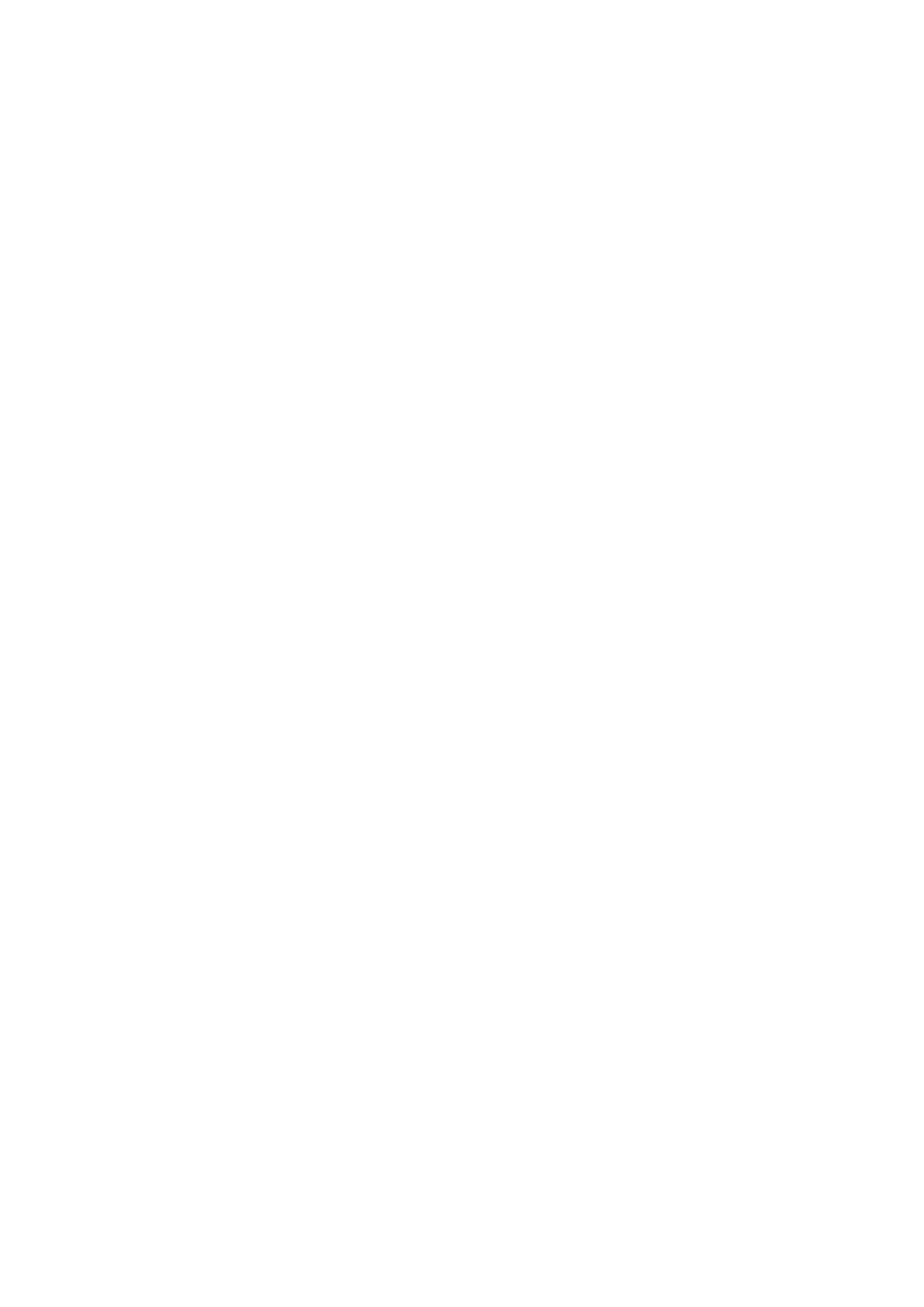#### <span id="page-58-0"></span>**ENDNOTES**

### <span id="page-58-1"></span>**Table of Legislation History**

| Legislation | <b>Year and No</b> | Commencement |
|-------------|--------------------|--------------|
|             |                    |              |
|             |                    |              |
|             |                    |              |
|             |                    |              |

#### <span id="page-58-2"></span>**Table of Renumbered Provisions**

| Original | Current |
|----------|---------|
|          |         |
|          |         |
|          |         |
|          |         |

#### <span id="page-58-3"></span>**Table of Endnote References**

 $\overline{a}$ 

**<sup>9</sup>** Heading substituted by Financial Services (Miscellaneous Amendments) Act 2013 s 28 and amended by SD2015/0090 as amended by SD2015/0276.

```
10 Subpara (ii) amended by SD2015/0090 as amended by SD2015/0276.
```
**<sup>11</sup>** S 11 amended by Financial Services (Miscellaneous Amendments) Act 2013 s 28 and by SD2015/0090 as amended by SD2015/0276.

```
12 Subs (1) amended by SD2015/0090 as amended by SD2015/0276.
```
**<sup>13</sup>** Subs (2) amended by SD2015/0090 as amended by SD2015/0276.

```
14 Subs (3) amended by SD2015/0090 as amended by SD2015/0276.
```
**<sup>15</sup>** Subpara (ii) amended by SD2015/0090 as amended by SD2015/0276.

**<sup>16</sup>** Subpara (iii) amended by SD2015/0090 as amended by SD2015/0276 and by

Insurance (Amendment) Act 2017 Sch 2.

**<sup>17</sup>** Subs (5) amended by SD2015/0090 as amended by SD2015/0276.

**<sup>18</sup>** Subs (6) amended by SD2015/0090 as amended by SD2015/0276.

**<sup>19</sup>** S 11A inserted by Financial Services (Miscellaneous Amendments) Act 2013 s 29.

**<sup>1</sup>** Subs (5) amended by SD2015/0090 as amended by SD2015/0276.

**<sup>2</sup>** S 6 heading amended by SD2015/0090 as amended by SD2015/0276.

**<sup>3</sup>** Subs (1) amended by SD2015/0090 as amended by SD2015/0276.

**<sup>4</sup>** Subs (5) amended by SD2015/0090 as amended by SD2015/0276.

**<sup>5</sup>** S 10 heading amended by SD2015/0090 as amended by SD2015/0276.

**<sup>6</sup>** Subs (1) amended by SD2015/0090 as amended by SD2015/0276.

**<sup>7</sup>** Subs (2) amended by SD2015/0090 as amended by SD2015/0276.

**<sup>8</sup>** Heading to Part 5 substituted by Financial Services (Miscellaneous Amendments) Act 2013 s 27.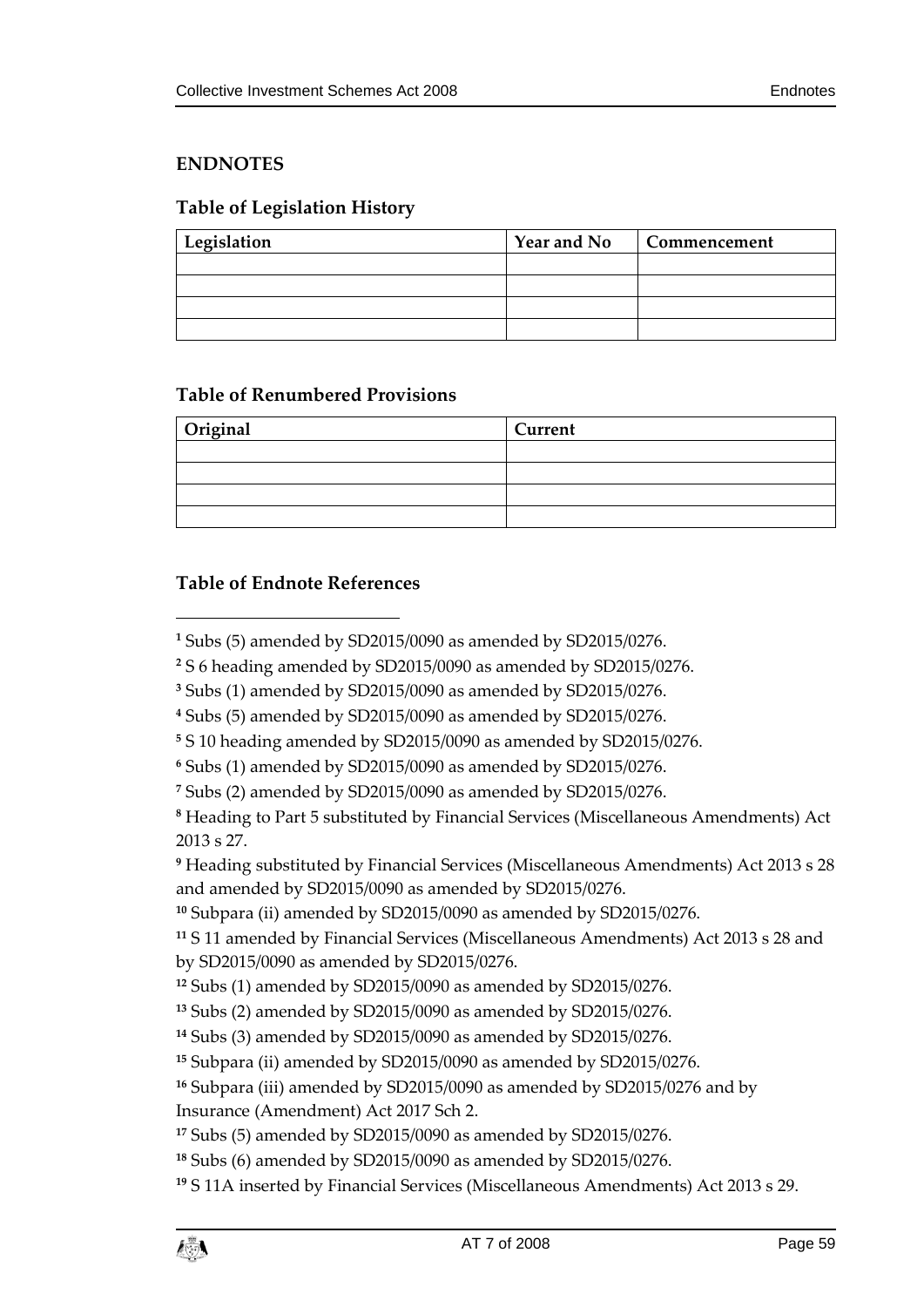Subs (1) amended by SD2015/0090 as amended by SD2015/0276. Subs (2) amended by SD2015/0090 as amended by SD2015/0276. S 11B inserted by Financial Services (Miscellaneous Amendments) Act 2013 s 29. Printed as "to" original Act. Subs (1) amended by SD2015/0090 as amended by SD2015/0276. Para (a) amended by SD2015/0090 as amended by SD2015/0276. Para (d) amended by SD2015/0090 as amended by SD2015/0276. Para (e) amended by SD2015/0090 as amended by SD2015/0276. Subs (3) amended by SD2015/0090 as amended by SD2015/0276. S 11C inserted by Financial Services (Miscellaneous Amendments) Act 2013 s 29. Subs (1) amended by SD2015/0090 as amended by SD2015/0276. Subs (2) amended by SD2015/0090 as amended by SD2015/0276. S 11D inserted by Financial Services (Miscellaneous Amendments) Act 2013 s 29. Subs (1) amended by SD2015/0090 as amended by SD2015/0276. S 11E inserted by Financial Services (Miscellaneous Amendments) Act 2013 s 29. Para (c) amended by SD2015/0090 as amended by SD2015/0276. Subs (1) amended by SD2015/0090 as amended by SD2015/0276. Subs (2) amended by SD2015/0090 as amended by SD2015/0276. Subs (4) amended by SD2015/0090 as amended by SD2015/0276. Para (a) amended by SD2015/0090 as amended by SD2015/0276. Para (b) amended by SD2015/0090 as amended by SD2015/0276. Para (b) amended by SD2015/0090 as amended by SD2015/0276. Subs (7) amended by SD2015/0090 as amended by SD2015/0276. S 11F inserted by Financial Services (Miscellaneous Amendments) Act 2013 s 29. Para (b) amended by SD2015/0090 as amended by SD2015/0276. Para (d) amended by SD2015/0090 as amended by SD2015/0276. Subs (1) amended by SD2015/0090 as amended by SD2015/0276. Subs (4) amended by SD2015/0090 as amended by SD2015/0276. Subs (5) amended by SD2015/0090 as amended by SD2015/0276. Subs (1) amended by SD2015/0090 as amended by SD2015/0276. Para (a) amended by SD2015/0090 as amended by SD2015/0276. Para (b) amended by SD2015/0090 as amended by SD2015/0276. Para (c) amended by SD2015/0090 as amended by SD2015/0276. Subs (5) amended by SD2015/0090 as amended by SD2015/0276. Para (a) amended by SD2015/0090 as amended by SD2015/0276. Subs (6) amended by SD2015/0090 as amended by SD2015/0276. Subs (7) amended by SD2015/0090 as amended by SD2015/0276. Subs (8) amended by SD2015/0090 as amended by SD2015/0276. Subs (1) amended by SD2015/0090 as amended by SD2015/0276. Subs (3) amended by SD2015/0090 as amended by SD2015/0276. Subs (5) amended by SD2015/0090 as amended by SD2015/0276. Subs (6) amended by SD2015/0090 as amended by SD2015/0276.

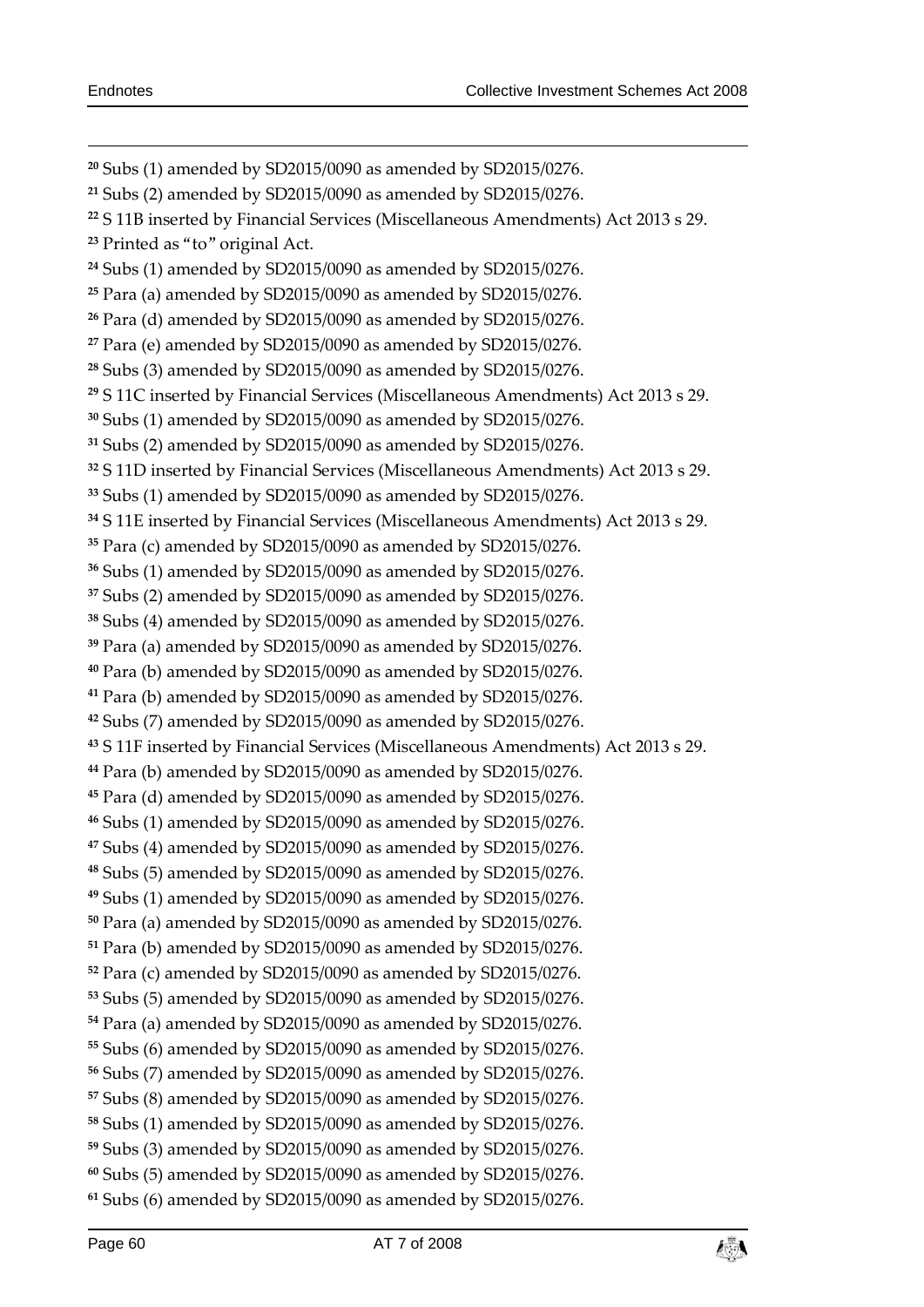$\overline{a}$  Subs (7) amended by SD2015/0090 as amended by SD2015/0276. Subpara (ii) amended by SD2015/0090 as amended by SD2015/0276. Para (b) amended by SD2015/0090 as amended by SD2015/0276. Subs (1) amended by SD2015/0090 as amended by SD2015/0276. Subs (3) amended by SD2015/0090 as amended by SD2015/0276. Subs (4) amended by SD2015/0090 as amended by SD2015/0276. Subs (1) amended by SD2015/0090 as amended by SD2015/0276. Subs (6) amended by SD2015/0090 as amended by SD2015/0276. Para (a) amended by SD2015/0090 as amended by SD2015/0276. Para (b) amended by SD2015/0090 as amended by SD2015/0276. Para (c) amended by SD2015/0090 as amended by SD2015/0276. Para (c) amended by SD2015/0090 as amended by SD2015/0276. Subs (1) amended by SD2015/0090 as amended by SD2015/0276. Subs (2) amended by SD2015/0090 as amended by SD2015/0276. Subs (3) amended by SD2015/0090 as amended by SD2015/0276. Subs (4) amended by SD2015/0090 as amended by SD2015/0276. Subs (5) amended by SD2015/0090 as amended by SD2015/0276. S 19A inserted by Financial Services (Miscellaneous Amendments) Act 2013 s 30. Para (b) amended by SD2015/0090 as amended by SD2015/0276. Subs (1) amended by SD2015/0090 as amended by SD2015/0276. Subs (2) amended by SD2015/0090 as amended by SD2015/0276. S 21 heading amended by SD2015/0090 as amended by SD2015/0276. Subs (1) repealed by Insurance (Amendment) Act 2017 Sch 2. Subs (2) repealed by Insurance (Amendment) Act 2017 Sch 2. Subs (3) substituted by Financial Services (Miscellaneous Amendments) Act 2013 s 31 and amended by Insurance (Amendment) Act 2017 Sch 2. Table inserted by Financial Services (Miscellaneous Amendments) Act 2013 s 31. Subs (6) amended by SD2015/0090 as amended by SD2015/0276 and by Insurance (Amendment) Act 2017 Sch 2. Subs (7) repealed by Insurance (Amendment) Act 2017 Sch 2. Subs (1) amended by SD2015/0090 as amended by SD2015/0276. Subs (1) amended by SD2015/0090 as amended by SD2015/0276. Chapter III heading amended by Financial Services (Miscellaneous Amendments) Act 2013 s 32. Para (a) amended by SD2015/0090 as amended by SD2015/0276. Subs (1) amended by SD2015/0090 as amended by SD2015/0276. Subs (2) amended by SD2015/0090 as amended by SD2015/0276. Subs (3) amended by SD2015/0090 as amended by SD2015/0276. S A24 inserted by Financial Services (Miscellaneous Amendments) Act 2013 s 32. Subs (1) amended by SD2015/0090 as amended by SD2015/0276. Para (c) amended by SD2015/0090 as amended by SD2015/0276. Subs (6) amended by Interpretation Act 2015 s 106. Subs (7) amended by SD2015/0090 as amended by SD2015/0276.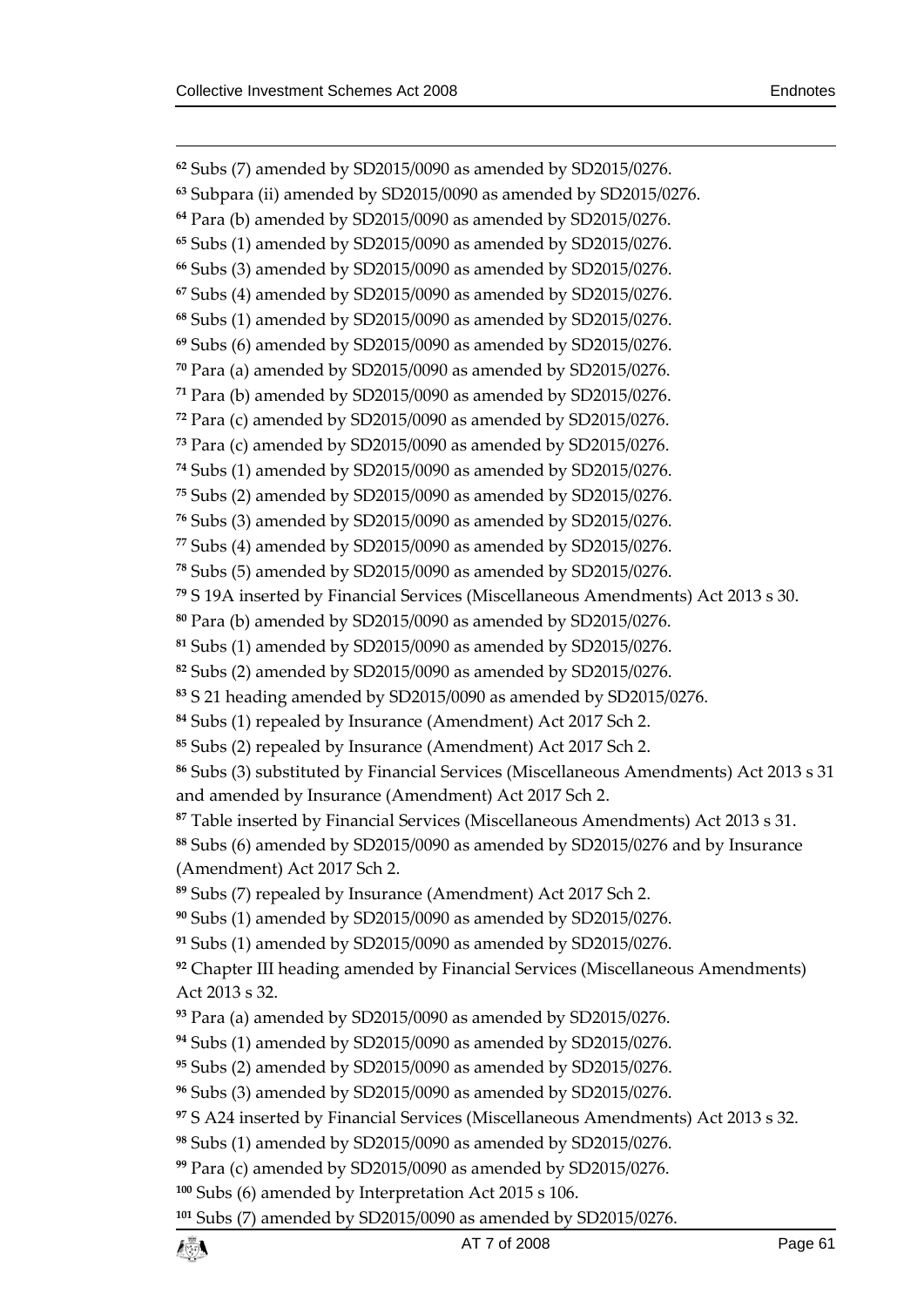Subs (8) amended by SD2015/0090 as amended by SD2015/0276.

Subs (12) amended by SD2015/0090 as amended by SD2015/0276.

Para (c) amended by SD2015/0090 as amended by SD2015/0276.

Subs (13) amended by SD2015/0090 as amended by SD2015/0276.

Para (f) amended by Communications Act 2021 Sch 9.

 Definition of "authorisation order" amended by SD2015/0090 as amended by SD2015/0276.

Definition of "Authority" inserted by SD2015/0090 as amended by SD2015/0276.

Definition of "Commission" repealed by SD2015/0090 as amended by SD2015/0276.

Definition of "order" amended by SD2015/0090 as amended by SD2015/0276.

Definition of "prescribed" amended by SD2015/0090 as amended by SD2015/0276.

 Definition of "recognition order" amended by SD2015/0090 as amended by SD2015/0276.

Definition of "regulations" amended by SD2015/0090 as amended by SD2015/0276.

Definition of "Tribunal" amended by Insurance (Amendment) Act 2017 Sch 2.

Subs (2) amended by SD2015/0090 as amended by SD2015/0276.

 ADO (whole Act) 1/8/2008 (SD461/08) with savings. Ss 1(5) and 24 operative on the making of SD461/08 - 19/6/2008.

Item (a) amended by SD2015/0090 as amended by SD2015/0276.

Item (b) amended by SD2015/0090 as amended by SD2015/0276.

Subpara (3) amended by SD2015/0090 as amended by SD2015/0276.

Subpara (5) amended by SD2015/0090 as amended by SD2015/0276.

Subpara (6) amended by SD2015/0090 as amended by SD2015/0276.

Subpara (1) amended by SD2015/0090 as amended by SD2015/0276.

Item (b) amended by SD2015/0090 as amended by SD2015/0276.

Subpara (4) substituted by SD412/13.

Subitem (i) amended by SD2015/0090 as amended by SD2015/0276.

Subitem (iii) amended by SD2015/0090 as amended by SD2015/0276.

Subpara (5) substituted by SD412/13.

Subpara (9) amended by SD2015/0090 as amended by SD2015/0276.

Subpara (10) amended by SD2015/0090 as amended by SD2015/0276.

Subpara (11) amended by SD2015/0090 as amended by SD2015/0276.

Subpara (12) amended by SD2015/0090 as amended by SD2015/0276.

Subpara (13) amended by SD2015/0090 as amended by SD2015/0276.

Subpara (14) amended by SD2015/0090 as amended by SD2015/0276.

Subpara (15) inserted by Financial Services (Miscellaneous Amendments) Act 2013 s

33 and amended by SD2015/0090 as amended by SD2015/0276.

 Subpara (16) inserted by Financial Services (Miscellaneous Amendments) Act 2013 s 33 and amended by SD2015/0090 as amended by SD2015/0276.

Subpara (1) amended by SD2015/0090 as amended by SD2015/0276.

Subpara (3) amended by SD2015/0090 as amended by SD2015/0276.

Item (a) amended by SD2015/0090 as amended by SD2015/0276.

Item (b) amended by SD2015/0090 as amended by SD2015/0276.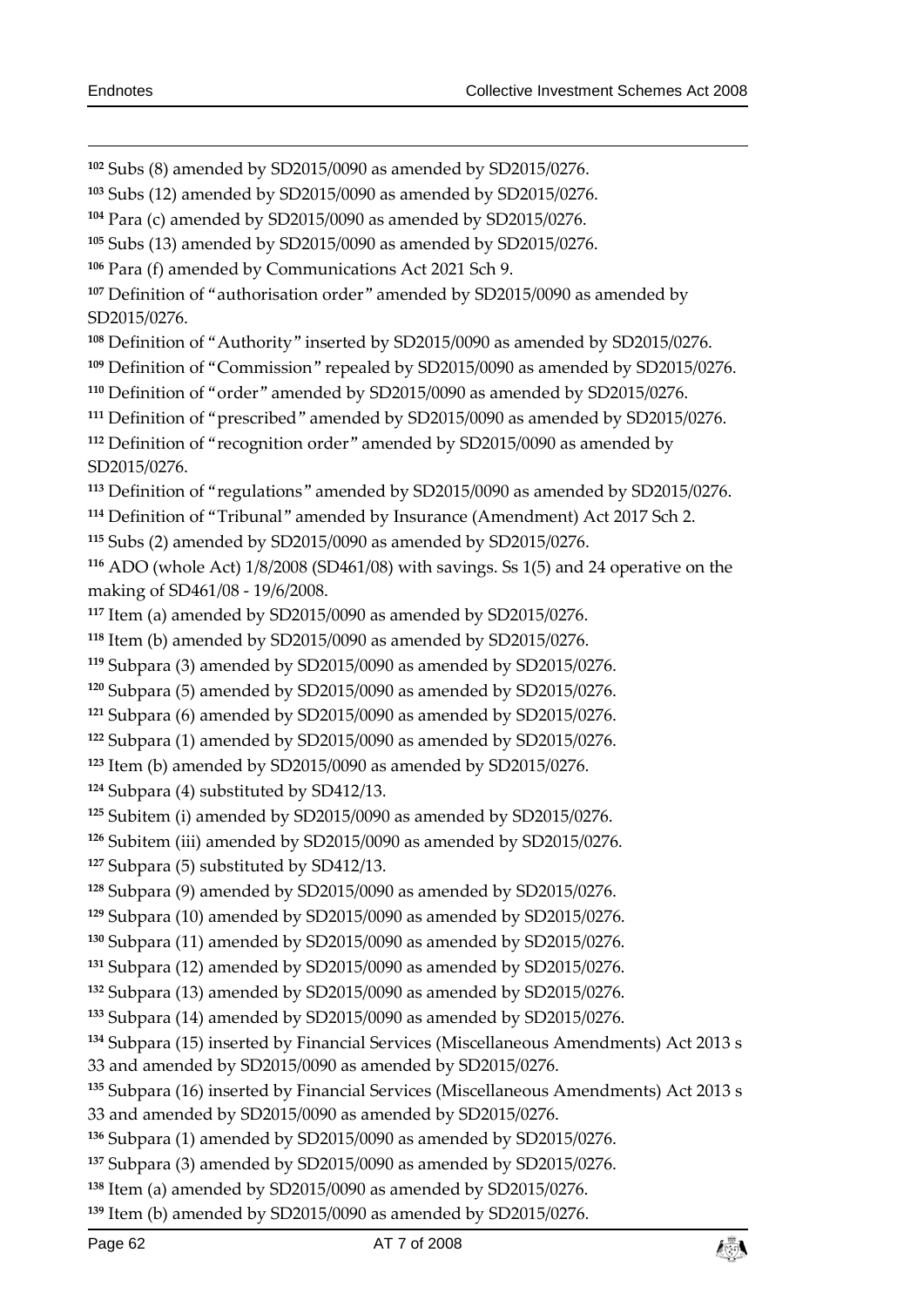$\overline{a}$  Subpara (1) amended by SD2015/0090 as amended by SD2015/0276. Subitem (2) amended by SD2015/0090 as amended by SD2015/0276. Subpara (2) amended by SD2015/0090 as amended by SD2015/0276. Subpara (3) amended by SD2015/0090 as amended by SD2015/0276. Subpara (4) amended by SD2015/0090 as amended by SD2015/0276. Subpara (5) amended by SD2015/0090 as amended by SD2015/0276. Subpara (2) amended by SD2015/0090 as amended by SD2015/0276. Subpara (8) amended by SD2015/0090 as amended by SD2015/0276. Subpara (9) amended by SD2015/0090 as amended by SD2015/0276. Subpara (10) amended by SD2015/0090 as amended by SD2015/0276. Subpara (11) amended by SD2015/0090 as amended by SD2015/0276. Subpara (12) amended by SD2015/0090 as amended by SD2015/0276. Item (a) amended by SD2015/0090 as amended by SD2015/0276. Item (b) amended by SD2015/0090 as amended by SD2015/0276. Subpara (1) amended by SD2015/0090 as amended by SD2015/0276. Subpara (2) amended by SD2015/0090 as amended by SD2015/0276. Item (a) amended by SD2015/0090 as amended by SD2015/0276. Item (b) amended by SD2015/0090 as amended by SD2015/0276. Subpara (4) amended by SD2015/0090 as amended by SD2015/0276. Item (a) amended by SD2015/0090 as amended by SD2015/0276. Item (b) amended by SD2015/0090 as amended by SD2015/0276. Subpara (5) amended by SD2015/0090 as amended by SD2015/0276. Subpara (1) amended by SD2015/0090 as amended by SD2015/0276. Subpara (2) amended by SD2015/0090 as amended by SD2015/0276. Subpara (3) amended by SD2015/0090 as amended by SD2015/0276. Subpara (1) amended by Financial Services (Miscellaneous Amendments) Act 2013 s 34. Subpara (3) amended by SD2015/0090 as amended by SD2015/0276. Item (a) amended by SD2015/0090 as amended by SD2015/0276. Item (b) amended by SD2015/0090 as amended by SD2015/0276. Item (a) amended by Financial Services (Miscellaneous Amendments) Act 2013 s 34. Item (b) amended by Financial Services (Miscellaneous Amendments) Act 2013 s 34. Item (c) amended by SD2015/0090 as amended by SD2015/0276. Subpara (1) amended by SD2015/0090 as amended by SD2015/0276. Subpara (4) amended by SD2015/0090 as amended by SD2015/0276. Subpara (6) amended by SD2015/0090 as amended by SD2015/0276. Subpara (13) amended by SD2015/0090 as amended by SD2015/0276. Subpara (1) amended by SD2015/0090 as amended by SD2015/0276. Item (a) amended by SD2015/0090 as amended by SD2015/0276. Item (b) amended by SD2015/0090 as amended by SD2015/0276. Subpara (1) amended by SD2015/0090 as amended by SD2015/0276. Subitem (ii) amended by SD2015/0090 as amended by SD2015/0276.